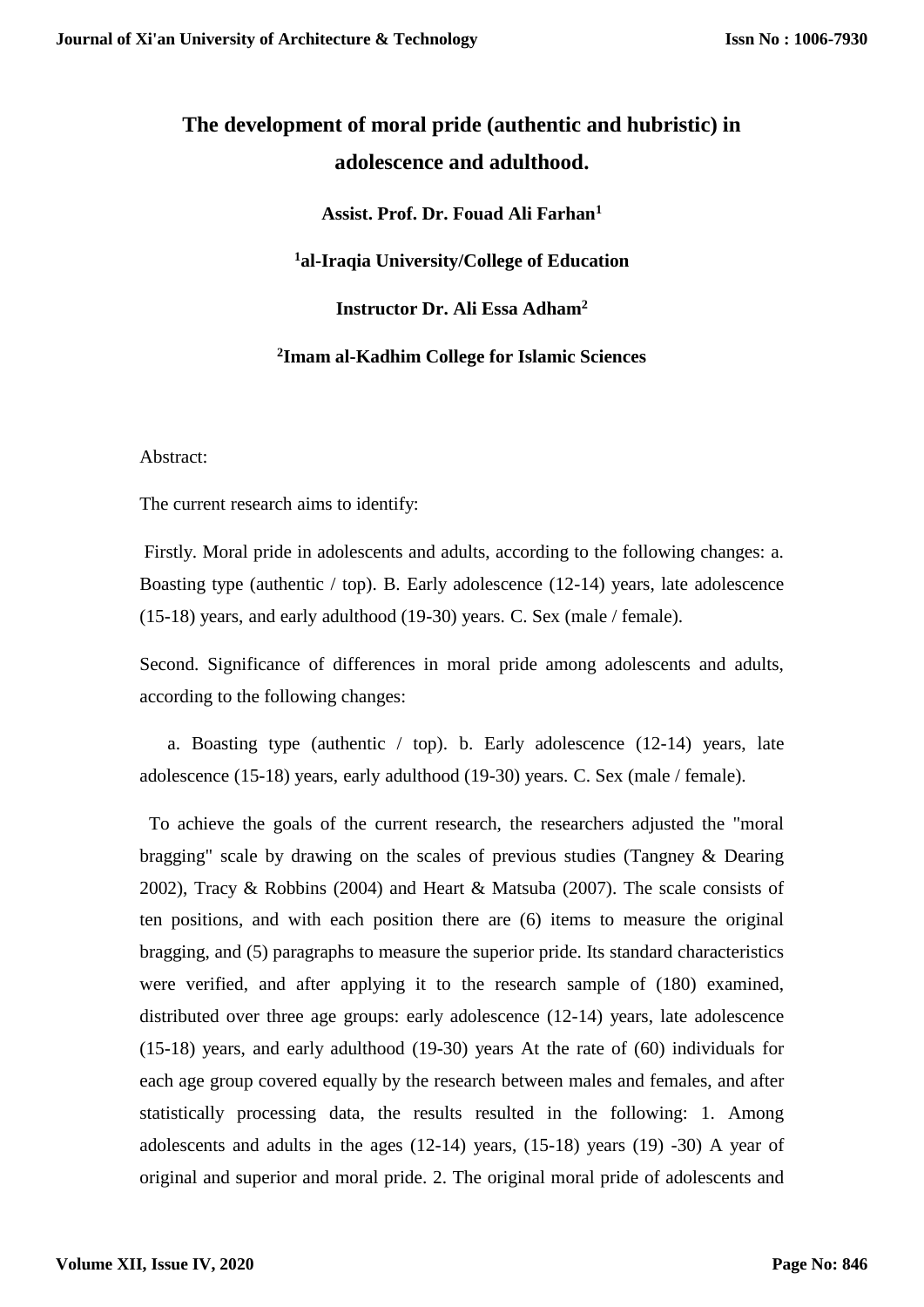adults takes an evolutionary path with age and for the benefit of older age. 3. Age and gender variables interact with the appearance of authentic moral pride only in adolescence and adulthood. 4. The supreme moral pride of adolescents and adults does not take an evolutionary path with age.

Chapter One: Introducing the research:

#### Research problem:

The emotion of bragging was carried out at first sight with negative considerations almost identical throughout all stages of human history, as Dante counted bragging from the most dangerous of the seven deadly sins and advanced on envy and hatred, and despite the large negative appearance of boasting, there are deeper analyzes in the psychological literature that reveal Confusion in this negative effect, where it is undeniable that the distinction between two manifestations of pride is authentic and superior pride (Tracy & Robins, 2004: 15).

Morf & Rhodewalt (2001) aimed to find out whether bragging is psychologically healthy (authentic bragging) or narcissistic (arrogant bragging)? Is it (guilty, sinful and wrong)? The study found that the original bragging is related to the profile of positive personality and pro-society behaviors while the condescending bragging is associated with the profile of the most negative personality and anti-social behaviors, since the original bragging is positively linked to social desirability and the five major characteristics (extroversion, acceptability, vitality of conscience, emotional balance and openness to experience) while Negatively with the pro-social features (explicit and implicit self-esteem) and a positive correlation (narcissism and a tendency to shame) and that the manifestation of pride is in the emotional axis of the distinction between narcissism and self-esteem (Morf & Rhodewalt, 2001: 12).

Ashton & Tracy (2012) also indicated that there is a correlation between boasting and intolerance and the study showed that boasting has an effect on intolerance and sharp or light evaluation of bias against stigmatized groups depending on the appearance of boasting it experiences, and three experiments found that spontaneous boasting It is associated with arrogance and self-glorification and promotes intolerance and discrimination, while authentic boasting is associated with self-confidence and achievement, and promotes the most positive attitudes towards external groups and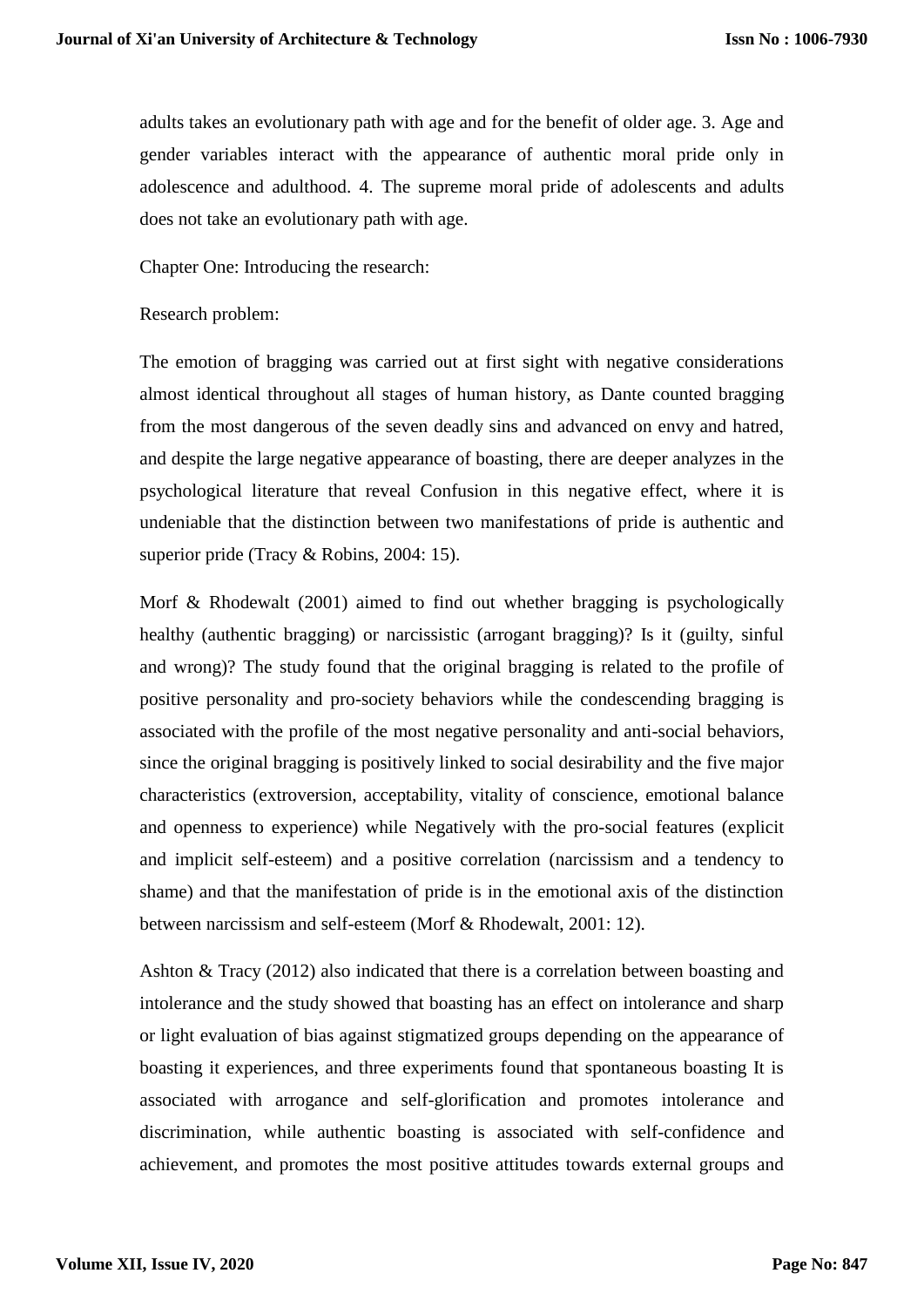stigmatized individuals, and this study predicts that arrogant pride is the cause of intolerance and discrimination (Ashton & Tracy, 2012: 11).

And the study of Abdul Hamid (2010) pointed out that the people who are characterized by the arrogant pride are those who place themselves in the sky and feel their imaginative importance, amplified by their ability to delude others to look at them only, with the loss of reality with the intention of dominating others, they are the only ones who are associated with images (fantasies) of ideal qualities Great success and strength, and they are ready to take advantage of others to achieve their goals, convinced that they have a privilege and expect others to consider this, characterized by a lack of emotion, arrogant attitudes, an arrogant act, and their inability to sympathize or understand others (Abdel Hamid, 2010: 3).

And based on the results of Tracy's theory, two aspects of boasting can be distinguished: original boasting or beta (I am proud of what I did) which can result from unstable internal attribution and which can be controlled (I won because I have exercised), while exuberant boasting or alpha (I am proud of what I am I) which can result from a stable, uncontrolled inner attribution (win and win because I am always great) (Lewis, 2000: 623). Based on the foregoing, the current research problem is determined in answering the following two questions: Do adolescents and adolescents possess authentic moral pride or superiority? Does the original and exorbitant moral pride take a progressive or continuous evolutionary path?

## research importance:

Despite the importance of moral pride for social behavior, he received little attention in social, psychological and personal literature, as the concept of boasting was largely neglected by psychologists. As most of the emotional researchers from psychologists either removed the boasting from the lists (the main emotions) or were included but did not devote their attention to a large research to reveal the evolutionary path of boasting and personal experience and epistemological precedents and non-verbal expression and actual inclinations or self-related. Pride is one of the emotions of selfawareness, and it is like the emotions of shame and guilt, whose experience requires self-evaluation and the ability to self-awareness (I am for self-evaluation) and selfrepresentations (I myself have been raised) (Tracy & Robins, 2004: 15). In the past decade, however, the psychological search for boasting has grown and became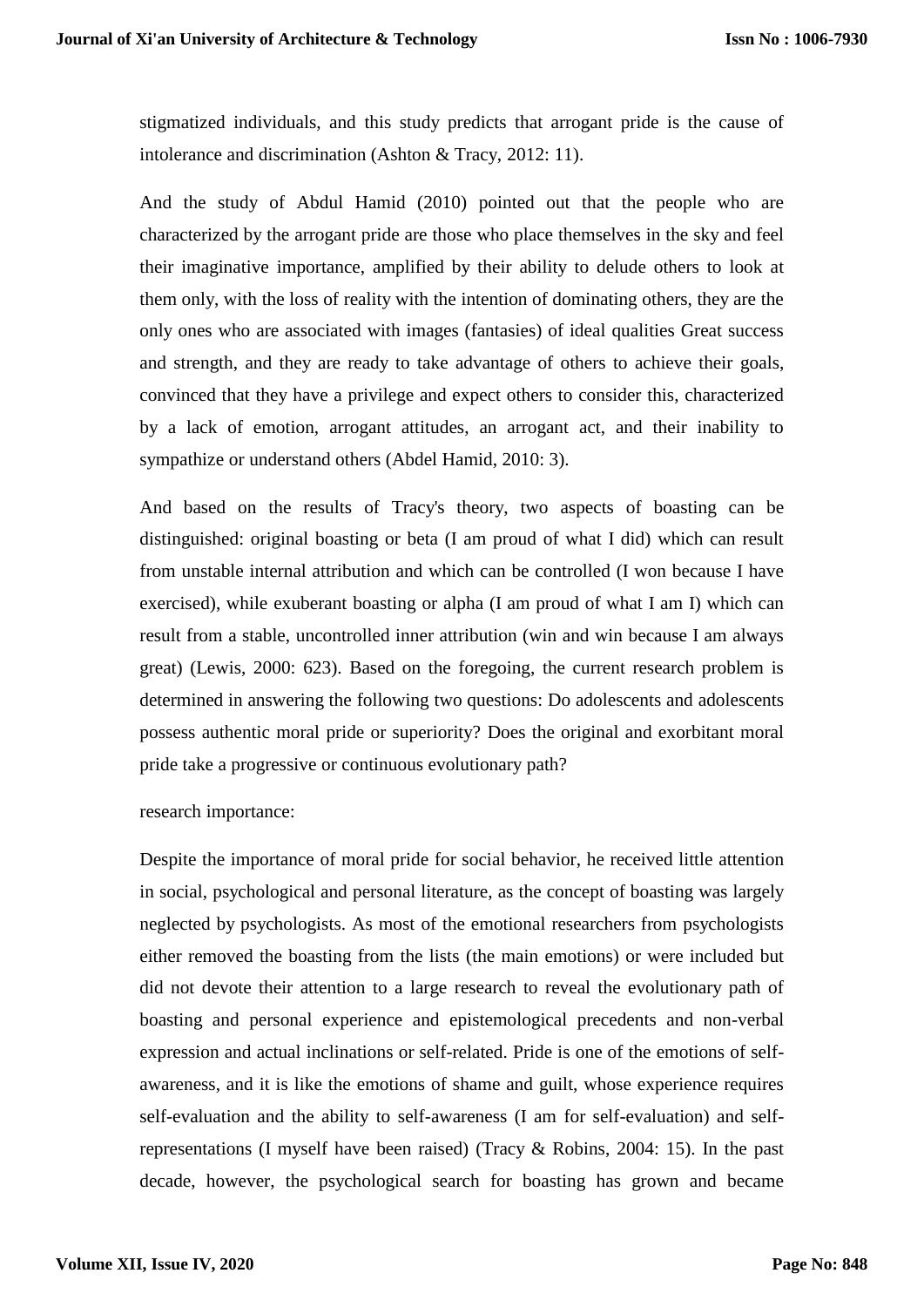prominent by Tracy (2004). The results of her new theory show that bragging is a psychologically important emotion and is an evolving adaptive emotion.

Pride is an important emotion and plays a role in many areas of psychological functions and in particular the promotion of feelings of pride in socially supportive behaviors such as altruism, and adaptive behaviors, such as achievement (Hart & Matsuba, 2007: 114). Boasting is one of the emotions of self-awareness, which raises many things that have to do with achievements in both daily events and life changes. Individuals experience boasting when they direct their internal attention and make a self-assessment, and as a positive reaction, boasting takes place when these selfassessments lead to positive views of the self And when individuals realize that the present self representations are commensurate with their goals, their identity, and the type of person they want to be, as individuals experience boasting after obtaining a good degree, and children experience it after their success in a new task, and adolescents after finding a friend or partner, and feel Adults are proud as a response, when he gets promoted at work, and pride appears in provoking several basic human endeavors, such as the desire to accomplish, gain strength, status, and a sense of wellbeing about the individual and his social group, and to raise successful and wellbehaved children (Tracy et al, 2010: 2).

And the feelings of pride that constitute proud individuals are associated with increasing levels of status and social acceptance, for example (I feel proud, I must be adept at the thing that makes others respect me), which in turn allows individuals to take advantage of the higher status of their success, in addition to that the function of boasting is to enhance Socially motivated behaviors, which are stimulated by emotion, stimulate the individual to strive to be (a good person) or to treat others well, because doing so makes him proud of himself. He obtains the psychological strength from the emotion of boasting that causes him to act in altruistic ways, and individuals who perform such socially valued acts have social status and acceptance of the group as a reward for them (Hardy & Van, 2006: 32).

And the study of Leary et al. (1995) indicated that authentic pride can perform important adaptive functions, as expressions of pride connect the individual's success to others and thus enhance the social standing of the individual as the person's experience of pride enhances the behaviors that generate feelings of pride, ostentation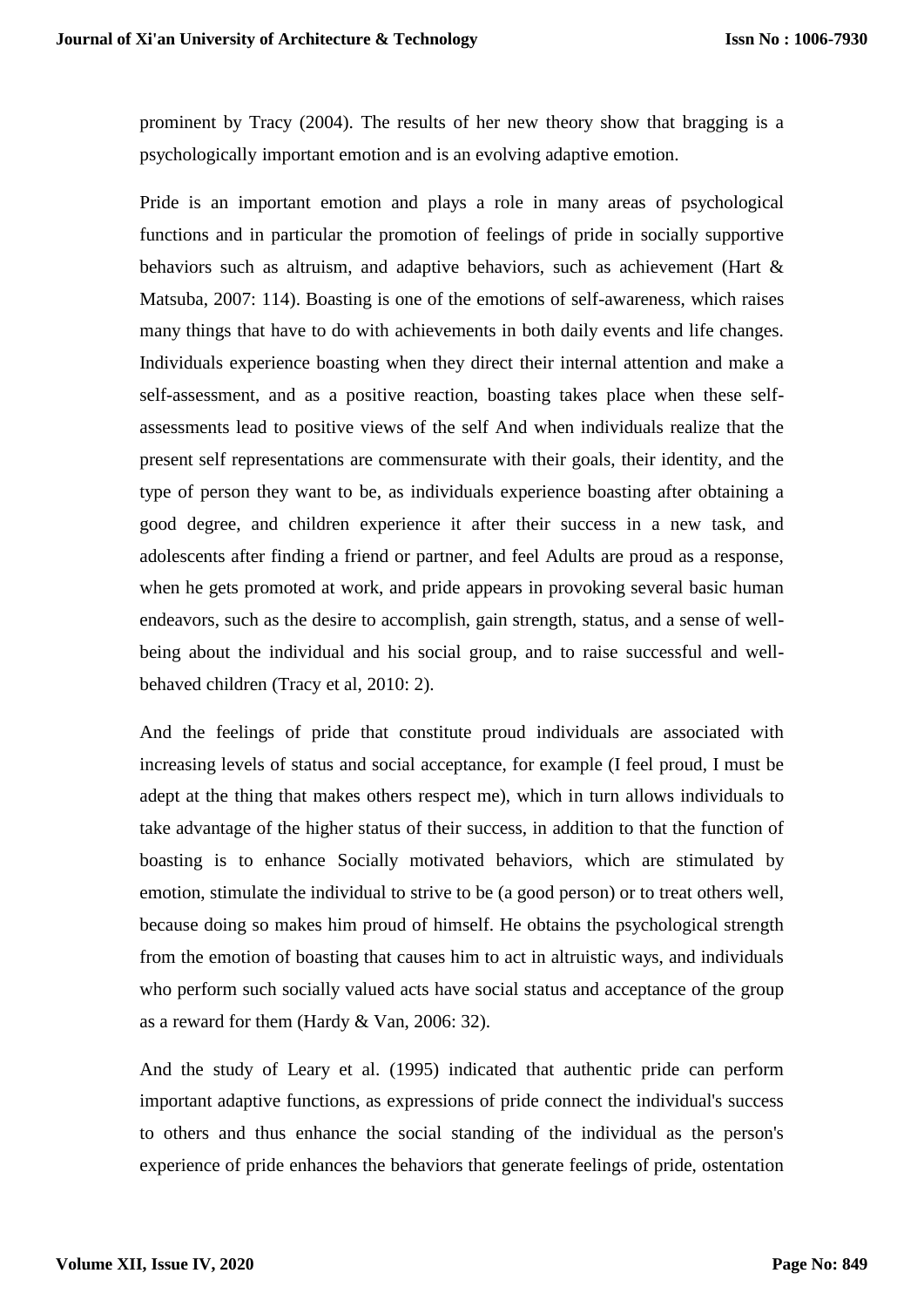and respect. The self also delivers the individual as deserving of a better position, and thus boasting works to preserve and enhance the social status of the individual and acceptance of the group and helps in removing the individual's rejection and this indicates the importance of authentic boasting in social life (Leary, et al, 1995: 68).

Also, genuine pride enhances positive behaviors in the field of achievement and contributes to pro-society investments and develops the inherent and rooted sense of self-esteem, mental health relationship, social behavior and job relationships, and this link reflects genuine self-esteem versus narcissism (Tracy, et al, 2009: 636).

A study by Krettenauer et al. (2010) indicated that the expected negative emotions (feelings of guilt) in violation of an ethical standard are the strongest predictors of ethical decision-making in the (hostile) contexts of society while the expected positive emotions, for example (bragging), are the strongest In predicting ethical decisionmaking in positive social situations (Krettenauer, et al, 2010: 370).

research aims:

This research aims to identify:

Firstly. Moral pride in adolescents and adults, according to the following changes:

a. Boasting type (authentic / top).

B. Early adolescence (12-14) years, late adolescence (15-18) years, and early adulthood (19-30) years.

C. Sex (male / female).

Second. Significance of differences in moral pride among adolescents and adults, according to the following changes:

a. Boasting type (authentic / top).

B. Early adolescence (12-14) years, late adolescence (15-18) years, and early adulthood (19-30) years.

C. Sex (male / female).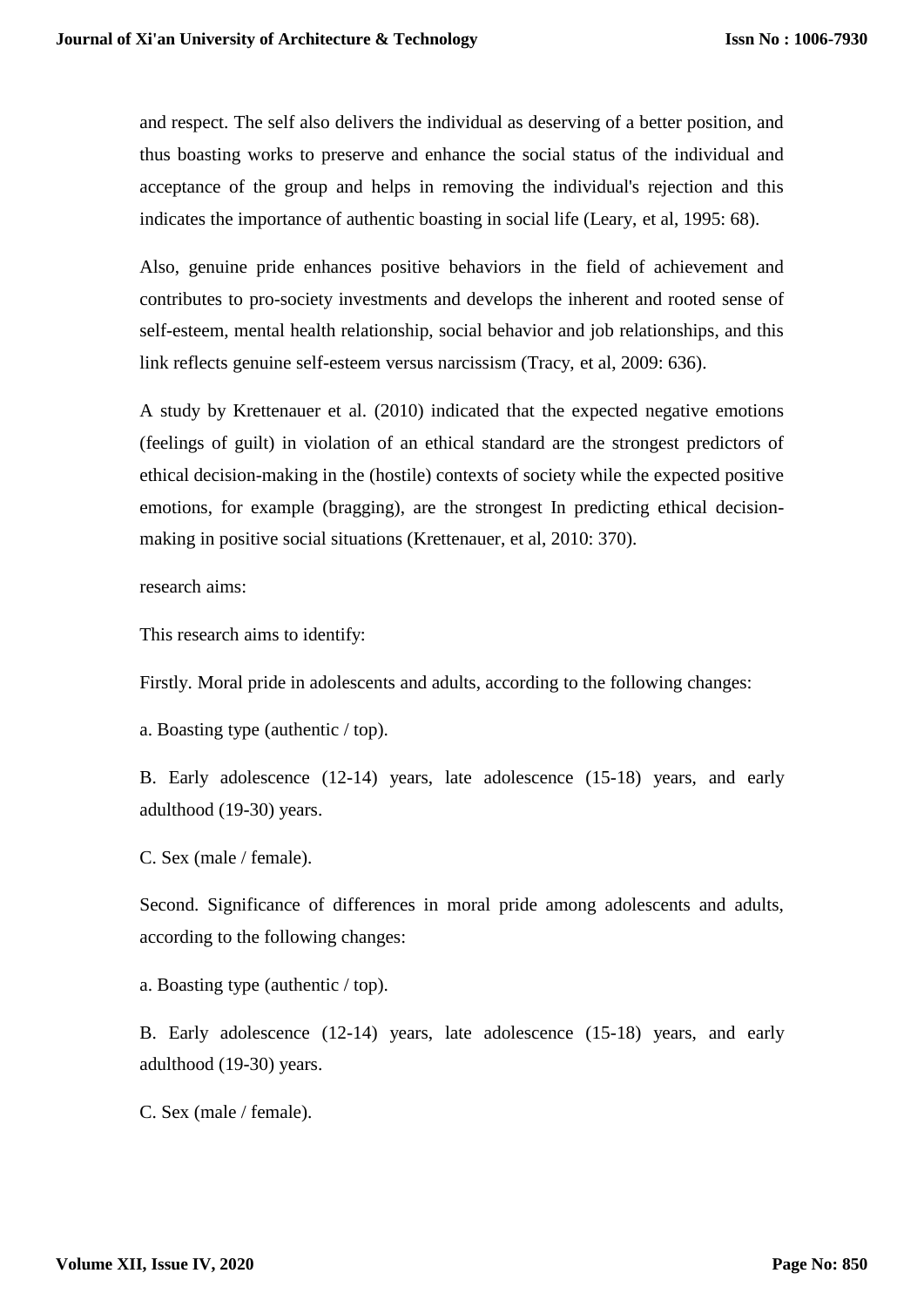search limits:

The current research is determined by adolescents and adults in the age groups: early adolescence (12-14) years, late adolescence (15-18) years, and early adulthood (19- 30) years. Those who are in middle schools, middle schools, secondary schools, and the Iraqi University, and for morning study located in Baghdad Governorate, and for both sexes for the academic year (2019/2020).

Defining terms:

First: Development: Known by each of:

Piaget (Paiget, 1986): is the balance that ranges from weak to stronger (Piaget, 1986: 20).

Hassan (1989): It is a continuous and interrelated set of changes that occur in the various aspects of the human personality over time (Hassan, 1989: 15).

Abu Ghazal (2008): It is the set of successive changes that proceed with an integrated system and appear in the formative and functional side of the organism (Abu Ghazal, 2008: 19).

The researchers adopted the definition of Hassan (1989) as a theoretical definition as it fits with the research procedures that the researchers intend to undertake.

The researchers define procedural development as progressive changes in the degrees that occur in adolescent and adult responses to a measure of moral pride in the (inherent / superior) aspect of the age stages covered by the research.

Second: Moral Pride: It was defined by:

Roussean, 1984: It is only a relative, artificial emotion generated in society that pushes everyone to give themselves more importance than anyone (Roussean, 1984: 167).

Hart & Matsuba (2007): It is an important emotion that plays a normative or critical role in many areas of psychological functions and in particular the promotion of feelings of pride in socially supportive behaviors, such as altruism and adaptive behaviors, such as achievement (Hart & Matsuba, 2007). : 114).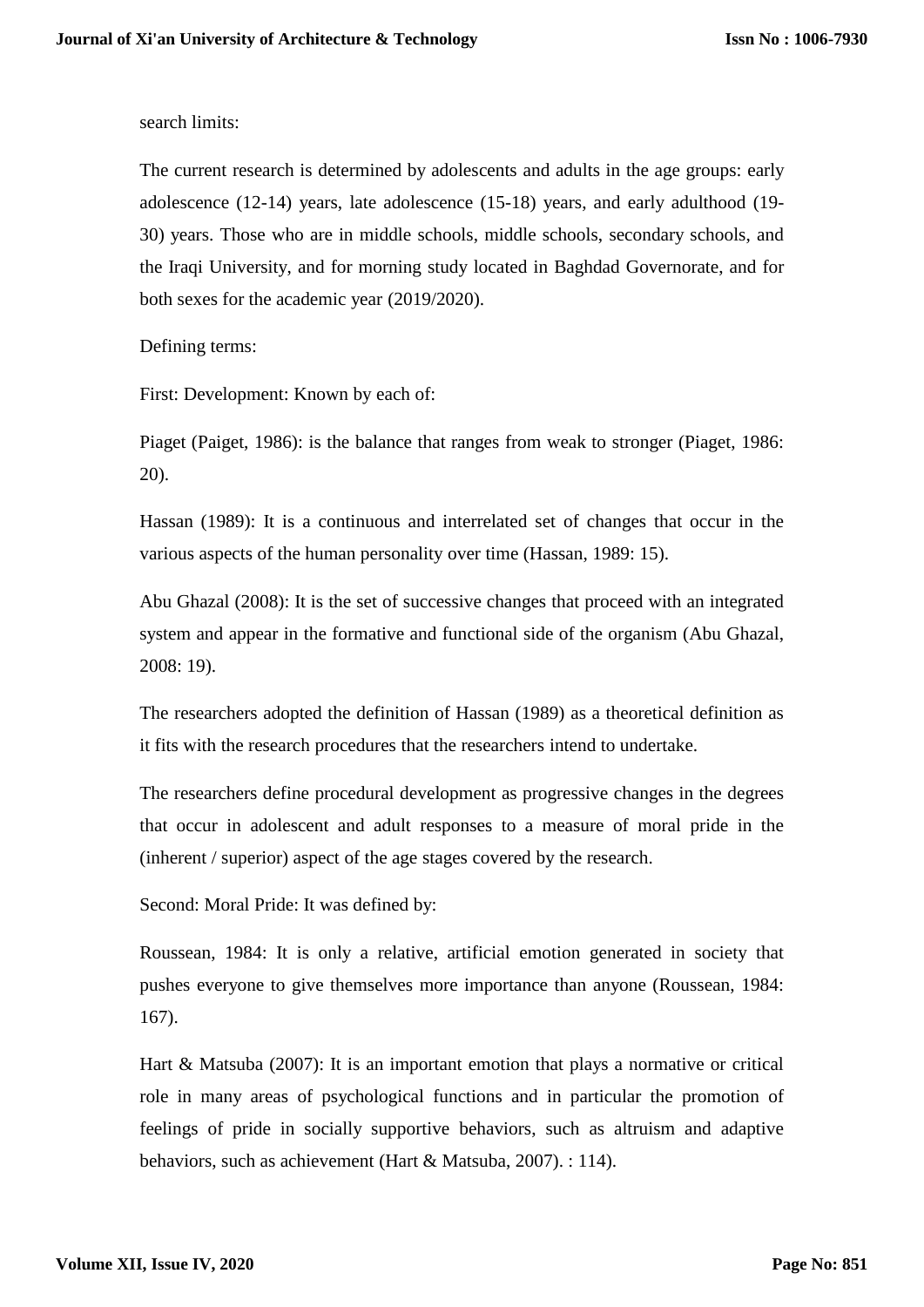Tracy & Matsumoto (2008): It is an ethical behavior that includes positive social behavior - represents the individual's desire to help others, and resistance - which represents resistance to the temptation to do wrong, interfering with bystanders includes preventing others from immoral action. It consists of two forms: the first is the original boasting: which focuses on work and its positive results, and the second is the spontaneous boasting: which focuses on the performance of the individual that reflects his greater ability compared to others (Tracy & Matsumoto, 2008: 105).

The researchers adopted the definition of Tracy and Matsumoto (2008) as a theoretical definition. As for the procedural definition, it is the degree to which adolescents and adults obtain from their answer to the paragraphs of the original and boasting stands that are prepared for this purpose.

Third: Adolescence: It is the age group between (12-18) years. This period is divided into two age stages: early adolescence (12-14 years) and late (15-18) years (Hurlock, 1980: 112).

Fourth: The adult stage: It is the stage of complete development or adulthood, which is the stage in which physical maturity is completed, and it is divided into three age stages, which are the early adulthood stage and extend from (19-30) years, and the middle adulthood stage (30-65) years. , And late adulthood (65 and over) years (Starr & Goldstein, 2003: 70).

In the current research, only the early adulthood phase of adulthood will be satisfied.

Chapter Two: Theoretical framework and previous studies:

The current chapter includes two axes: the first presents a set of theoretical opinions and ideas that explained moral pride, while the second chapter presents some of the previous studies related to the topic of research.

The first axis: theoretical framework

The excitement of boasting seems to have permanently prevailed throughout history, and although it has been a core topic in philosophical and religious discussions for thousands of years, it has been largely neglected by psychologists. Boasting is traditionally seen as belonging to a subcategory of emotions separate from so-called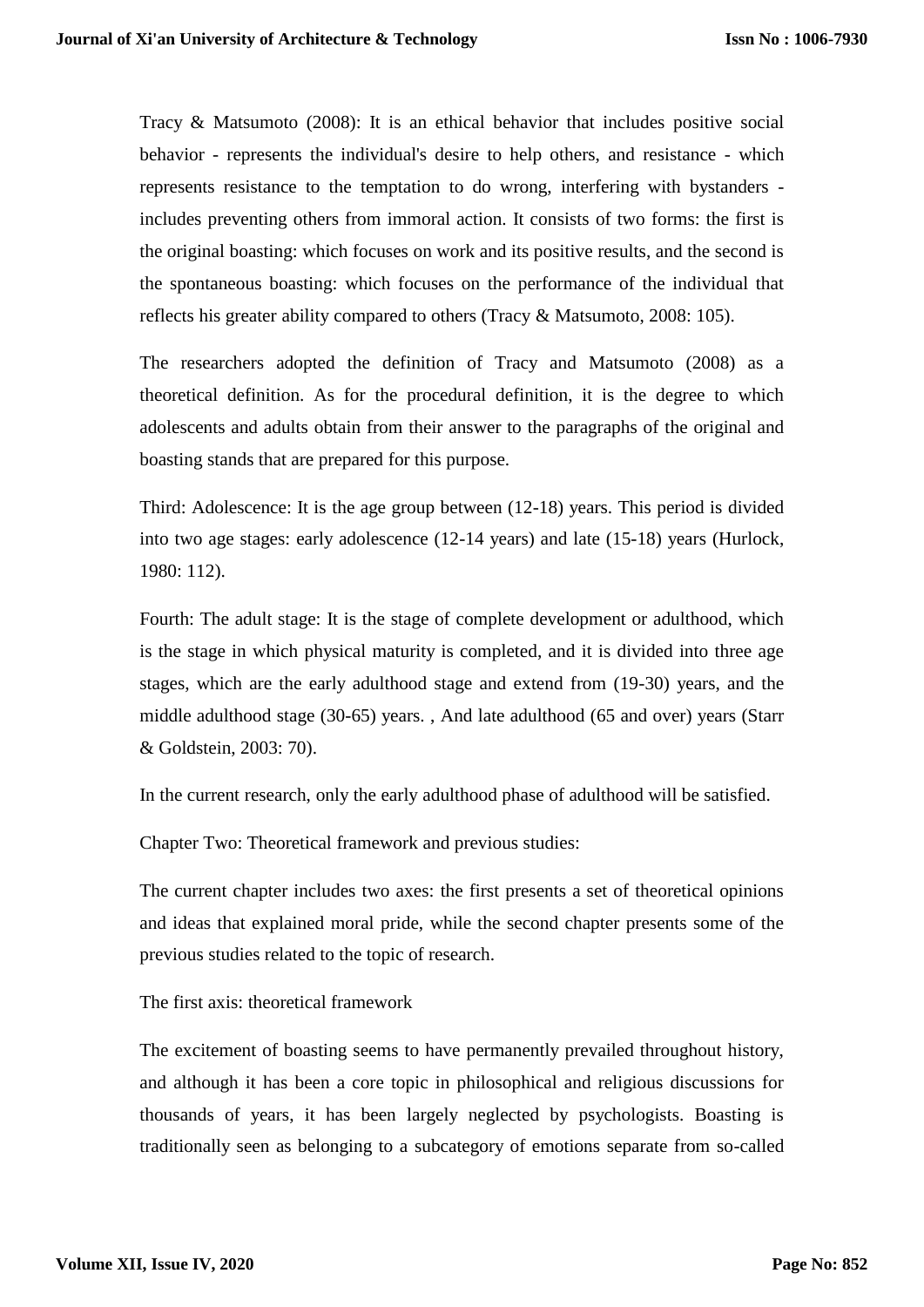primary emotions (such as: joy, sadness, fear ...) that are believed to have a biological and global basis.

Although Darwin (1872) included boasting in his classical work on the expression of emotions and defended the expression of distinct non-verbal boasting, most emotional researchers either overlooked bragging from the lists of "basic" emotions or included it in a way that did not devote much research interest. Boasting is a "self-conscious" emotion, as self-conscious emotions (such as: shame, guilt, and boasting) play a major role in stimulating and organizing people's thoughts, feelings, and behaviors (Campos, 1995; Fischer & Tangney, 1995) where self-conscious emotions drive people. To work hard in the areas of achievement and tasks (Stipek, 1995; Weiner, 1985).

Experiencing these emotions requires self-evaluation, and hence the ability to selfawareness (allowing the CEO "I" to self-assess) and self-representation ("I" self to be evaluated). These studies tend to follow a social and functional approach to boasting, and then deal with it after evolutionary adjustment, and like all emotions of selfawareness, boasting has evolved to specifically serve social functions (Tracy & Robins, 2004). Where James (1890) assumed that conscious mental life "emerged by natural selection because it gave our species certain advantages, and therefore reproductive advantages" (Flanagan, 1991: 52). If this assumption is correct, it must apply to many of these mental phenomena that emanate from or depend on the self, including emotions of self-awareness such as bragging. However, a growing body of psychological research has emerged as a boast in the past decade. The new theory and results indicate that bragging is a psychologically important emotion and adapts to development.

#### Tracy & Robins, 2004

Many researchers addressed the two-dimensional nature of the ostentation of bragging by assuming two distinct components to it: "authentic bragging" and "superior bragging." Results from many research have supported this two-sided assumption as follows: First: When research participants are asked to think about words and their inclusion in boasting, they constantly generate two very different categories of concepts, which empirically form two separate groups of semantic meaning. They are the group (Authentic Boasting) which includes words like "accomplished" and "confident", and it fits in with the conceptual, pro-society, concept-oriented approach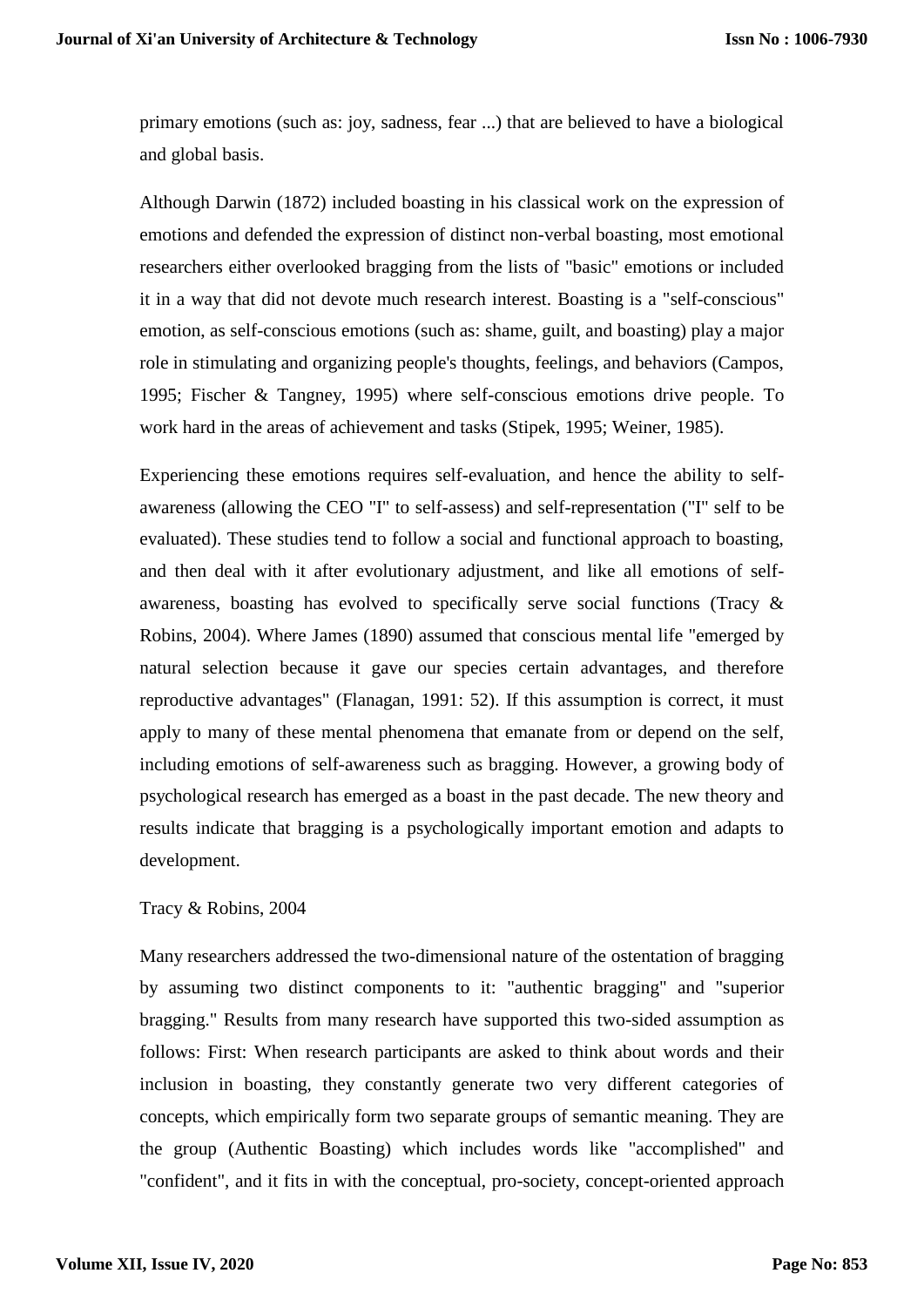to achievement. A group (spontaneous bragging) that includes words like "arrogant" and "conceited", and is proportional to the perception of self-amplification. Second: When participants are asked to assess their personal feelings during a true bragging experience, the participants' ratings are always relatively independent factors that parallel these two semantic groups. Third: When they are asked to assess their general tendency to feel that each group of emotional states associated with boasting (i.e. boasting as a feature), participant assessments again constitute the same factor. Further analysis has shown that the two factors of pride are not man-made in the tendency of the participants to group them: good versus bad or effective versus ineffective or characteristic versus condition (Tracy & Robins, 2007d: 92).

A distinction can be made between the manifestations of bragging from studies and research that examined the structural structure of bragging and which were based on several foundations. On the basis of attributing the causes of bragging, Tracy & Robins (2007d) indicated in their study of the bragging function that individuals show bragging when they experience success, and that they attribute their success to their ability and in this case, the observers assess their bragging (as my transcendent), and on the contrary Observers value their boasting as (authentic) boasting if they attribute their success to their effort. If the reasons for success appear to be objective and not subjective, the observers tend to view boasting as original, regardless of whether the success is due to ability or effort. This result indicates that the two aspects of boasting do not differ slightly on the basis of attribution, but the intermediate social norms play a role in attribution (Tracy & Robins, 2007: 166).

At the level of both the trait and the state, one side boasts a positive personal appearance and pro-social behaviors, while the other side is associated with a negative appearance and anti-social behaviors. Specifically, authentic boasting is generally positively associated with the socially desirable and adaptive "Big Five" attributes of being diastolic, complacent, living conscientious, emotional stability, openness to experience, while condescending boasting is always negatively related to the attributes of consensus and pro-society conscience. In addition, authentic boasting is positively associated with both explicit and implicit self-esteem, and condescending boasting negatively correlates with explicit and implicit self-esteem, but positively correlates with narcissism and shame. Indeed, it seems that the two aspects of pride lie in the essence of emotion to distinguish between narcissism and self-esteem, and may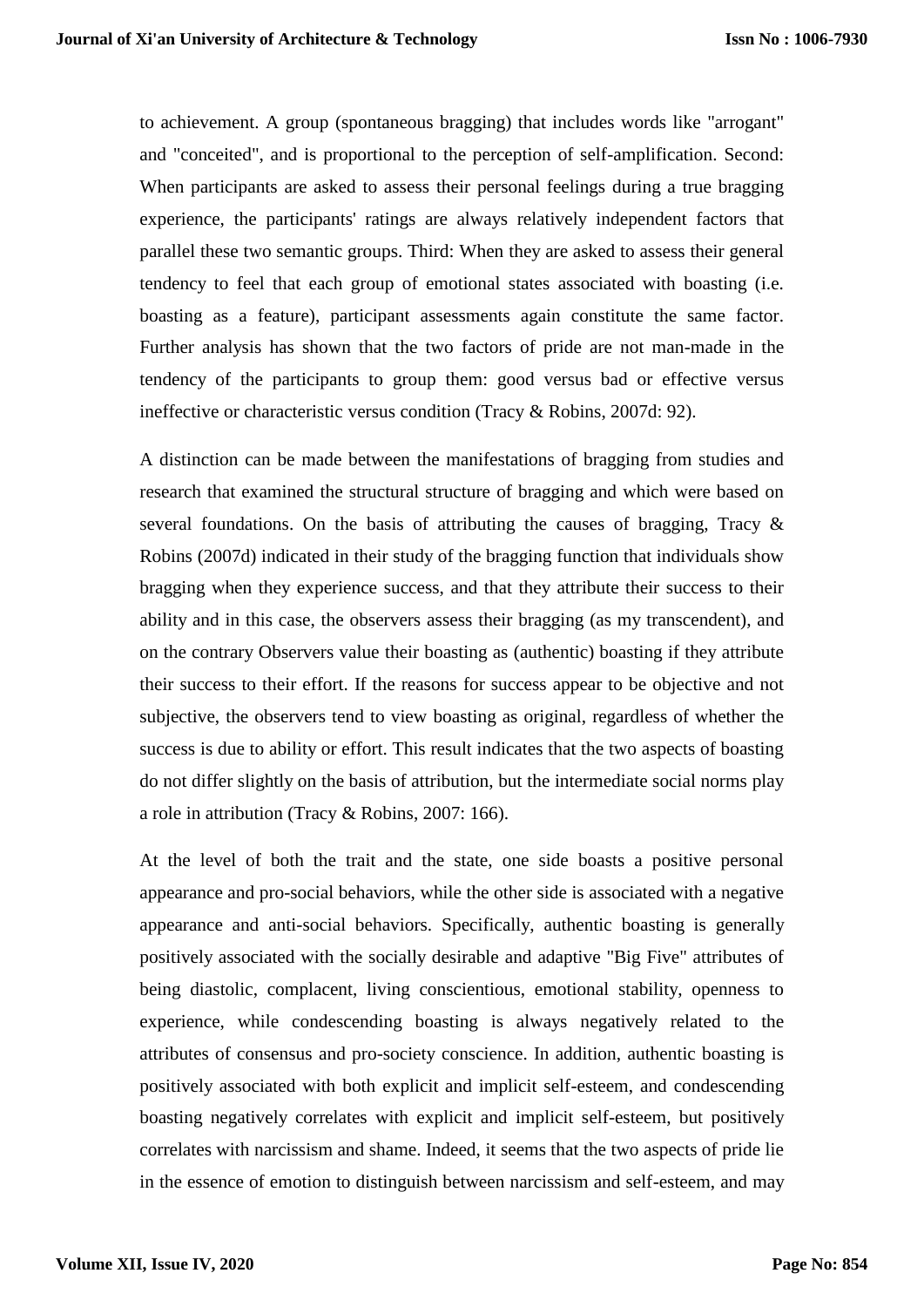explain that the research that indicates these two forms of self-positive leads to very different results. Specifically, haunted bragging may be what underlies aggression, narcissism, hostility, interpersonal conflict, and other self-destructive behaviors. Conversely, inherent bragging may be reinforced by positive behaviors in achievement and contribute to pro-community investments and the development of a true and rooted sense of self-worth.

In contrast, true bragging may be reinforced by positive behaviors in achievement and contribute to pro-community investments and the development of a true and rooted sense of self-worth. In fact, at the attribute level, the two sides exhibited varying relationships with mental health-related combinations, social behavior, and relationship work - and this difference roughly reflects the difference between external associations of true self-esteem versus narcissism (Tracy, et al., 2009). Specifically, individuals with inherent bragging tend to be low in depression, anxiety, social phobia, aggression, hostility, and sensitivity to rejection; an increase in complacency, bilateral adaptation, social support, and the secure attachment of relationship partners. On the other hand, individuals with chronic superiority bragging are likely to experience anxiety, engaging in aggression, hostility, and another set of antisocial behaviors (such as drug use and petty crimes) and a tendency to be low in bilateral adaptation and social support. These results together indicate that true bragging is the emotional side in favor of social achievement and oriented towards achievement, while condescending bragging is the most aggressive aspect of society, which is associated with the narcissistic self-amplification and may be, in part, a defensive response to the underlying feelings of shame.

Finally, one of the most important questions for analyzing the lowest level of any phenomenon is the cause; what is the immediate and direct cause of the mental process? (For example, why do people feel bragging?), Rather than daily, realistic processes that tend to provoke a specific mental event. Agitation researchers have shown that specific emotions cause uniquely, that is, extract and distinguish them from each other, not on the basis of distinct events, but because of the ways in which those events are interpreted or evaluated. Thus the event itself can provoke two very different emotions, depending on how it is evaluated. Pride is aroused, in particular, when individuals evaluate a positive event related to their identity (i.e. their most important self-representation) and their goals related to their identity (i.e. their ideal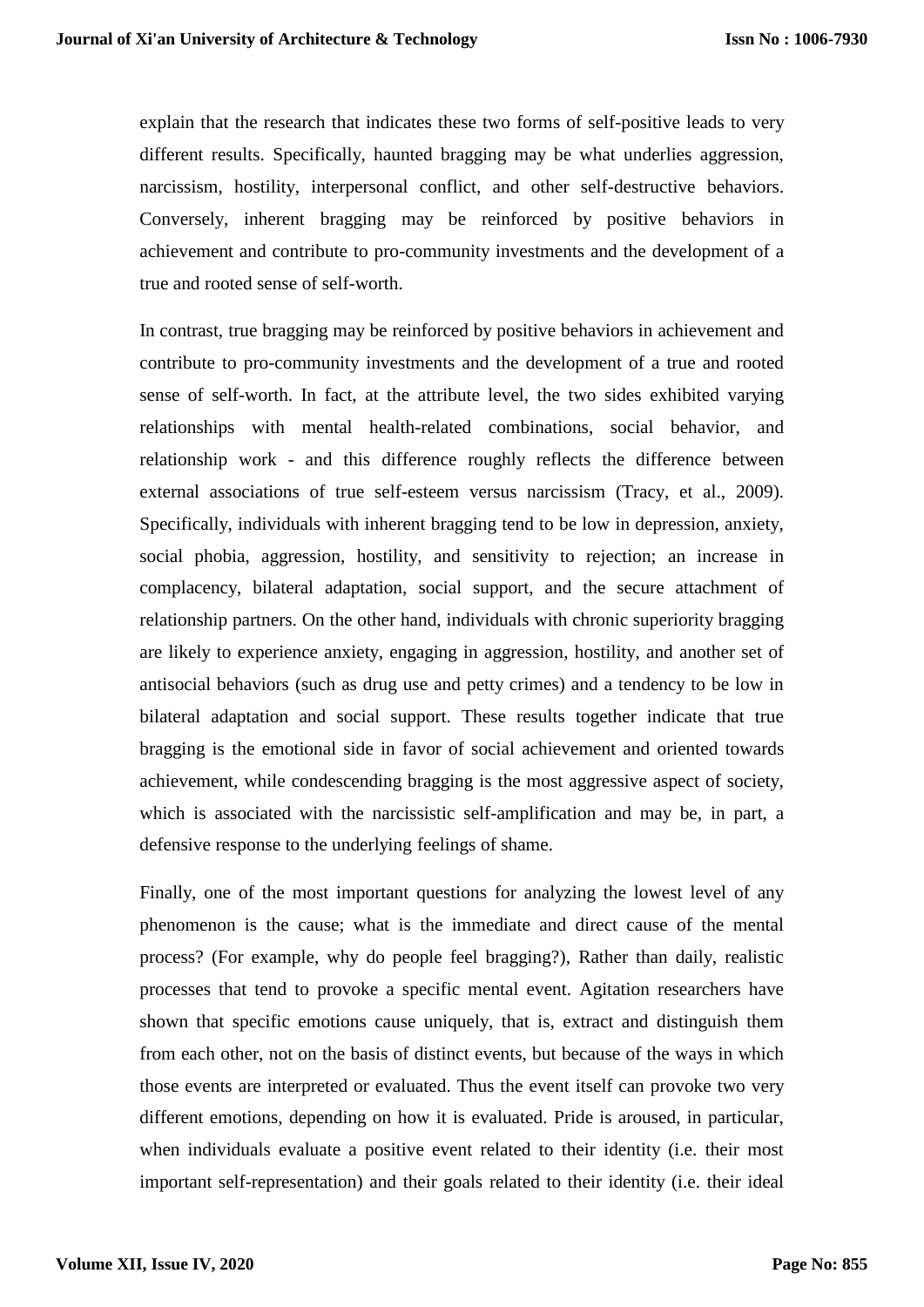self-representation), and as it causes internally - i.e., due to the self (Ellsworth, & Smith, 1988). Authentic and supreme pride is distinguished by later traits; authentic pride appears to be caused by its ratio to unstable, specific, and controllable internal causes, such as effort ("I won because I have trained"), while supreme pride is caused by traits attributable to internal, stable, and universal causes Uncontrollable, such as the ability "I won because I am great." (Tracy & Robins 2004). One study supporting these associations found that individuals who were told to attribute a hypothetical success experience (i.e. positive, identity-related, and identity-identical) event To their hard work (unstable, specific attribution) they expect to feel anxious Thoroughbred pride in response, while those who attribute the same success to their stable ability and which are expected to experience relatively higher levels of exuberant pride. Consequently, pride and boasting are closely related to attributes of effort, hard work, and specific accomplishments, while arrogant pride is closely related to attribution to Global Positive Talent, Capabilities and Attributes (Verbeke, et al. 2004).

Tangney theory et al. (2007):

The theory focused on one of the most important family of conscious emotions that have long been neglected and that is the bragging, which both Mascolo & Fischer (1995) define: as an emotion "resulting from assessments that a person is responsible for a result of social value or for being a person of value Social "(Mascolo & Fischer, 1995, 66). In their view, bragging enhances people's self-esteem, and perhaps most importantly, encourages behavior that matches in the future with social norms of value or merit (Barrett 1995). Most theoretical and experimental research emphasizes achievement-oriented bragging (Tracy & Robins 2004b). Although bragging may often arise in response to academic, professional or athletic achievement, experiences of self-awareness of bragging in moral contexts may be an important component of our emotional, ethical system. To meet or exceed ethical standards (and to prevent impulses from behaving in an unethical manner) may serve important motivational functions, reward and reinforce an individual's commitment to ethics of independence, society, and religion.

In a similar way to distinguish between self and behavior of feeling and between guilt and shame, it may be useful to distinguish between two types of pride. Likewise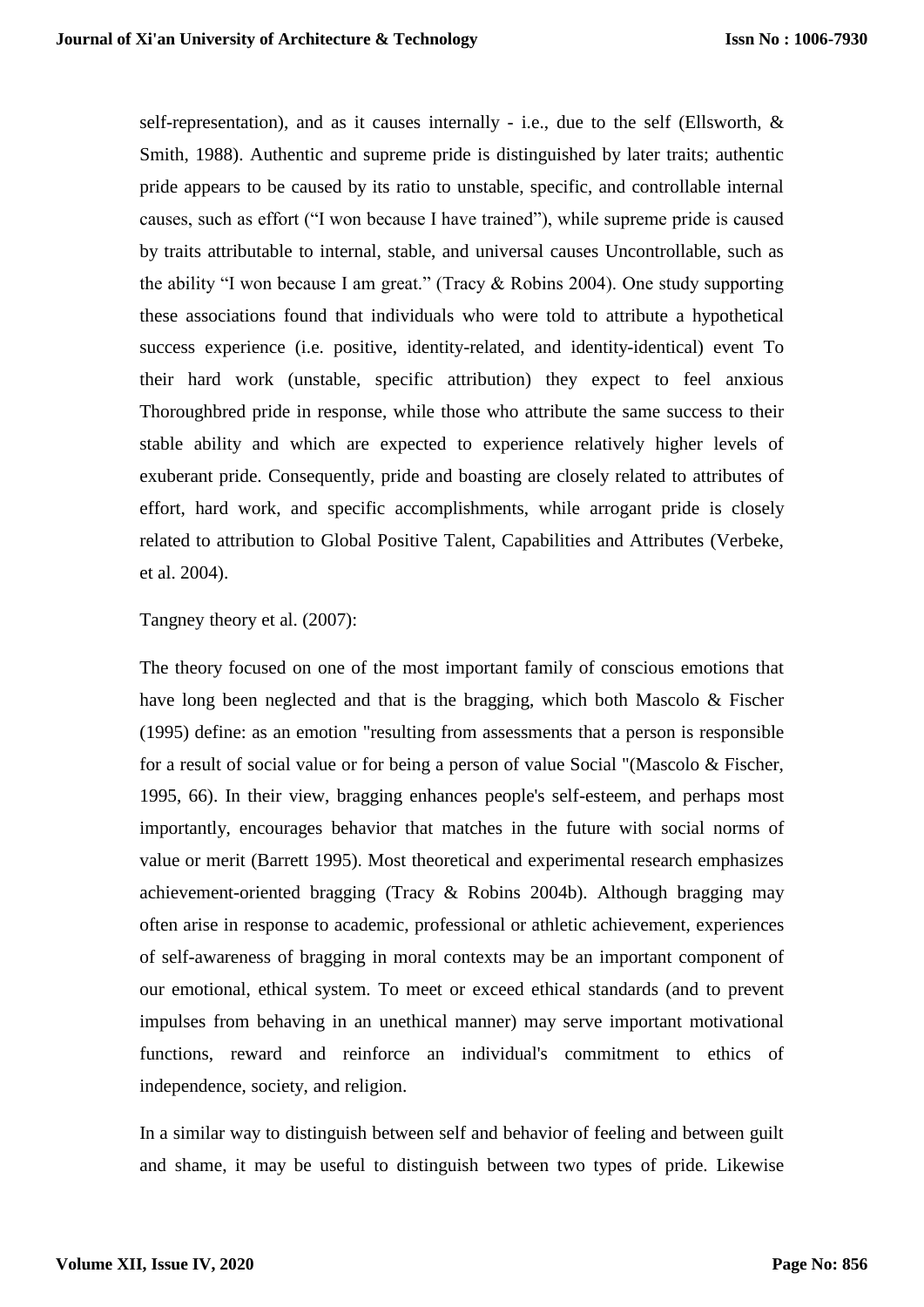(Tangney 1990) distinguished between alpha (self-boasting) and beta (boasting) behavior, and Lewis. M (1992) distinguished between arrogance (amplitude of boasting) and true boasting (referring to experienced people). For distinguished action or behavior). Lewis believes that arrogance is largely incapable of adapting, noting that arrogant individuals (with arrogant pride) tend to distort and invent positions of self-enhancement, which can lead to problems in interpersonal relationships (Tracy & Robins. 2004). Distinguish between superiority and more accomplishments. (Tracy & Robins, 2006), drawing on multiple approaches, also provided convincing empirical evidence for these two aspects of bragging. Little empirical research has been done on individual differences in the ability to show pride itself (or pride in behavior). The question here is: How do individual differences in authentic or exuberant bragging relate to the ability to self-organize or choose the moral path in life.

One possibility is that authentic and arrogant bragging represents the other side of guilt and shame, one is adaptive "modern" moral impulses and the other, bad twin (Tangney et al, 2007). Supernational pride is seen as congruence with characteristics such as exaggerated emotions of supremacy as a result of suppressing emotional stigma and inability, as well as unrealistic assessments, while authentic boasting characterizes confidence and self-worth with effort-based evaluations rather than ability: 506) Tangney, et al, 2007). But in one way or another, emotions mainly involve people's reactions to their characteristics or behavior. We feel proud of our positive characteristics or actions, for example when things are good, we may feel a set of positive feelings - joy, happiness, or contentment. Likewise, when bad things happen, many negative emotions can be felt, for example sadness, disappointment, frustration, or anger, but feelings of shame and guilt usually arise from the recognition of negative attributes or behaviors (Tangney, Dearing, 2002: 312-315) .

#### Holbrook et al. (2015):

 Holbrooke and others argue that moral pride is not a monolithic structure, but rather consists of two distinct aspects. As each aspect of pride (authentic and superior) has a distinct and largely differentiated set of personality. It seems reasonable to conclude that the two sides of moral pride reflect a fundamental aspect of a person's emotional experience. Although Holbrooke and his colleagues focus on the association between AP and HP, none of their findings contradict scientists 'view that authentic boasting is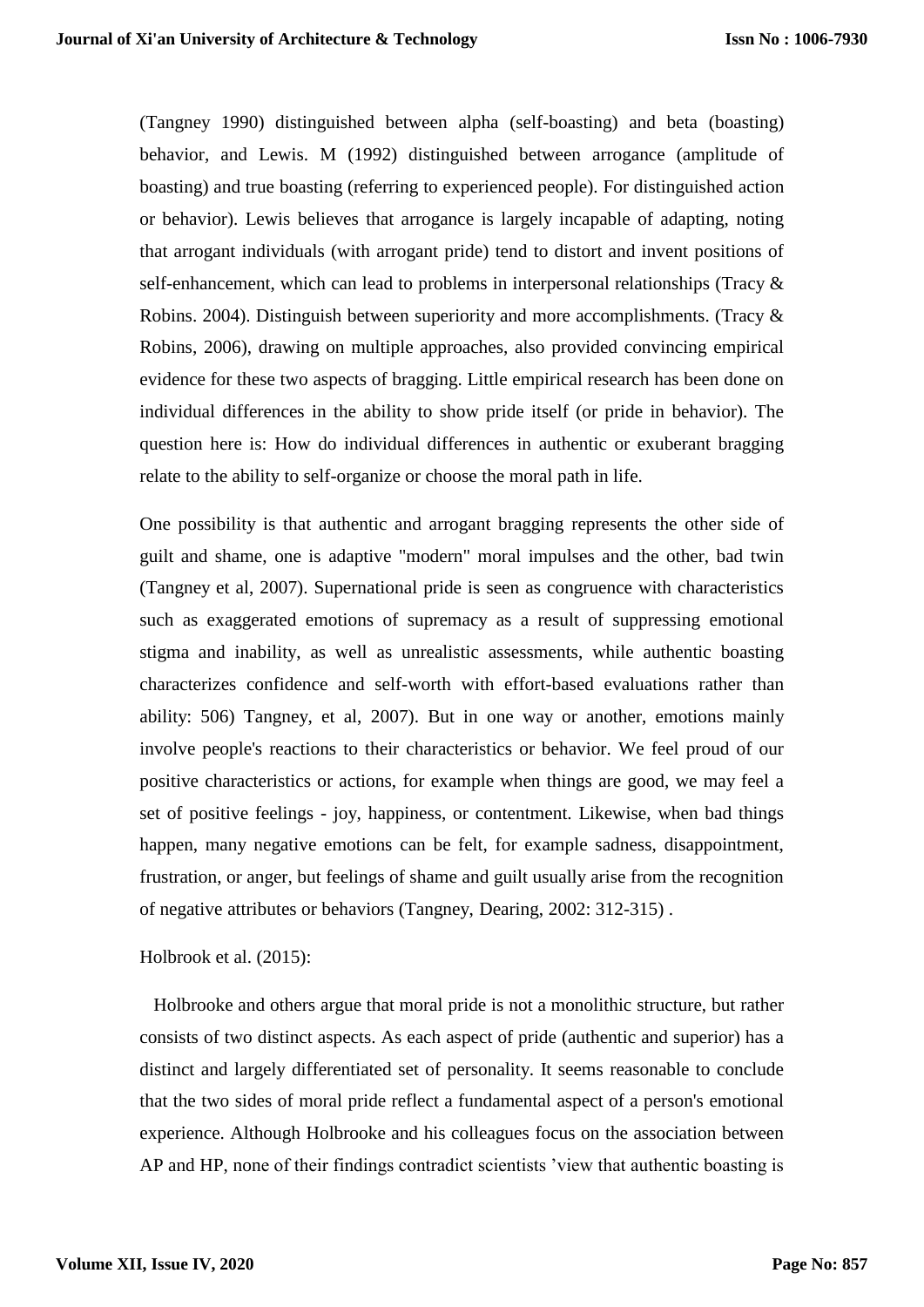largely pro-societal and psychologically adaptive, while condescending boasting is largely countermeasures. To the community and does not have the ability to psychological adjustment. Despite what was indicated by the results of several studies that were previously found the link between AP and HP, Holbrooke and his colleagues insisted on distinguishing between the two sides; the AP tends to deduce through successes attributed to unstable and controllable causes, Whereas, HP tends to be inspired by successes that are due to stable and uncontrollable causes (Lewis, 2000: 122).

The evolutionary perspective of moral pride:

The search for bragging at the (genetic) level is somewhat limited, but there are a number of studies that have given special attention to understanding bragging in children, so a preliminary picture of the path of emotional growth emerged.

And like all conscious emotions in particular, boasting appears first in the stages of development from the basic emotions such as fear and joy within the limits of (3 years) of age, compared with the first nine months of the child's life for some basic emotions. This conclusion appears to be based on studies that give young children a difficult task that they can accomplish (i.e., put them in a bragging position), and compare their behavioral and verbal responses after successful versus failed, or after successful completion, easily completed in difficult circumstances (Stipek, et al. 1992: 57). Behavioral elements of expression and verbal indications of pride tend to appear in behavioral situations by children who have reached (2.5 to 3) years of age, and not by younger children, nor in situations that stimulate shyness (i.e. failure) or conditions of success Easy. The ability to understand bragging appears somewhat after experience. The first form of understanding that arises is the ability to recognize the term non-verbal boasting, which appears for the first time when children reach the age of (4) years (Tracy, et al. 2005). At the same age as they began to show subtle distinction to most other expressions, such as amazement and sadness. By contrast, the ability to understand the situations and contexts in which boasting arouses is evolving to a large degree later. Numerous studies have shown that children (7) years find it difficult to understand that bragging must be attributed to individuals whose success is due to internal factors (such as effort / ability) and not to external factors (such as luck) however, by the age of ( 9 or 10) years, children can make the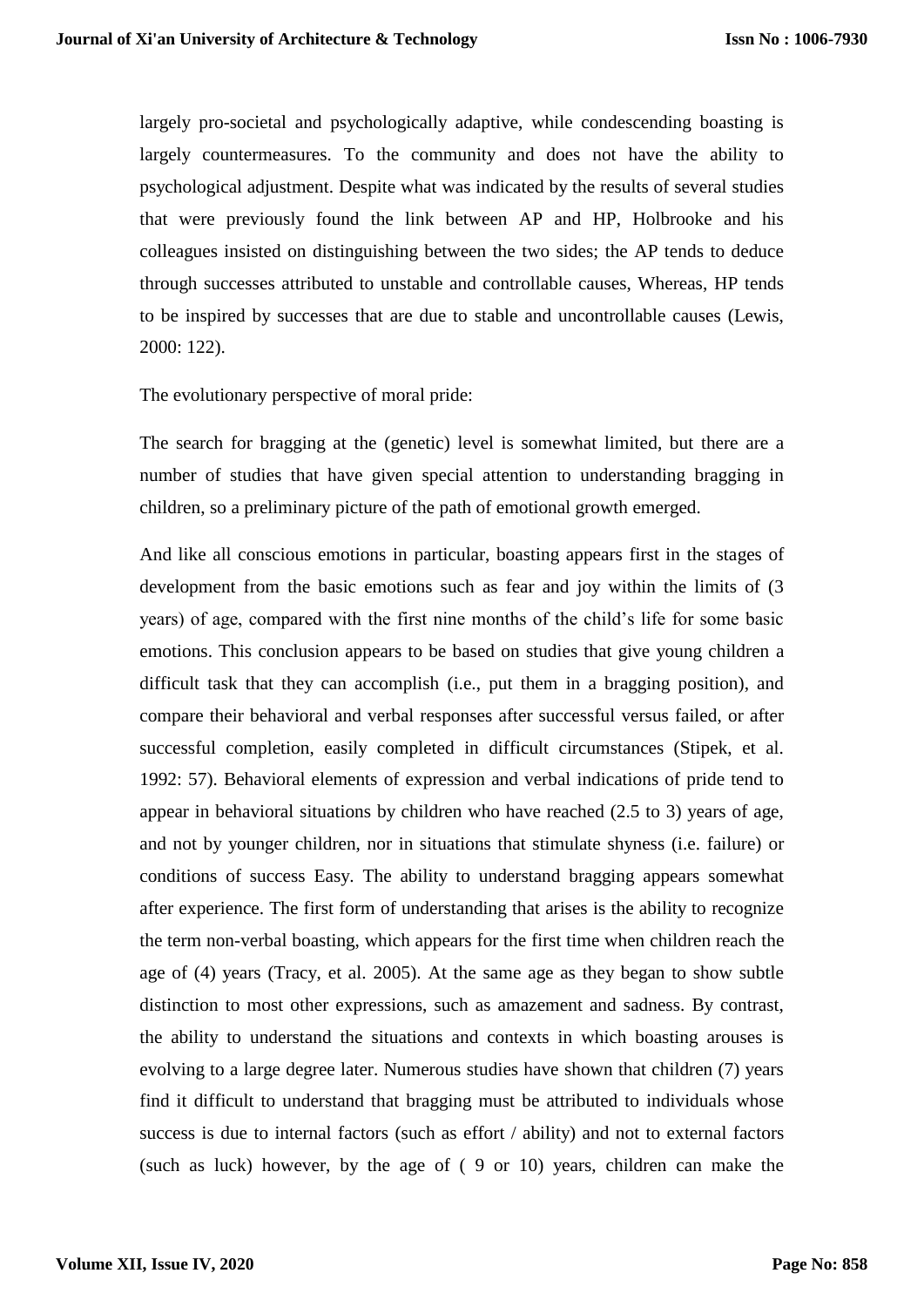appropriate relative differences, and they become more prone to splurge only for individuals who are the cause of their success. (Graham & Weiner, 1986) At the age of three, children begin to demonstrate self-awareness (for example, a mirror of selfrecognition, self-referral, and imitation (Karmel & Hart, 1996) and begin to display behavioral responses to boasting of success, but they cannot yet Understanding pride in others It seems that developing a full understanding of the attitudes and characteristics that evoke pride and distinguish them from happiness coincides with the achievement of a universal sense of self and self-esteem (Harter, 1983).

The second axis: previous studies:

Study: Carver, et al. (Carver, 2010):

(Authentic and topical bragging: differential relationships with aspects of goal organization, influence, and self-control):

(Authentic and Hubristic Pride: Differential Relations to Aspects of Goal Regulation, Affect, and Self-Control)

The study aimed at investigating the relationships of feature-like tendencies towards authentic and bragging pride with goal-oriented tendencies, emotional tendencies, and impulsive characteristics. The sample size reached (936) university students, and the study used the Tracy & Robins (2004) scale to measure the original boasting and the top-notch boasting that consists of (14) items. The study also used a set of other measures to measure other variables. The results of the study showed the following 1- There are two types of bragging that are associated with distinct features of the goals tendency, emotional tendencies, and self-control. 2- The original bragging is related to self-control, while the pride boasting was related to impulsion and aggression. 3- Authentic boasting is associated with adaptive achievement and goal sharing, while condescending boasting is associated with external values of general norms and social domination.

Tobias, Victoria & Victoria (2015) study:

(Moral Identity Development and Positive Moral Emotions: Differences Involving Authentic and Hubristic Pride)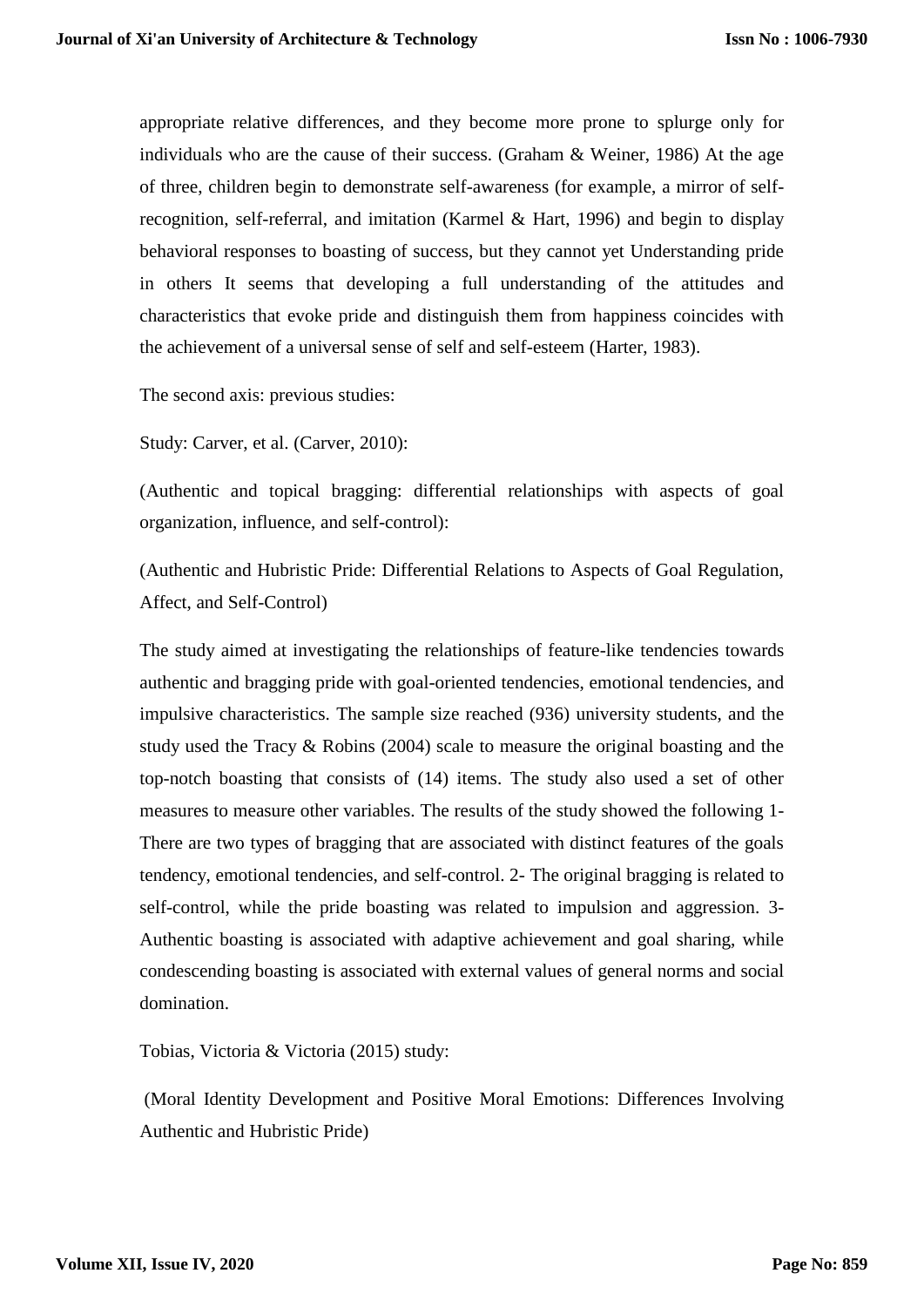This study aimed at examining the relationship between moral identity and two aspects of positive moral emotions (authentic and exaggerated moral boasting). The sample reached (216) Canadian teenagers and adults by (107) females and (99) males. The study found that both aspects of moral pride ( Thoroughbred and transcendental) define two distinct aspects of positive moral emotions, which are linked differently to moral identity and moral motivation as well as positive social behavior and anti-social behavior. The internal moral identity and the internal moral motives were positively associated with the original pride, while the superior pride reflected a moral identity that was primarily concerned with showing morality to others. Authentic pride positively foretold ethical behavior. No age-related differences were found with regard to moral identity and original and exalted pride.

Liu & Li Yuan, 2016:

(Authentic and supernatural pride as assessed by oneself, friends and strangers)

(Authentic and Hubristic Pride as Assessed by Self, Friends, and Strangers)

The study aimed at examining the relationship between self-assessments and the others' classifications of (original and topical) bragging. The study sample reached (110) participants and obtained their self-assessments and ratings by two friends and three strangers in a circular design. In addition, the social status of the participants was self-reported and their leadership style (dominance versus prestige) was assessed by friends and strangers. The results revealed that a friend's self-agreement is higher than a friend's stranger agreement on authentic boasting and a friend-stranger agreement on another person's (friend and stranger) agreement on condescending pride, indicating that authentic boasting is noticed by close friends as well as the individual himself, but the condescending pride is only visible to others. In line with this, there was also some evidence that bragging in general was closely related to social status and dominant leadership style.

https://journals.sagepub.com/doi/abs/10.1177/1948550616649240?journalCode=sppa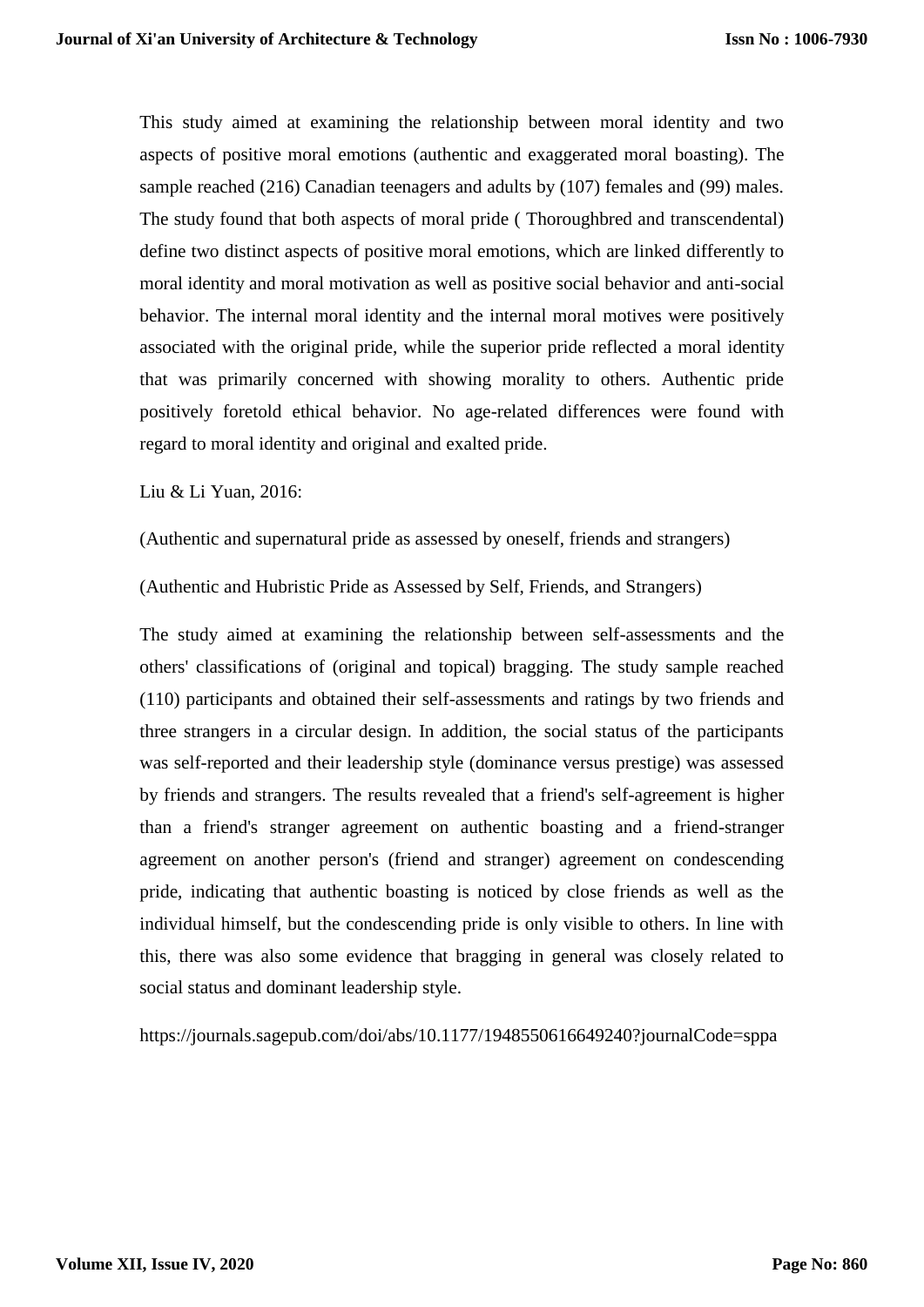(Baron et al., 2018)):

(Moral reactions and their relationship to positive social and anti-social behavior in school-age children):

## (MORAL EMOTIONS ASSOCIATED WITH PROSOCIAL AND ANTISOCIAL BEHAVIOR IN SCHOOL-AGED CHILDREN)

This study aimed to explore the main effects and interactive effects of empathy, feelings of guilt, shame, and moral pride (inherent and exorbitant) on positive and antisocial social behavior in children. The research sample reached (351) children between the ages of 10 to 14 years, who were chosen from four schools in the Basque Country (Spain). Multiple hierarchical regression models were used in statistical analyzes. RESULTS: Positive social behavior was discovered through a common reaction between empathy and moral pride, with guilt, and to a lesser or lesser degree, through shame. Regarding antisocial behavior, children with a strong tendency to guilt recorded a decrease in antisocial behavior, regardless of their levels of sympathy. However, a combination of lower sympathy and lower levels of guilt were associated with the highest levels of antisocial behavior. Regarding shame, these feelings were moderately linked to anti-social behavior.

Swaomer et al. (Sławomir et al, 2019)):

(Boasting as a case and a feature: Adapting the measure of authentic and topical boasting in the Polish environment):

(Pride as a state and as a trait: Polish adaptation of the authentic and hubristic pride scales)

The study aimed to prepare the Polish version of the authentic and topical measures of boasting. And to check the psychometric properties: consistency, internal and external honesty. The sample of the study was (210) participants between the ages of 20 and 56. The following tests were performed: The Authentic and Supremacy Boost, the Rosenberg Self-Estimation Scale and the Moral Passion Scale. The Polish adaptation of the measure of authentic and supreme pride has proven to be consistent in its measure of authentic and supreme pride. Furthermore, analyzes of the factors implemented under different methodologies confirmed the validity of the construction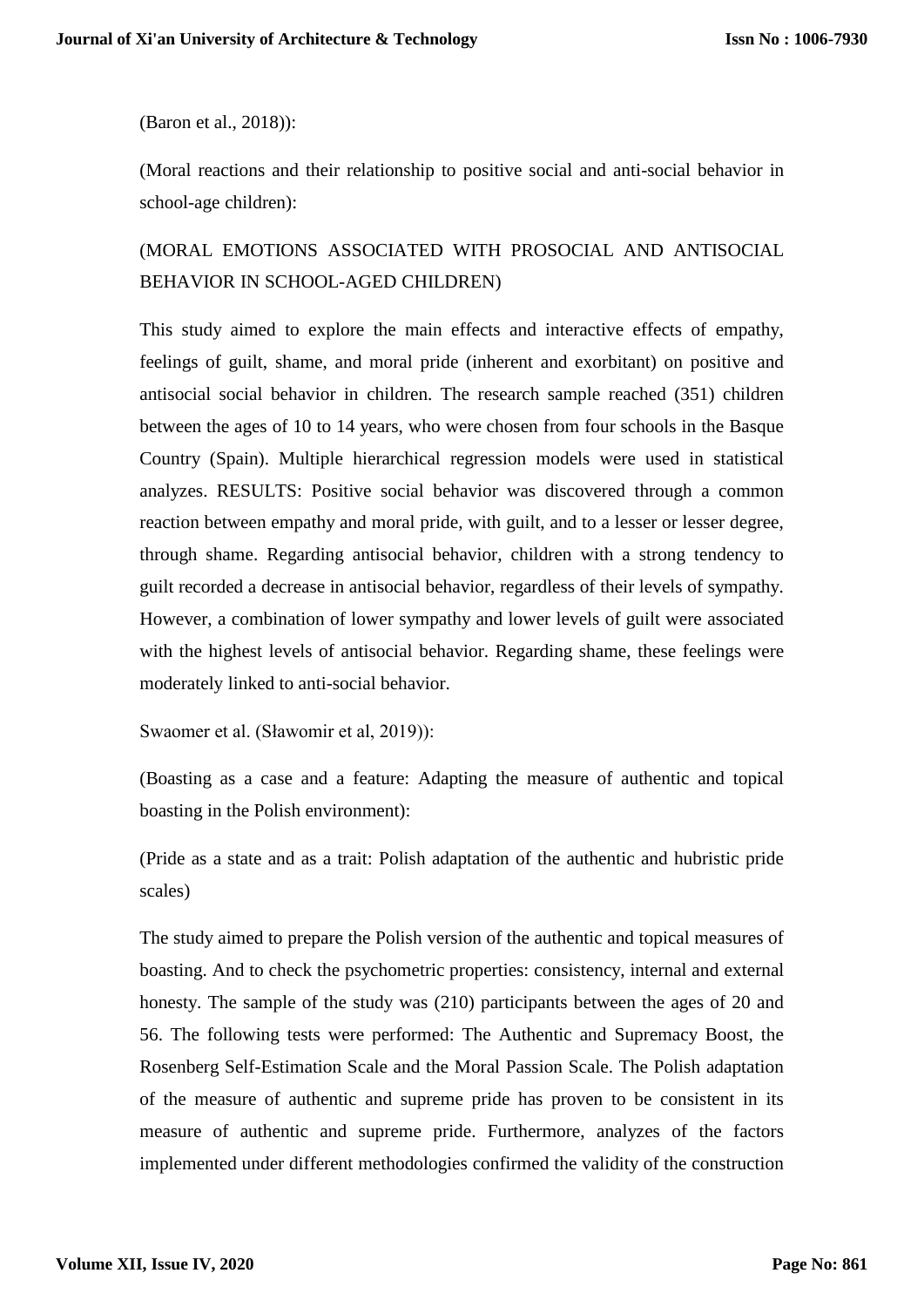for the two-dimensional dimensions. The boasting model and relationships with other psychological variables support this distinction. The results indicate the genuineness of authentic and topical measures of pride to study the manifestations of pride in Polish society.

Chapter Three: Research Methodology and Procedures:

First: Research Methodology:

The descriptive research approach was followed as an appropriate method to achieve the goals of the current research, and to complete the research procedures, the researchers followed the development studies approach, which is a method to address the problems of development. Short and studying (Katame and Barhoum, 1989: 156).

Second: Research procedures:

1. Research community:

The current research community consists of adolescent students in the following age groups: Early adolescence (12-14) years, which corresponds to the first, second and third grades, and the late adolescence (15-18) years, which corresponds to the fourth, fifth, and sixth preparatory grades, who are present in the schools of Baghdad City Next to it (Al-Karkh and Al-Rusafa) in its six directorates, and the early adulthood phase (19-30), which includes the first, second, third and fourth stages of the college at the Iraqi University for the academic year 2019/2020 and for the morning time only, and the total community number  $(82722)$  \*  $(41465)$  males, And  $(41257)$ females, distributed according to the age groups specified in the research The current rate of (26440) early adolescence, and (34134) late adolescence, and (22 148) to the stage of early adulthood, and Table 1 illustrates this:

## Table (1)

Research population for adolescents and adults, by school level, age, gender, education directorates, and university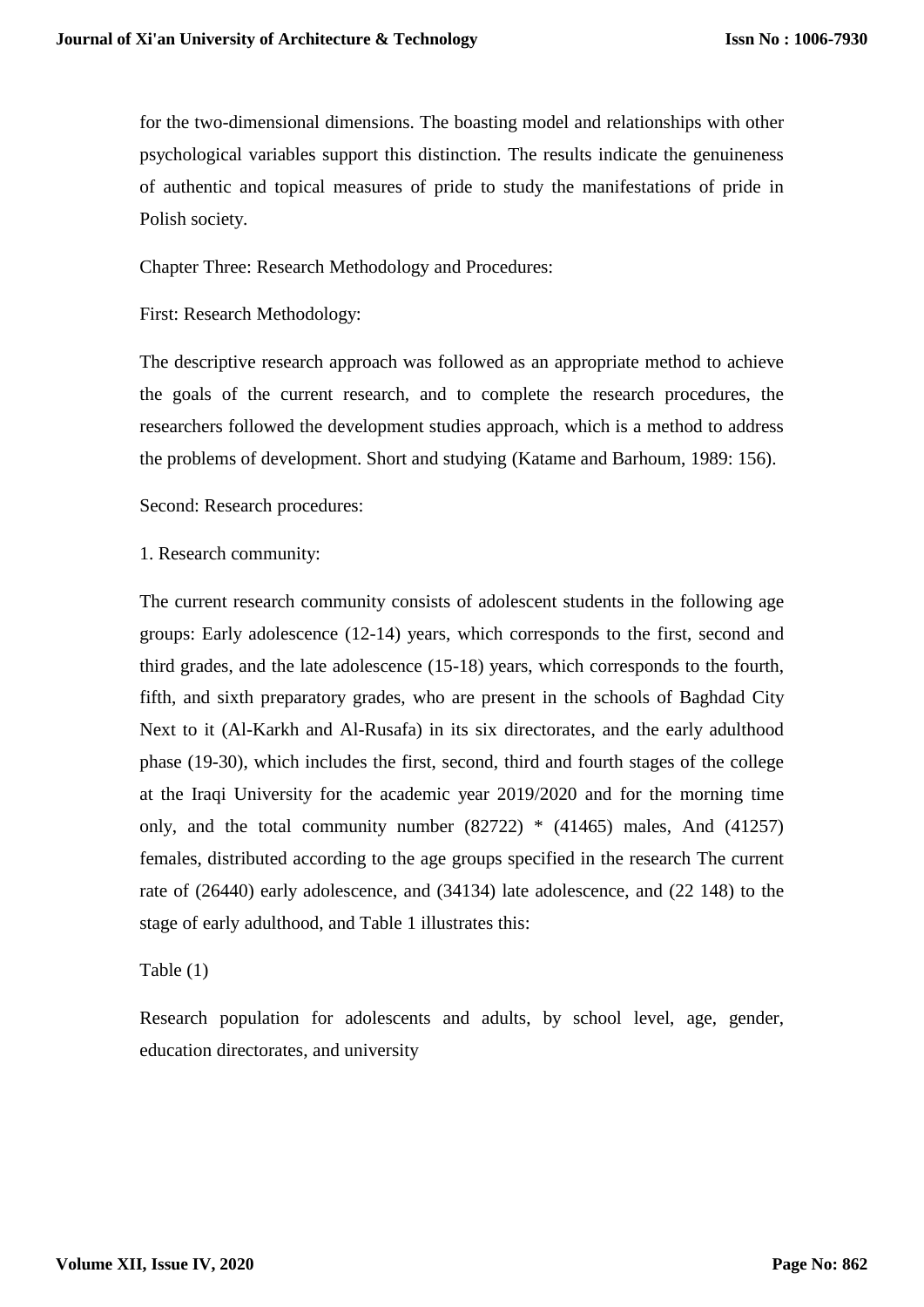| total        |              |                         | $y(30-19)$     | $y(18-15)$    |                | $y(14-12)$                   |                |                                | Age by stage                                     |
|--------------|--------------|-------------------------|----------------|---------------|----------------|------------------------------|----------------|--------------------------------|--------------------------------------------------|
| <b>Total</b> | <b>Total</b> | <b>University stage</b> |                | middle School |                | <b>Intermediate</b><br>stage |                |                                | and gender<br>Directorate of<br><b>Education</b> |
| $\mathbf m$  | m            | f                       | $\mathbf{m}$   | f             | m              | $\mathbf f$                  | m              |                                | <b>The Iraqi</b><br><b>University</b>            |
| 2527         | 2718         | $\prime$                | $\prime$       | 1216          | 1428           | 1311                         | 1290           |                                | Al-Karkh / 1                                     |
| 12823        | 14186        | $\sqrt{2}$              | $\prime$       | 7111          | 9090           | 5712                         | 5096           |                                | Al-Karkh / 2                                     |
| 7670         | 8627         | $\sqrt{ }$              | $\sqrt{ }$     | 4042          | 5180           | 3628                         | 3447           |                                | Al-Karkh / 3                                     |
| 4348         | 3435         | $\overline{1}$          | $\sqrt{ }$     | 2128          | 1689           | 2220                         | 1746           | Rusafa / 1                     |                                                  |
| 951          | 779          | $\overline{1}$          | $\overline{I}$ | 382           | 371            | 569                          | 408            | Rusafa / 2                     |                                                  |
| 813          | 1697         | $\overline{1}$          | $\overline{1}$ | 481           | 1016           | 332                          | 681            |                                | Rusafa / 3                                       |
| 5585         | 4725         | 5585                    | 4725           | $\cal I$      | $\overline{1}$ | $\sqrt{2}$                   | I              | scienti<br>fic                 |                                                  |
| 6540         | 5298         | 6540                    | 5298           | $\sqrt{2}$    | T              | $\sqrt{2}$                   | $\overline{1}$ | Huma<br>nitaria<br>$\mathbf n$ | <b>Iraq</b>                                      |
| 41257        | 41465        | 12125                   | 10023          | 15360         | 18774          | 13772                        | 12668          |                                | Total                                            |
| 82722        |              |                         | 22148          | 34134         |                | 26440                        |                |                                | total summation                                  |

## 2. The research sample:

The current sample of research was chosen by the stratified random method, in which society divides into categories, each category includes homogeneous vocabulary, and from among each category the required vocabulary is withdrawn (Al-Asadi, 2008: 96). The research sample reached (180) respondents by (60) respondents for each age group Specific, equitable between male and female, and Table (2) illustrates this.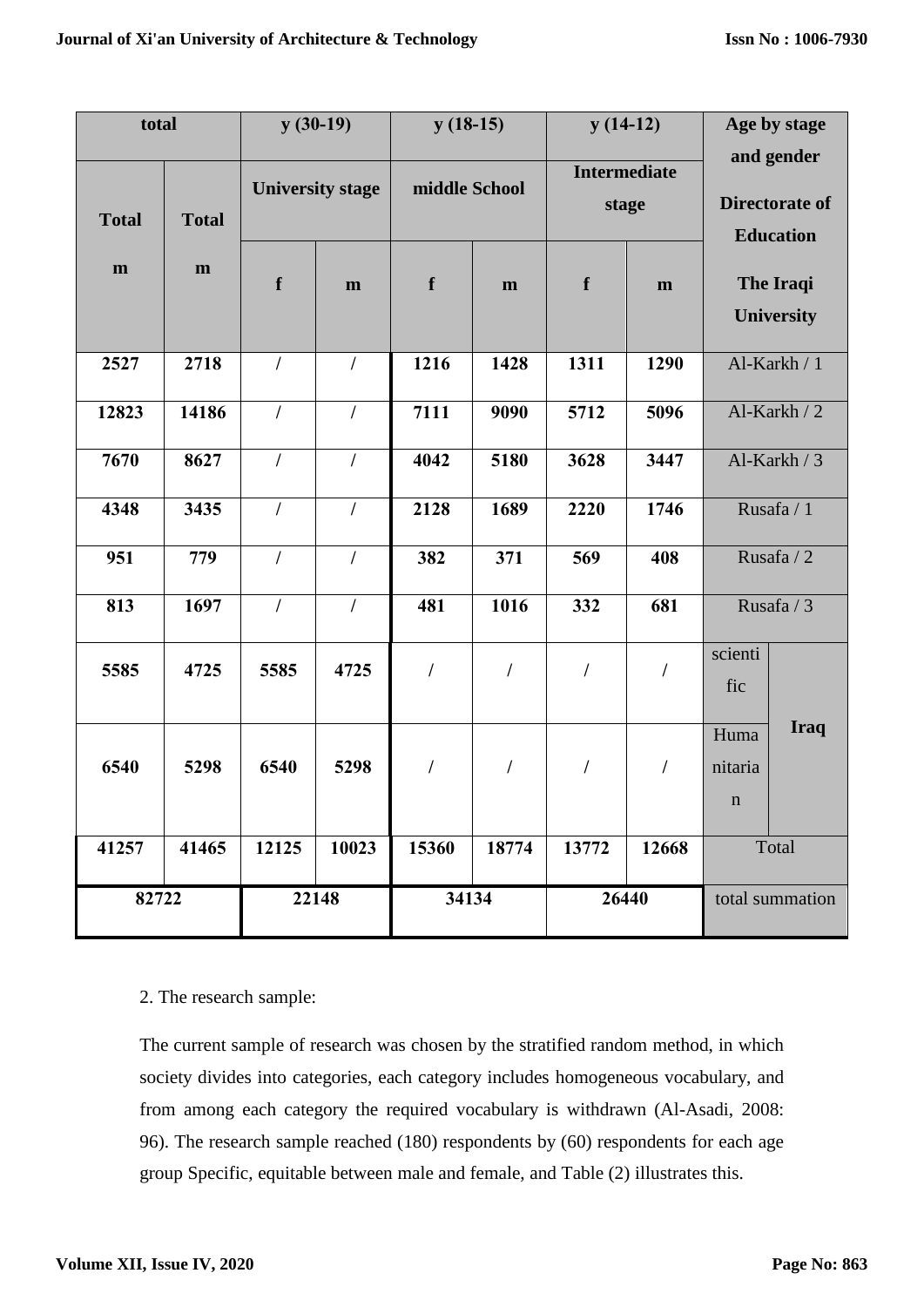## Table (2)

Sample of research by stage, age and gender

| total | Preparing students according to the<br>$y(30-19)$ | <b>Stage</b> |                      |    |                                |    |         |
|-------|---------------------------------------------------|--------------|----------------------|----|--------------------------------|----|---------|
|       | $\mathbf f$                                       | m            | $y(18-15)$<br>f<br>m |    | $y14-12)$<br>f<br>$\mathbf{m}$ |    |         |
|       |                                                   |              |                      |    |                                |    |         |
| 60    |                                                   |              |                      |    | 30                             | 30 | Medium  |
| 60    |                                                   |              | 30                   | 30 |                                |    | Prep    |
| 60    | 30                                                | 30           |                      |    |                                |    | College |
| 180   | 30                                                | 30           | 30                   | 30 | 30                             | 30 | Total   |

3. The research tool: -

To complement the research procedures, and after reviewing many previous studies and literature related to the subject of the research, the researchers adjusted the "moral bragging" scale based on the measures of previous studies such as Tangney & Dearing (2002), and Tracy & Robbins (2004). , Hart & Matsuba (2007).

 The scale consists of ten scenarios for visualizing ethical behavior (two scenarios represent positive ethical behavior, four scenarios representing resistance to temptation, and four other scenarios that represent pedestrian intervention). After each scenario, respondents are asked to answer eleven paragraphs (six of which represent authentic boasting, and five paragraphs represent supreme boasting). The six paragraphs of original bragging in each scenario represent the reasons for decision making as follows: - positive effects or results for others - evaluation of the work as good or right - moral luck (to be there at the right time) - making the right decision standards of behavior - an opportunity to do good Or right. The five paragraphs of superiority bragging in each scenario of logic of decision-making are as follows: - Being wiser or more valuable than others - Leaving good impressions of others - Being superior / distinctive - Being commendable - Non-normative behavior -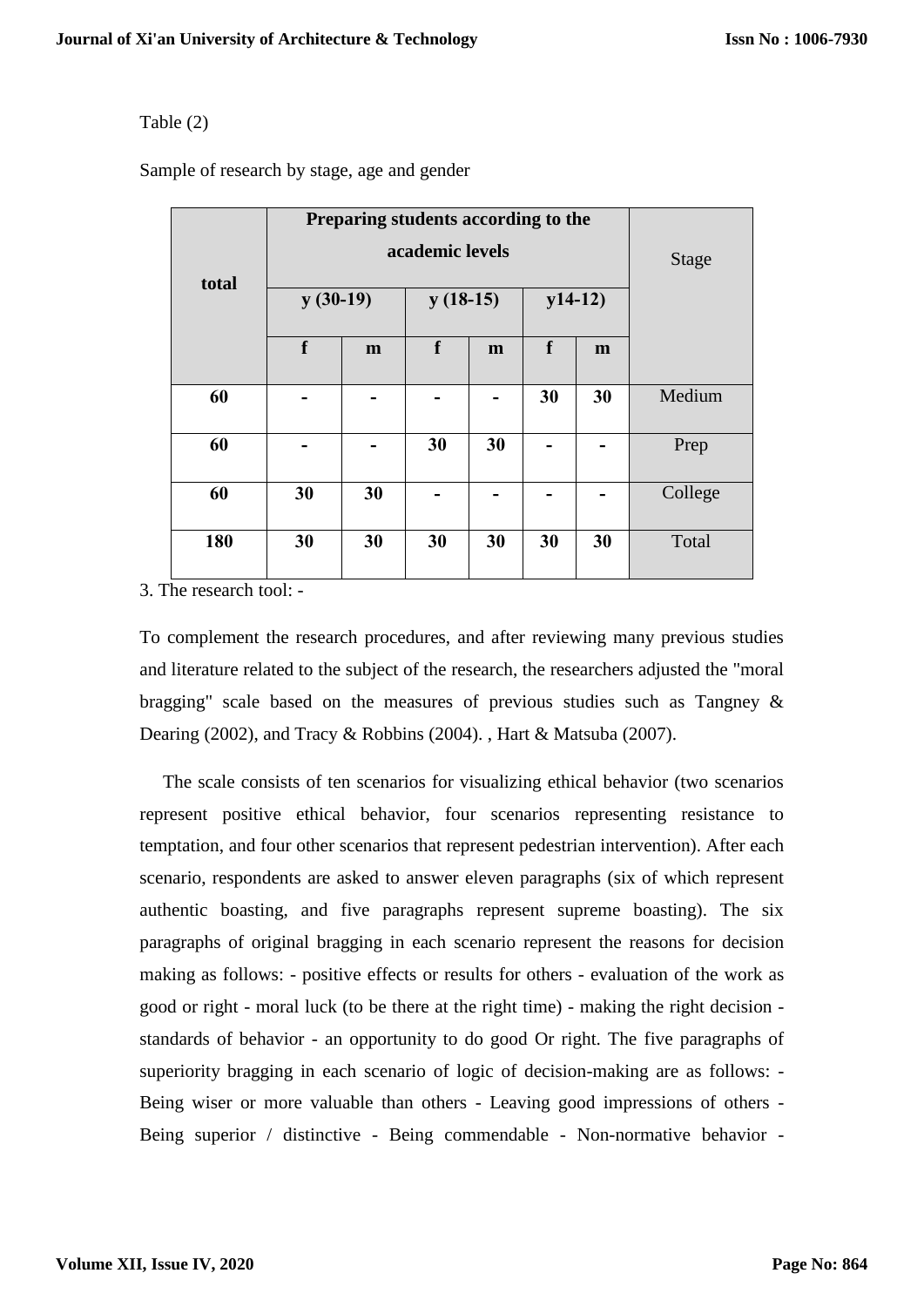Personal consistency of ethical behavior. In front of each paragraph are three alternatives (yes, perhaps, no) and their weights (3, 2, 1).

3-1-2: Logical analysis of scale paragraphs:

 The logical analysis of the scale is an inevitable procedure to identify the integrity of the scale and its paragraphs on the surface in terms of matching the external appearance of the paragraph of its content. To verify this measure, the measure of moral pride was presented, in its primary form, to a group of (6) experts specialized in educational and psychological sciences (6) arbitrators (), and asked them to arbitrate the scale and express their opinions and observations on its paragraphs and alternatives and the extent of its appropriateness in measuring the studied variable and the age groups in question. . In light of the arbitrators' opinions and observations, the validity of all the paragraphs of the scale, its clarity and its ability to measure according to the specified age groups, with slight observations in the formulation of some of the paragraphs were taken.

#### 3-1-3: Statistical analysis of scale paragraphs:

This procedure is necessary and essential, as the adoption of paragraphs with good standard characteristics makes the scale more accurate in measuring what was prepared for it, and for that, the researchers conducted a procedure that distinguished and validated the paragraph as follows:

a. Distinguishing power: -

 To find the discriminatory ability of each item of the moral boasting scale, the researchers followed the method of the two extremist groups by calculating the total score for each individual of the sample on both sides of the scale (the original and the top), then arranging the grades ascending or descending and then adopting a ratio (27%) to represent each of The upper and lower groups, which are the best ratios in identifying two opposing groups in the measured feature, and accordingly the number of individuals in each of the upper and lower groups (49) was adolescents and adults out of all members of the sample of (180) individuals, then analyzed each paragraph using the T-test To my sample Two independent studies to test the significance of the differences between the two groups for each paragraph, and the calculated value is an indication of discrimination after its comparison with the theoretical value of (1,96) at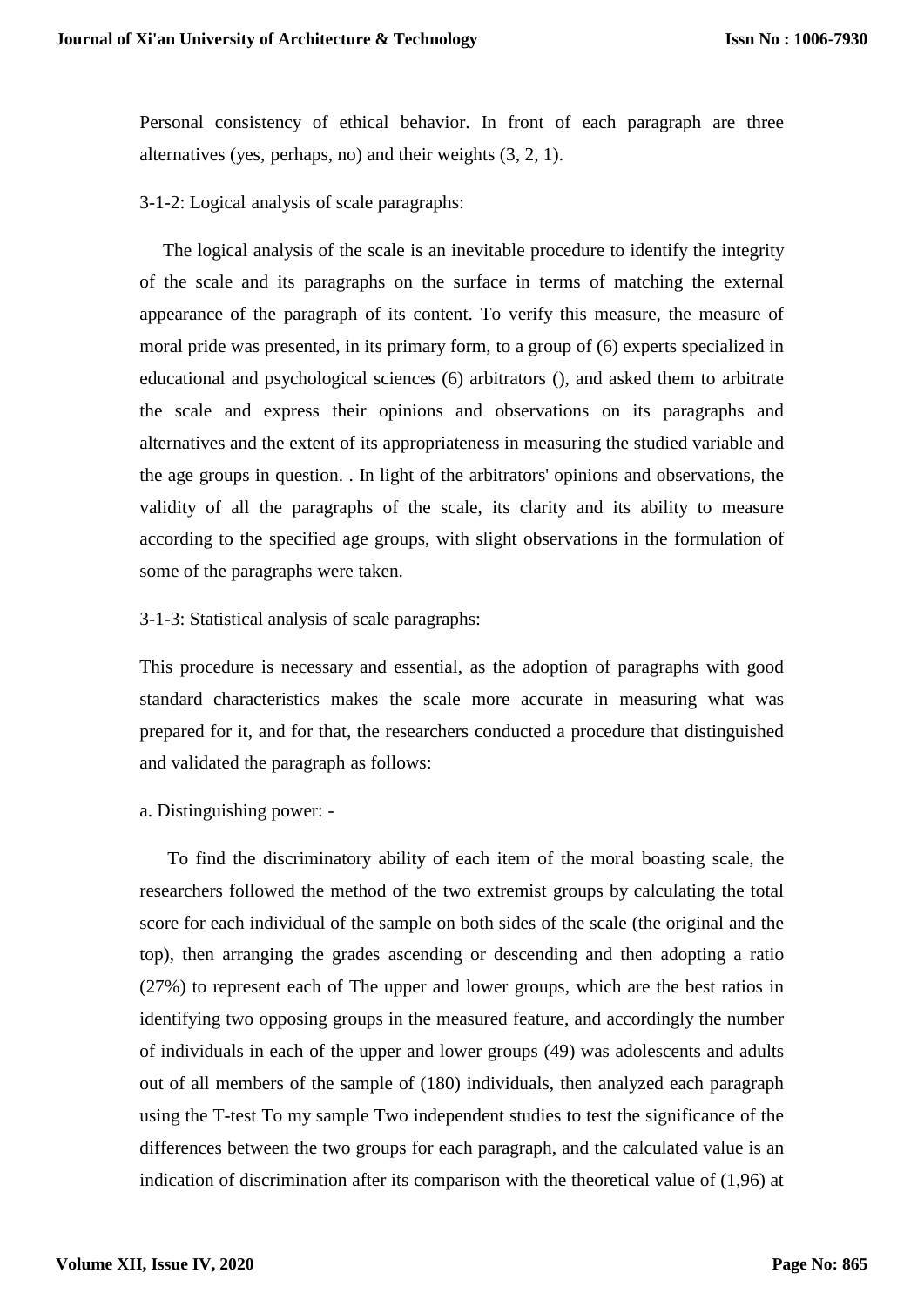the level of significance (0.05) and a degree of freedom (96). According to this method, it was found that three of the paragraphs of the original moral pride were Its calculated value is smaller than the tabular value, thereby raising the standard of moral pride. And that two of the items of superior moral pride, the calculated value was less than the tabular value and it was also raised from the measure of superior moral pride, and Table (3) shows that.

## B. Validity of paragraphs: -

 The researchers have achieved this kind of honesty through the index of the relation of the degree of the paragraph to the total degree of the scale (authentic moral pride, and the superior moral pride). Pearson, who showed that all measure paragraphs are statistically significant (honest) at the level of significance (0.05) and table (4) shows that

## Table 3

The calculated T value to find the significance of the differences between the mean scores of the upper and lower groups for the original and superiority boasting scale.

| Value t   | Dawn set              |            | High set              |            | No.            | <b>Boasting</b>       |
|-----------|-----------------------|------------|-----------------------|------------|----------------|-----------------------|
| calculate | standard<br>deviation | <b>SMA</b> | standard<br>deviation | <b>SMA</b> | item           | type                  |
| 4.653     | 0.8165                | 2.4286     | 0.14286               | 2.9796     | $\mathbf{1}$   |                       |
| 3.741     | 0.57143               | 2.0816     | 0.61583               | 2.5306     | $\overline{2}$ |                       |
| 6.534     | 0.65335               | 1.898      | 0.54788               | 2.6939     | $\overline{3}$ |                       |
| 4.515     | 0.6455                | 2.4286     | 0.39983               | 2.9184     | $\overline{4}$ |                       |
| 2.652     | 0.57735               | 2.5714     | 0.52164               | 2.7551     | 5              | Authentic moral pride |
| 2.58      | 0.74688               | 2.3265     | 0.8165                | 2.2857     | 6              |                       |
| 0.848     | 0.65335               | 2.102      | 0.77097               | 2.2245     | $\overline{7}$ |                       |
| 6.127     | 0.43448               | 2.2449     | 0.4555                | 2.7959     | 8              |                       |
| 8.505     | 0.72139               | 1.9796     | 0.27664               | 2.9184     | 9              |                       |
| 5.038     | 0.63954               | 2.3878     | 0.30584               | 2.898      | 10             |                       |
| 3.834     | 0.64747               | 2.449      | 0.43935               | 2.8776     | 11             |                       |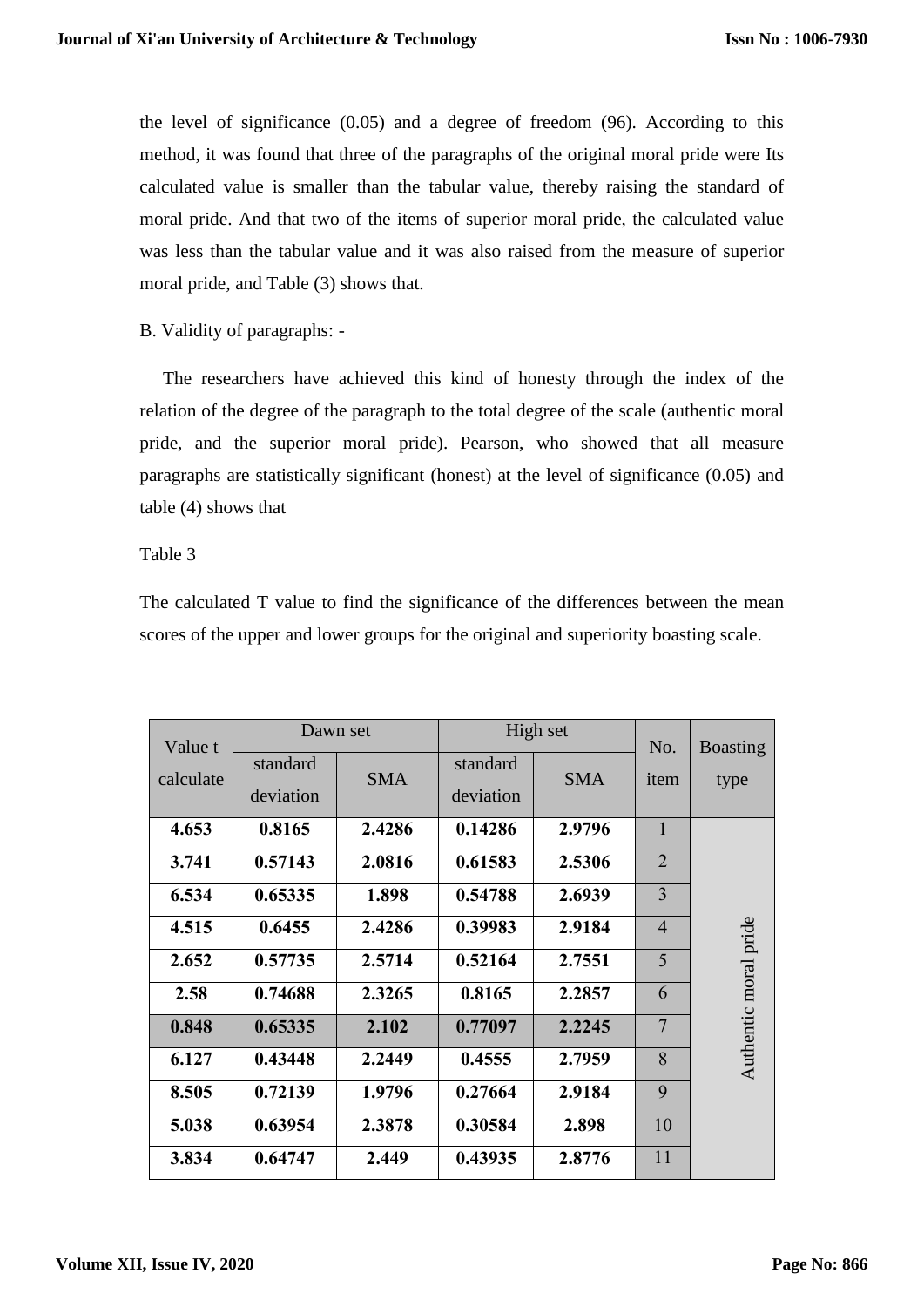| 4.359 | 0.65335 | 2.102  | 0.5969  | 2.6531 | 12 |  |
|-------|---------|--------|---------|--------|----|--|
| 2.463 | 0.80337 | 1.9796 | 0.83707 | 2.3878 | 13 |  |
| 7.346 | 0.45644 | 2.2857 | 0.3312  | 2.8776 | 14 |  |
| 7.031 | 0.77482 | 2.0612 | 0.30584 | 2.898  | 15 |  |
| 4.862 | 0.71488 | 2.2245 | 0.40721 | 2.7959 | 16 |  |
| 4.558 | 0.75537 | 2.3673 | 0.30584 | 2.898  | 17 |  |
| 5.972 | 0.66112 | 1.9796 | 0.4738  | 2.6735 | 18 |  |
| 3.857 | 0.71011 | 2.4694 | 0.39983 | 2.9184 | 19 |  |
| 6.385 | 0.73482 | 1.9592 | 0.51093 | 2.7755 | 20 |  |
| 4.599 | 0.73076 | 2.3878 | 0.3438  | 2.9184 | 21 |  |
| 5.33  | 0.63954 | 2.3878 | 0.27664 | 2.9184 | 22 |  |
| 3.105 | 0.77701 | 1.9796 | 0.5744  | 2.4082 | 23 |  |
| 5.314 | 0.71488 | 2.2245 | 0.37344 | 2.8367 | 24 |  |
| 3.857 | 0.76654 | 2.4694 | 0.27664 | 2.9184 | 25 |  |
| 4.844 | 0.5662  | 2.3673 | 0.37344 | 2.8367 | 26 |  |
| 5.172 | 0.80812 | 1.8163 | 0.57956 | 2.551  | 27 |  |
| 5.088 | 0.56092 | 2.3469 | 0.37344 | 2.8367 | 28 |  |
| 4.667 | 0.64747 | 2.449  | 0.27664 | 2.9184 | 29 |  |
| 7.548 | 0.59619 | 2.2449 | 0.24223 | 2.9388 | 30 |  |
| 1.484 | 0.7296  | 2.2653 | 0.7671  | 2.4898 | 31 |  |
| 3.451 | 0.49229 | 2.6122 | 0.30584 | 2.898  | 32 |  |
| 1.829 | 0.56016 | 2.7551 | 0.27664 | 2.9184 | 33 |  |
| 1.345 | 0.50254 | 2.551  | 0.54788 | 2.6939 | 34 |  |
| 4.037 | 0.67888 | 2.551  | 0.19991 | 2.9592 | 35 |  |
| 2.817 | 0.64944 | 2.4898 | 0.4862  | 2.8163 | 36 |  |
| 2.728 | 0.68945 | 2.0612 | 0.71309 | 2.3061 | 37 |  |
| 3.293 | 0.68883 | 2.3265 | 0.59619 | 2.7551 | 38 |  |
| 2.644 | 0.66304 | 2.3469 | 0.55482 | 2.6735 | 39 |  |
| 2.644 | 0.63084 | 2.3469 | 0.59118 | 2.6735 | 40 |  |
| 3.367 | 0.6455  | 2.5714 | 0.53133 | 2.7347 | 41 |  |
| 2.708 | 0.84817 | 2.2245 | 0.68076 | 2.4898 | 42 |  |
| 4.849 | 0.77041 | 2.102  | 0.49056 | 2.7347 | 43 |  |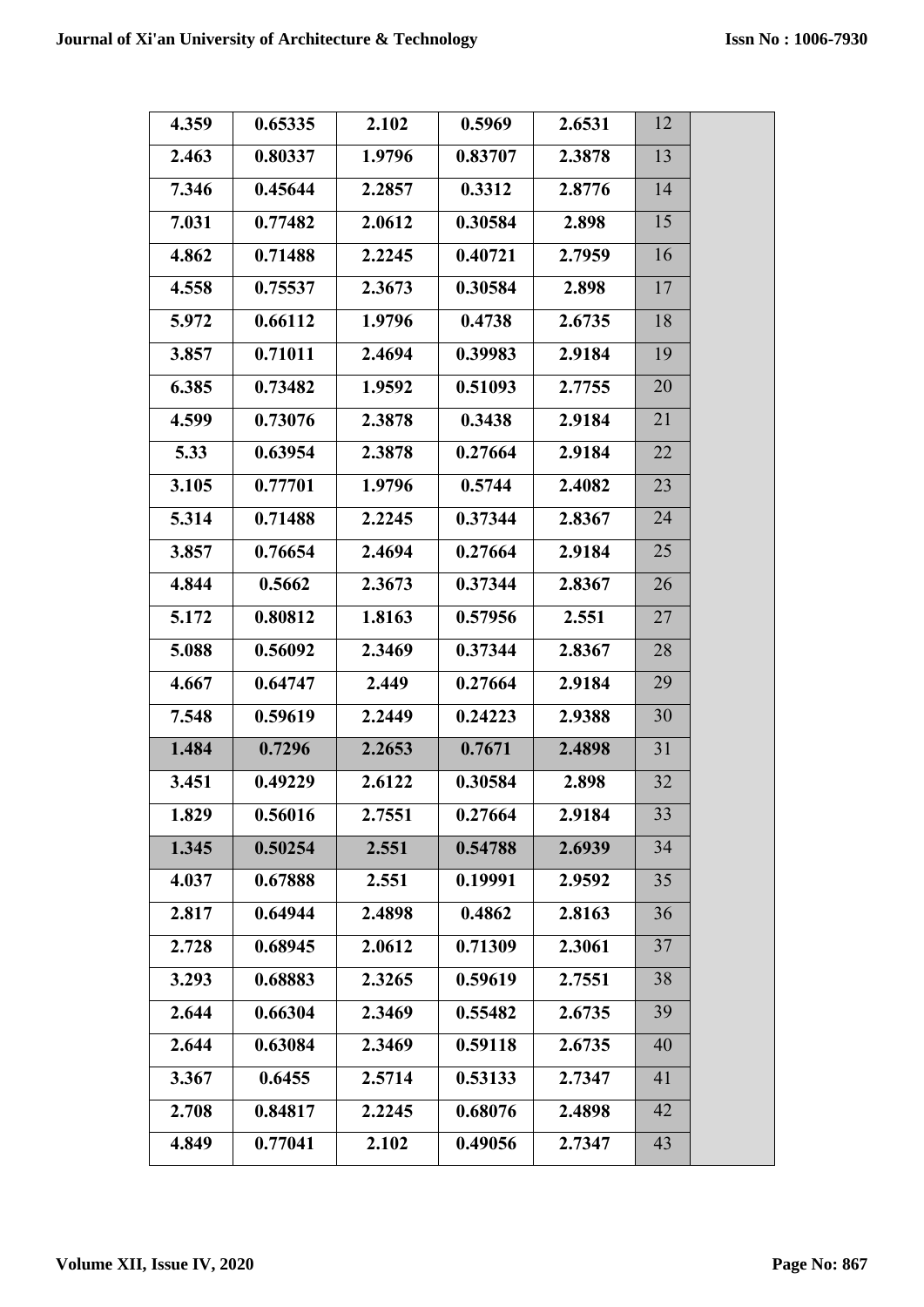| 4.403 | 0.55482 | 2.3265           | 0.49915 | 2.7959 | 44             |                     |
|-------|---------|------------------|---------|--------|----------------|---------------------|
| 4.086 | 0.61583 | 2.4694           | 0.3312  | 2.8776 | 45             |                     |
| 3.151 | 0.6455  | 2.4286           | 0.49915 | 2.7959 | 46             |                     |
| 6.055 | 0.61237 | 2.2857           | 0.39983 | 2.9184 | 47             |                     |
| 6.042 | 0.70651 | 2.2041           | 0.3312  | 2.8776 | 48             |                     |
| 5.64  | 0.63954 | 2.3878           | 0.24223 | 2.9388 | 49             |                     |
| 6.218 | 0.63554 | 2.3673           | 0.19991 | 2.9592 | 50             |                     |
| 5.495 | 1.1635  | 1.9796           | 0.27664 | 2.9184 | 51             |                     |
| 6.593 | 0.94761 | 1.3469           | 0.60959 | 2.4082 | 52             |                     |
| 7.141 | 0.96495 | 1.8367           | 0.3312  | 2.8776 | 53             |                     |
| 4.989 | 0.95654 | 2.0408           | 0.4555  | 2.7959 | 54             |                     |
| 2.386 | 0.61237 | 2.7143           | 0.24223 | 2.9388 | 55             |                     |
| 4.086 | 0.61583 | 2.4694           | 0.3312  | 2.8776 | 56             |                     |
| 7.199 | 0.70651 | 2.2041           | 0.19991 | 2.9592 | 57             |                     |
| 2.27  | 0.77097 | 2.2245           | 0.64747 | 2.551  | 58             |                     |
| 4.508 | 0.73076 | 2.3878           | 0.30584 | 2.898  | 59             |                     |
| 3.345 | 0.64286 | 2.4082           | 0.42157 | 2.7755 | 60             |                     |
| 5.196 | 0.70228 | 1.9184           | 0.5744  | 2.5918 | $\mathbf{1}$   |                     |
| 5.803 | 0.72257 | 1.7551           | 0.7047  | 2.5918 | 2              |                     |
| 8.756 | 0.68945 | 2.0612           | 0.19991 | 2.9592 | $\overline{3}$ |                     |
| 7.448 | 0.6876  | 1.8367           | 0.52164 | 2.7551 | $\overline{4}$ |                     |
| 7.37  | 0.75761 | 1.7347           | 0.54006 | 2.7143 | 5              |                     |
| 7.902 | 0.74574 | 1.8367           | 0.40721 | 2.7959 | 6              |                     |
| 7.854 | 0.57735 | $\boldsymbol{2}$ | 0.47201 | 2.8367 | $\overline{7}$ |                     |
| 8.674 | 0.64021 | 1.9184           | 0.37344 | 2.8367 | 8              | Exalted moral pride |
| 4.674 | 0.6876  | 2.1633           | 0.45644 | 2.7143 | 9              |                     |
| 5.028 | 0.70228 | 1.9184           | 0.57735 | 2.5714 | 10             |                     |
| 6.549 | 0.78463 | 1.7347           | 0.62543 | 2.6735 | 11             |                     |
| 8.845 | 0.70651 | 1.7959           | 0.39123 | 2.8163 | 12             |                     |
| 6.042 | 0.70651 | 2.2041           | 0.3312  | 2.8776 | 13             |                     |
| 6.701 | 0.59619 | 1.7551           | 0.57956 | 2.551  | 14             |                     |
| 6.825 | 0.70651 | 1.7959           | 0.48708 | 2.6327 | 15             |                     |
|       |         |                  |         |        |                |                     |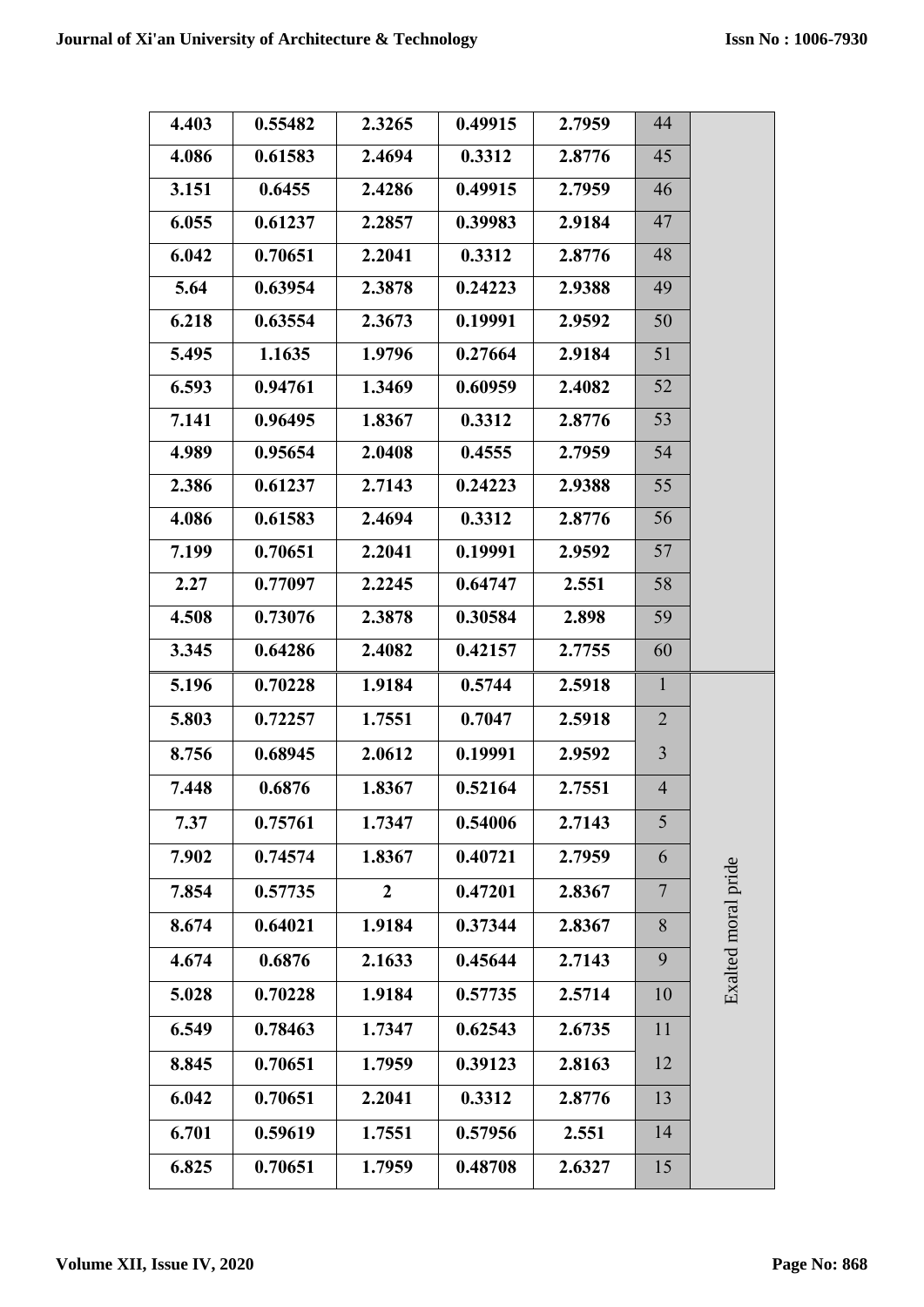| 5.43   | 0.6455  | $\mathbf{2}$ | 0.61928 | 2.6939 | 16 |  |
|--------|---------|--------------|---------|--------|----|--|
| 8.605  | 0.5662  | 1.6327       | 0.5369  | 2.5918 | 17 |  |
| 5.622  | 0.70651 | 1.7959       | 0.58102 | 2.5306 | 18 |  |
| 11.153 | 0.58175 | 1.5102       | 0.52164 | 2.7551 | 19 |  |
| 6.1    | 0.72551 | 1.8776       | 0.55482 | 2.6735 | 20 |  |
| 3.893  | 0.66112 | 2.0204       | 0.58175 | 2.5102 | 21 |  |
| 9.13   | 0.66112 | 2.0204       | 0.24223 | 2.9388 | 22 |  |
| 6.265  | 0.62881 | 1.9796       | 0.59619 | 2.7551 | 23 |  |
| 7.339  | 0.62133 | 1.7755       | 0.56092 | 2.6531 | 24 |  |
| 3.08   | 0.73482 | 1.9592       | 0.63954 | 2.3878 | 25 |  |
| 12.791 | 0.57661 | 1.7959       | 0.24223 | 2.9388 | 26 |  |
| 5.749  | 0.54006 | 1.5714       | 0.71309 | 2.3061 | 27 |  |
| 3.696  | 0.58685 | 2.2245       | 0.56092 | 2.6531 | 28 |  |
| 7.76   | 0.68512 | 1.7755       | 0.46566 | 2.6939 | 29 |  |
| 5.628  | 0.57143 | 1.9184       | 0.57735 | 2.5714 | 30 |  |
| 6.59   | 0.64021 | 2.0816       | 0.40721 | 2.7959 | 31 |  |
| 9.216  | 0.74574 | 1.8367       | 0.30584 | 2.898  | 32 |  |
| 1.575  | 0.70167 | 2.3878       | 0.5744  | 2.5918 | 33 |  |
| 2.612  | 0.74173 | 2.3061       | 0.56092 | 2.6531 | 34 |  |
| 7.813  | 0.62881 | 2.0204       | 0.37344 | 2.8367 | 35 |  |
| 7.873  | 0.73598 | 1.7143       | 0.46566 | 2.6939 | 36 |  |
| 8.574  | 0.59974 | 1.8776       | 0.42157 | 2.7755 | 37 |  |
| 7.132  | 0.64021 | 2.0816       | 0.37344 | 2.8367 |    |  |
| 4.87   | 0.8289  | 1.9796       | 0.55482 | 2.6735 | 39 |  |
| 4.96   | 0.82324 | 1.7755       | 0.58175 | 2.4898 | 40 |  |
| 5.84   | 0.81545 | 1.9592       | 0.44607 | 2.7347 | 41 |  |
| 7.734  | 0.80337 | 1.9796       | 0.27664 | 2.9184 | 42 |  |
| 3.99   | 0.9304  | 2.2653       | 0.37344 | 2.8367 | 43 |  |
| 1.675  | 0.8289  | 2.0204       | 0.73598 | 2.2857 | 44 |  |
| 8.177  | 0.77041 | 1.898        | 0.3312  | 2.8776 | 45 |  |
| 4.846  | 0.66112 | 2.0204       | 0.63084 | 2.6531 | 46 |  |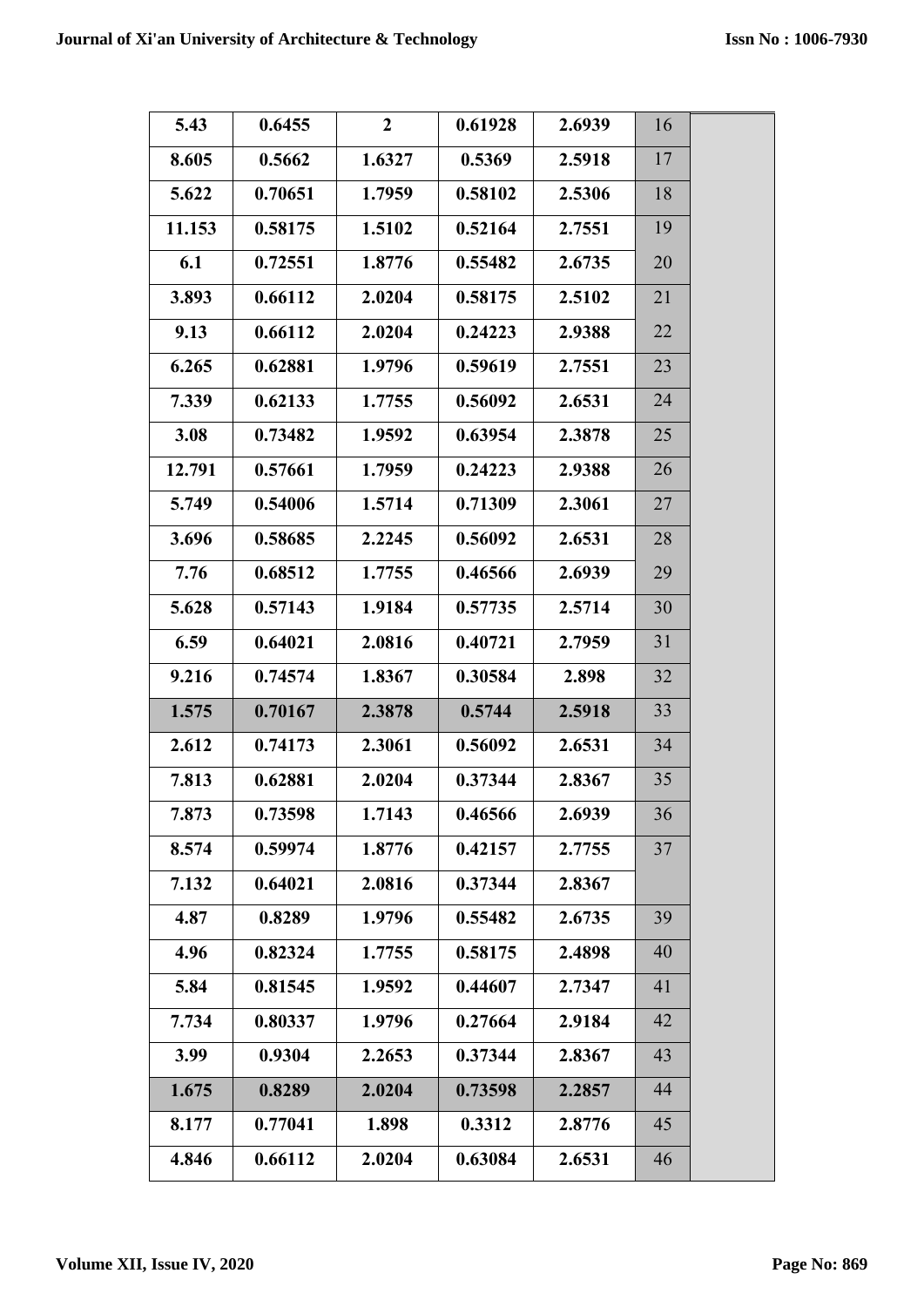| 5.786 | 0.677   | 2.1429 | 0.40721 | 2.7959 | 47 |
|-------|---------|--------|---------|--------|----|
| 4.731 | 0.654   | 2.2245 | 0.43448 | 2.7551 | 48 |
| 2.739 | 0.69742 | 2.1837 | 0.5744  | 2.4082 | 49 |
| 4.355 | 0.82324 | 2.2245 | 0.40721 | 2.7959 | 50 |

## Table (4)

Parameter correlation coefficients with the overall score of the original and orthogonal boasting scale \*

| Paragraph correlation coefficient  |                | Paragraph correlation coefficient   |                |
|------------------------------------|----------------|-------------------------------------|----------------|
| with the overall degree of exalted | $\mathbf S$    | with the overall degree of original | S              |
| moral pride                        |                | moral pride                         |                |
| 0.706                              | $\mathbf{1}$   | 0.340                               | $\mathbf{1}$   |
| 0.710                              | $\overline{2}$ | 0.388                               | $\overline{2}$ |
| 0.331                              | $\overline{3}$ | 0.483                               | $\overline{3}$ |
| 0.453                              | $\overline{4}$ | 0.423                               | $\overline{4}$ |
| 0.258                              | 5              | 0.461                               | 5              |
| 0.550                              | 6              | 0.401                               | 6              |
| 0.196                              | $\overline{7}$ | 0.474                               | $\overline{7}$ |
| 0.615                              | 8              | 0.275                               | 8              |
| 0.643                              | $\overline{9}$ | 0.517                               | $\overline{9}$ |
| 0.543                              | 10             | 0.531                               | 10             |
| 0.526                              | 11             | 0.556                               | 11             |
| 0.428                              | 12             | 0.505                               | 12             |
| 0.450                              | 13             | 0.486                               | 13             |
| 0.287                              | 14             | 0.439                               | 14             |
| 0.721                              | 15             | 0.349                               | 15             |
| 0.229                              | 16             | 0.353                               | 16             |
| 0.460                              | 17             | 0.356                               | 17             |
| 0.639                              | 18             | 0.451                               | 18             |
| 0.527                              | 19             | 0.264                               | 19             |
| 0.714                              | 20             | 0.402                               | 20             |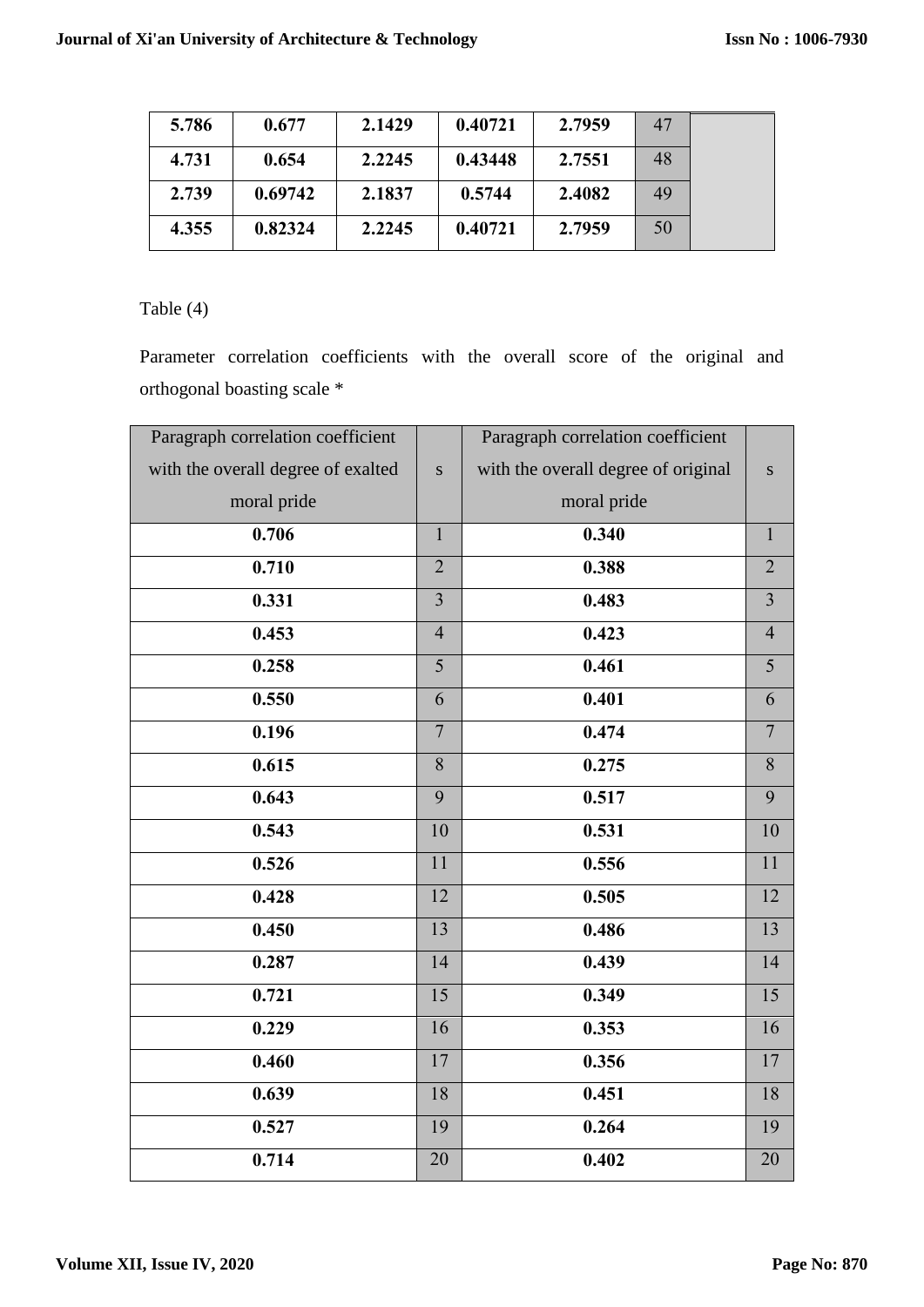| 0.620 | 21              | 0,707 | $21\,$ |
|-------|-----------------|-------|--------|
| 0.280 | 22              | 0,702 | $22\,$ |
| 0.262 | 23              | 0,494 | 23     |
| 0.778 | 24              | 0,725 | $24\,$ |
| 0.636 | 25              | 0,699 | 25     |
| 0.700 | $26\,$          | 0,522 | 26     |
| 0.620 | 27              | 0,409 | $27\,$ |
| 0.523 | 28              | 0,644 | $28\,$ |
| 0.383 | 29              | 0,662 | 29     |
| 0.567 | $30\,$          | 0,621 | $30\,$ |
| 0.404 | $\overline{31}$ | 0,635 | 31     |
| 0.226 | 32              | 0,655 | 32     |
| 0.715 | 33              | 0,697 | 33     |
| 0.400 | 34              | 0,184 | 34     |
| 0.440 | 35              | 0,205 | 35     |
| 0.235 | 36              | 0,390 | 36     |
| 0.216 | 37              | 0,299 | $37\,$ |
| 0.286 | 38              | 0,589 | 38     |
| 0.230 | 39              | 0,304 | 39     |
| 0.562 | 40              | 0,184 | $40\,$ |
| 0.339 | 41              | 0,238 | 41     |
| 0.310 | 42              | 0,308 | 42     |
| 0.693 | 43              | 0,623 | 43     |
| 0,538 | 44              | 0,181 | $44\,$ |
| 0,653 | 45              | 0,190 | 45     |
| 0,418 | 46              | 0,188 | 46     |
| 0,744 | 47              | 0,183 | 47     |
| 0,796 | 48              | 0,515 | 48     |
|       |                 | 0,639 | 49     |
|       |                 | 0,373 | 50     |
|       |                 | 0,627 | 51     |
|       |                 | 0,559 | 52     |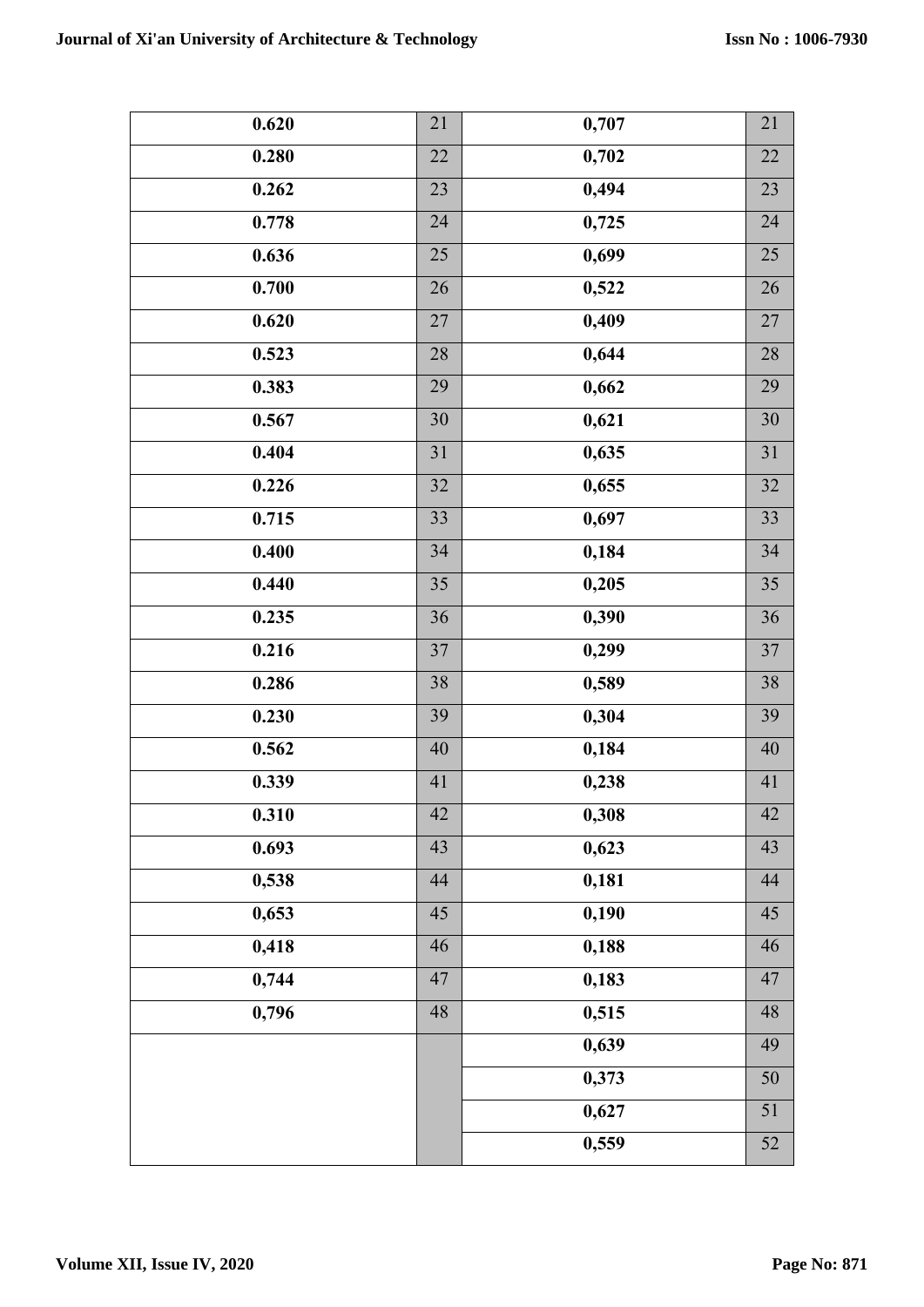| 0,583 | 53 |
|-------|----|
| 0,313 | 54 |
| 0,459 | 55 |
| 0,565 | 56 |
| 0,670 | 57 |

\* The critical value of the Pearson correlation coefficient at the significance level  $(0.05)$  and the degree of freedom  $(178) = (0.82)$ 

T. The relationship of the degree of original moral pride with the degree of prestigious moral pride:

 This type of honesty was found by extracting the correlation between individuals 'scores on the original bragging field and their scores on the spontaneous bragging field. The correlation coefficient value between the two domains using Pearson correlation coefficient was (0.17), which is smaller than the tabular T value of (1.97) The level of significance (0.05) and the degree of freedom (178), and this applies to the viewpoint of the theory adopted, which indicated that the two fields are independent.

2: The standard characteristics of the standards of authentic moral pride, and exuberant moral pride:

## 3-2-1: Honesty: -

The researchers found two indicators of honesty as follows:

a. Apparent honesty: The researchers achieved this kind of honesty by presenting the test items to a group of arbitrators specialized in psychological sciences to judge the validity of the scale in its ability to measure the studied variable and the amount of its representation of the content to be measured, and in light of the opinions of the arbitrators and their observations, all the paragraphs of the scale were accepted according to an agreement 100%.

B. Sincerity of construction: the two researchers investigated this type of honesty through the procedures for distinguishing paragraphs, the relationship of the paragraph to the total sum of the scale (inherent bragging and superior pride), and the relationship of the field to the other domain.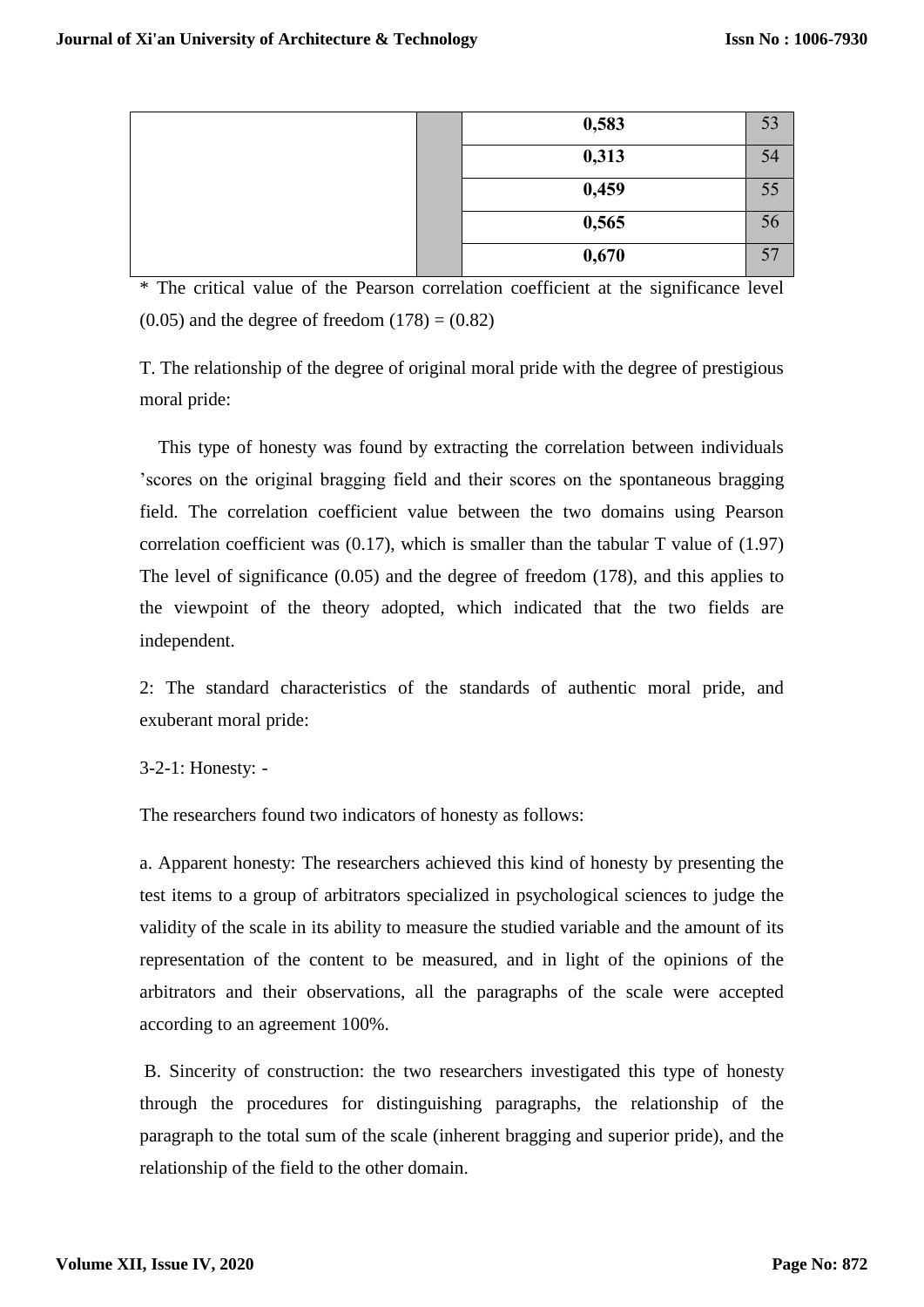## 2-3-2: Reliability:

The stability of the scale was verified in two ways: the retest and the alpha-Kronbach laboratories, as follows:

#### a. Test method - retest:

 This method refers to the stability of the responses of individuals over time, meaning that whenever the choice is applied, it gives close results. The researchers have achieved stability in this way by applying the measures of authentic moral pride, and the pride of moral pride on a sample of (60) adolescents and adults of both sexes and by (20) respondents for each specific age group, then re-applied to them after about two weeks, and after completion From the application, the stability of the scale was calculated by finding the Pearson correlation coefficient between the two application scales, and Table (5) shows that:

B. Alpha Cronback method for internal consistency: -

 This method deals with the responses of the individual sample on each of the paragraphs of the scale to identify the consistency and consistency of these answers across the whole paragraphs of the scale and to verify the stability of the scale in this way, the alpha-kronbak equation relied on the degrees of the members of the stability sample (mentioned male) in the first application, Table (5) illustrates this:

Table (5)

| <b>Stability type</b> | Boasting type   |              |
|-----------------------|-----------------|--------------|
| <b>Alpha Kronbach</b> | exam repetition |              |
| 0.72                  | 0,83            | Moral boast  |
| 0.76                  | 0.79            | Thoroughbred |

Evaluate the stability coefficients using the two replay and Alpha Cronbach methods

Final description of scale:

 The scale consists of ten scenarios for visualizing ethical behavior (two scenarios represent positive ethical behavior, four scenarios represent resistance to temptation, and four scenarios represent passive intervention). After each scenario, respondents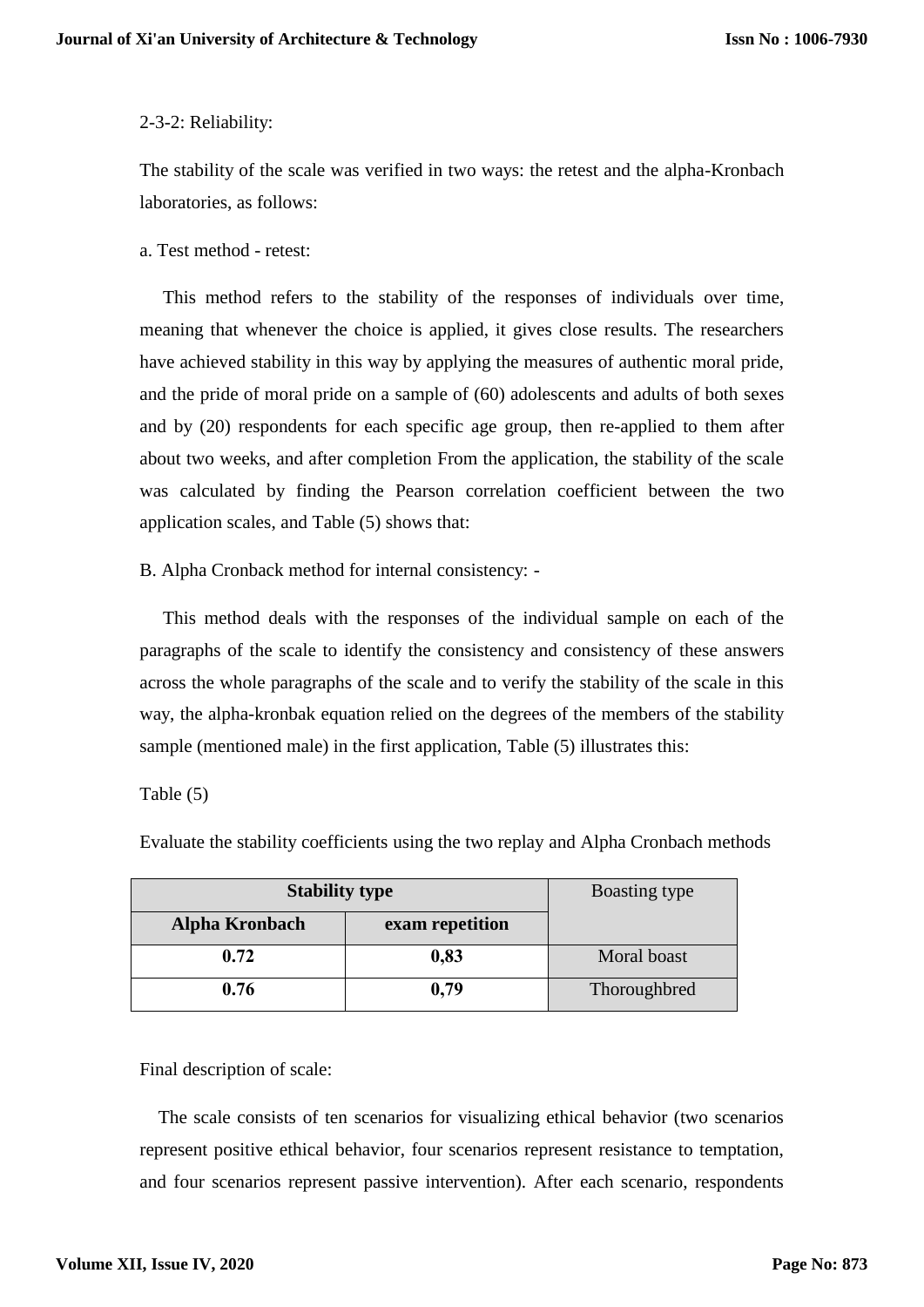are asked to answer eleven paragraphs (six of which measure authentic moral pride, and five paragraphs measure exalted moral pride). And that the original moral pride, and the arrogant moral pride are dealt with independently, thus the highest degree that the respondent can get on the paragraphs of the original moral pride is (171) and the lowest degree (57) and the hypothetical average (114). And the highest degree that the respondent can obtain on paragraphs The moral exalted pride is (144), the lowest degree (48), and the hypothetical average (96). In front of each paragraph are three alternatives (yes, perhaps, no) and their weights (3, 2, 1).

3-4: Statistical means:

 To achieve the goals of the current research and to reach its results, the researcher used a set of appropriate statistical means through the use of the Statistical Bag for Social Sciences (SPSS) as follows:

1. Pearson Correlation Coefficient: To achieve the following:

Find the correlation between the vertebra score and the overall scale of the scale.

Find the correlation between the field score in the other domain.

Find the stability method by re-testing the scale.

2. The Fakronback equation to find consistency with internal consistency.

3. T-test for two independent samples to extract distinction using the two extremes groups.

4. T-test for one sample to identify the authentic and exalted moral boasting.

5. Analysis of bilateral variance to identify the significance of the differences in the original and exalted moral pride, according to the age and gender variables and the interaction between them.

6. Fischer equation to track differences between averages.

Chapter Four: Presenting and discussing the results: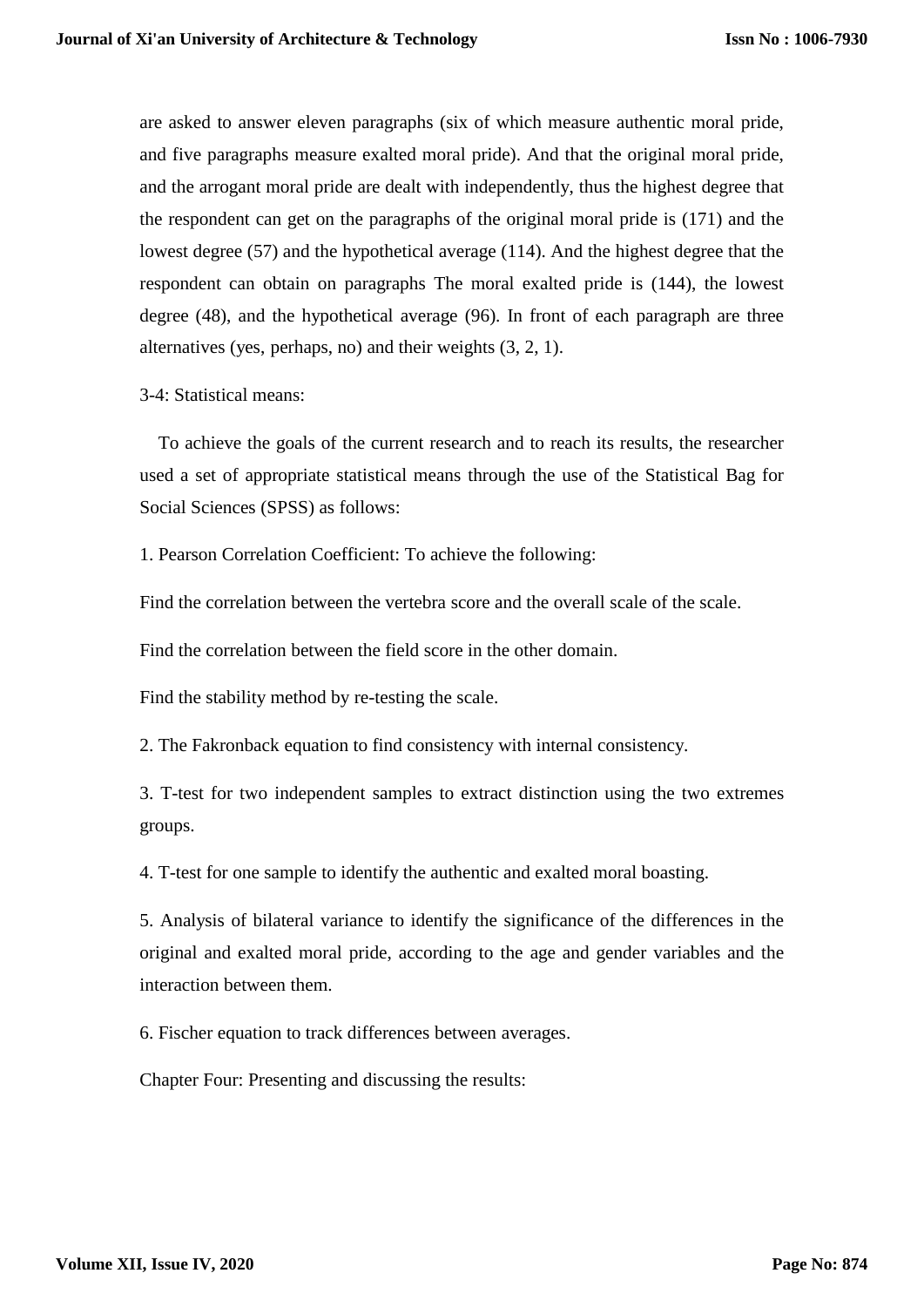The current chapter includes a presentation of the results according to the objectives of the research, its interpretation and discussion, as well as coming up with a set of conclusions, recommendations and proposals, as follows:

The first goal: moral pride in adolescents and adults, according to the following changes:

a. The type of moral boasting (authentic boasting / top boasting).

 To achieve the first goal and after collecting the data obtained from applying the measure of moral pride in its two sides (original bragging, and arrogant pride) on adolescents and adults (male and female), statistical treatments indicate that the arithmetic mean of the original moral pride (152,05), and the arithmetic mean of arrogant moral pride ( 116,56), while the theoretical mean for the original bragging (114) and the theoretical mean for the superior bragging (96), and when comparing the arithmetic mean with the theoretical mean by T-test for one sample, it was found that the calculated T value of the original moral bragging (41,77) and the T-value As a matter of superior pride (17,48) is greater than the theoretical T value of (1.96) at the degree of freedom (179) and the level of significance (0.05), and this means that there is a difference in the original and exemplary moral pride and in favor of the sample in the sense that they have an authentic and arrogant pride and the table ( 6) This explains:

## Table (6)

|            | Value t<br>Hypothetical<br>standard |           | Kind of moral |           |            |                       |
|------------|-------------------------------------|-----------|---------------|-----------|------------|-----------------------|
| indication | table                               | calculate | mean          | deviation | <b>SMA</b> | pride                 |
| sign       | 1,96                                | 41,77     | 114           | 12,22     | 152,05     | Authentic<br>bragging |
|            |                                     | 17,48     | 96            | 15,78     | 116,56     | Pride-bragging        |

Mathematical Averages for Adolescents and Adults' Scores and Standard Deviations on Authentic and Superior Moral Pride and T-Test T Sample Values for One Sample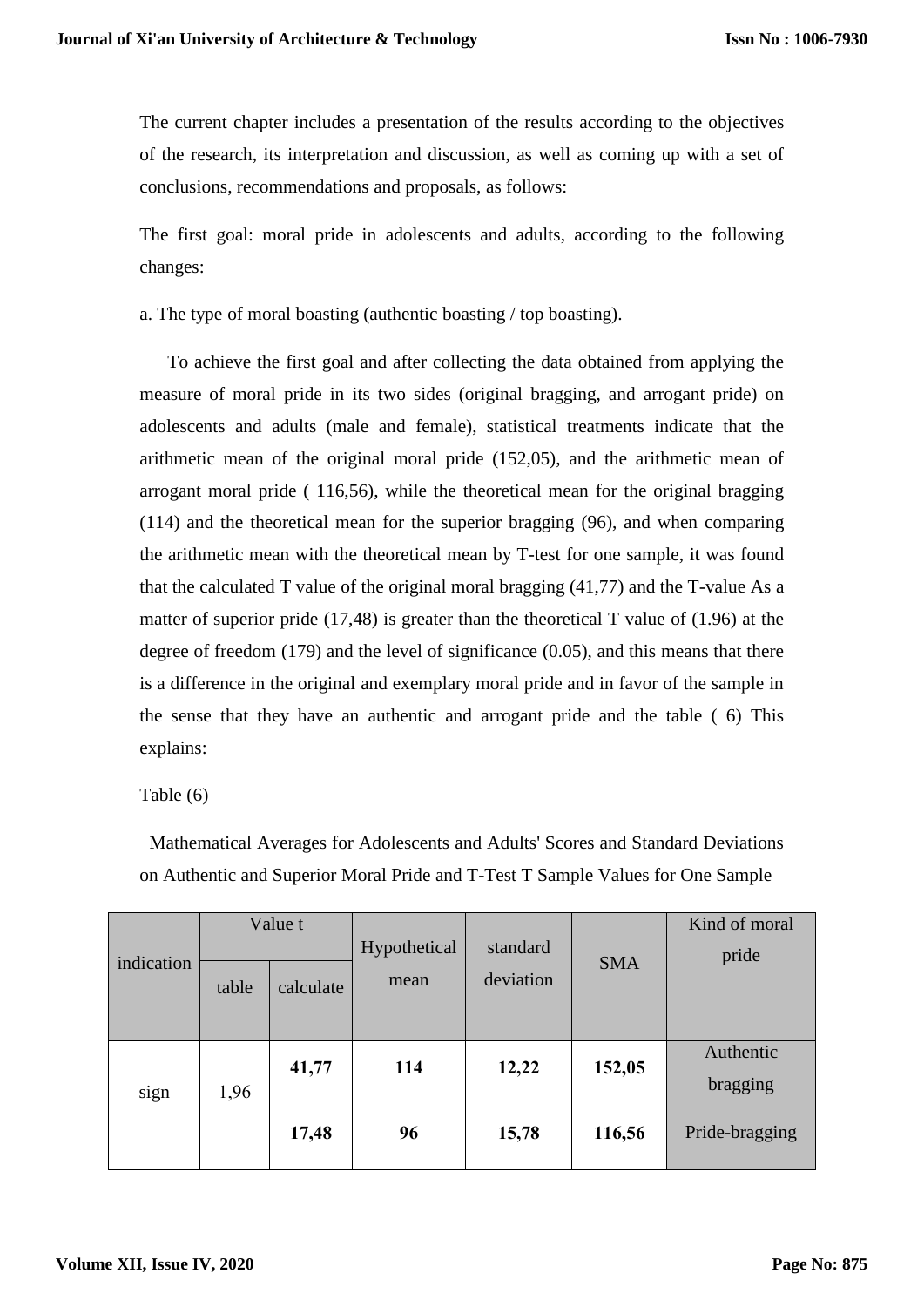B. Age: early adolescence (12-14) years, late (15-18) years, early adulthood (19-30) years:

 The use of the T-test for one sample showed that the differences between the calculated and theoretical mean in the original and topical moral bragging among adolescents and adults in the age groups (12-14) years, (15-18) years, (19-30) years are statistically significant, since the values were The calculated T number is greater than the tabular T value  $(2)$  in all ages, Table (7), and the graphs (1, 2) show that:

## Table (7)

Mathematical Averages for Adolescents and Adults' Scores and Standard Deviations on Authentic and Superior Moral Pride and T-Test T Sample Values for One Sample

|            | Value t |           |                          |           |            |            | Kind                  |  |
|------------|---------|-----------|--------------------------|-----------|------------|------------|-----------------------|--|
| indication |         |           | Hypothetical<br>standard |           |            | age        | of                    |  |
| calculate  | table   | calculate | mean                     | deviation | <b>SMA</b> | categories | moral                 |  |
|            |         |           |                          |           |            |            | pride                 |  |
|            |         | 22,99     |                          | 11,001    | 146,66     |            |                       |  |
| sign       |         |           |                          |           |            | $y(14-12)$ |                       |  |
| sign       |         | 14,017    | 114                      | 10,149    | 132,36     | $y(18-15)$ | pride                 |  |
| sign       |         | 10,87     |                          | 9,760     | 127,70     | $y(30-19)$ | Authentic moral       |  |
| sign       |         | 6,45      |                          | 13,15     | 106.96     | $y(14-12)$ |                       |  |
| sign       |         | 11,04     | 96                       | 16,11     | 111,73     | $y(18-15)$ | Exalted mora<br>pride |  |
| sign       |         | 7,56      |                          | 14,38     | 116,50     | $y(30-19)$ |                       |  |

 $(2)$  Table value (1.684) at (0.05) degrees of freedom (39).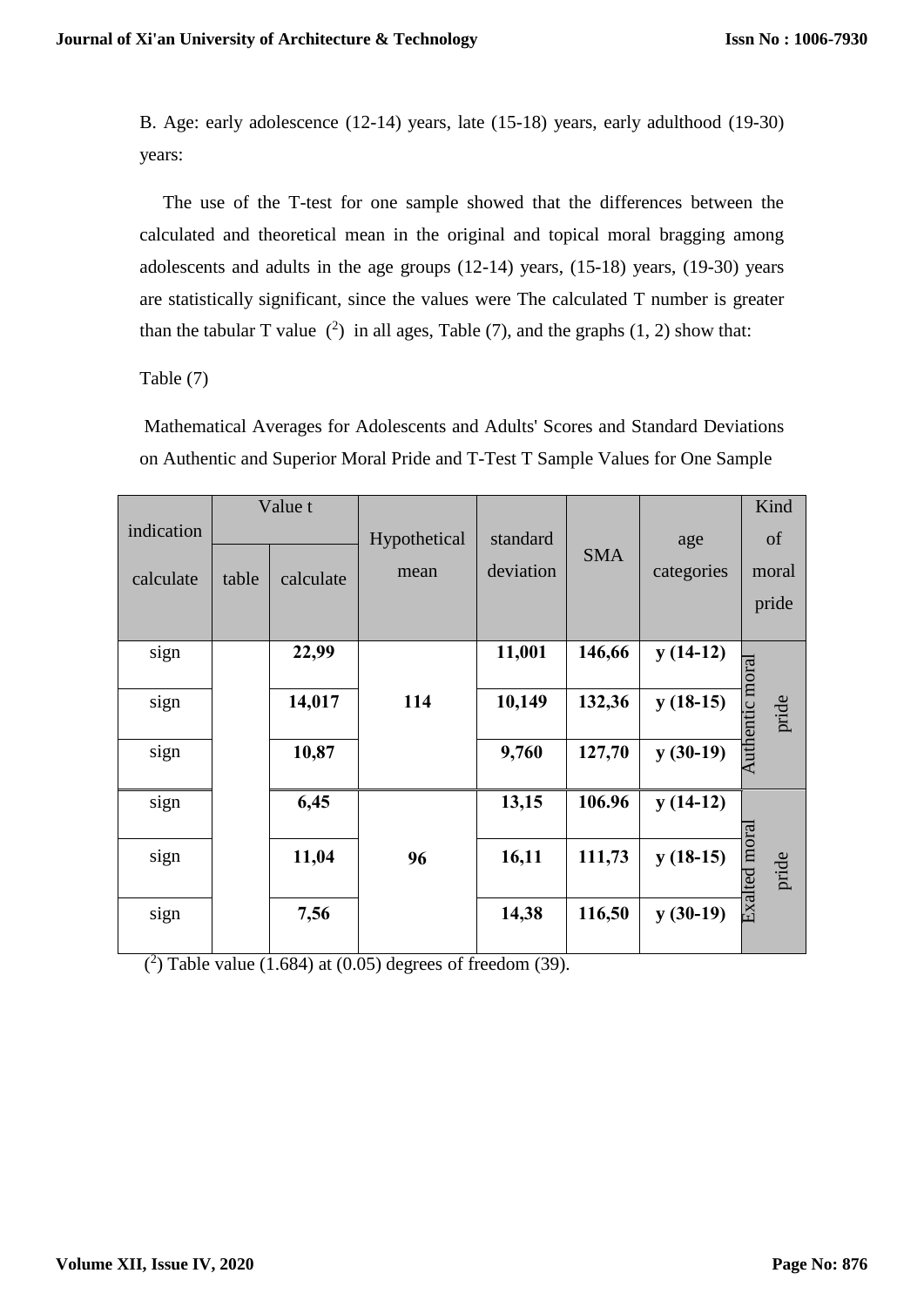



Authentic moral pride by age





Exalted moral pride by age

## T. Gender (male / female)

The use of the T-test for one sample showed that the differences between the calculated averages and the theoretical mean for the degrees of all males on the paragraphs of the original moral pride and the superior moral pride are statistically significant, as the calculated T values were greater than the tabular T value  $(3)$ . The differences between the calculated averages and the theoretical mean for the female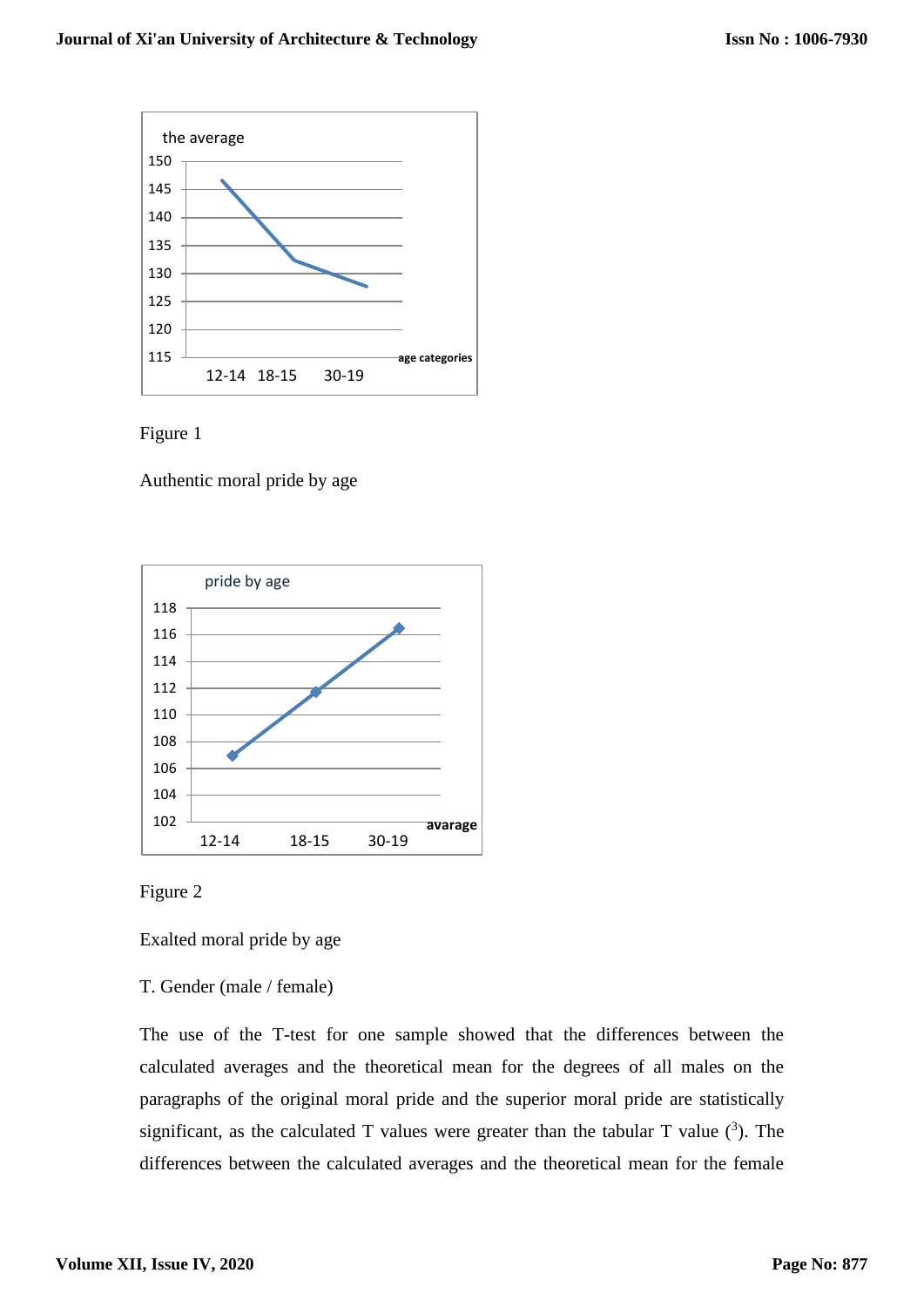grades were all statistically significant as well, and Table (8) and the graphs (3 and 3) illustrate this:

Table (8)

Average scores of adolescents and adults on authentic and exalted moral bragging and their standard deviations and T-values according to the gender variable

| indication | Value t<br>table<br>calculate |       | Hypothetical      | standard | <b>SMA</b> | sex         | age        | Kind of                                      |
|------------|-------------------------------|-------|-------------------|----------|------------|-------------|------------|----------------------------------------------|
|            |                               |       | deviation<br>mean |          |            |             | categories | moral pride                                  |
|            |                               |       |                   |          |            |             |            |                                              |
| sign       |                               | 15,42 |                   | 11,45    | 146,26     | ${\bf m}$   | $y(14-12)$ |                                              |
| sign       |                               | 16,91 |                   | 10,70    | 147,06     | $\mathbf f$ |            |                                              |
| sign       |                               | 11,52 | 114               | 9,85     | 134,73     | ${\bf m}$   | $y(18-15)$ |                                              |
| sign       |                               | 8,72  |                   | 10,04    | 130,00     | $\mathbf f$ |            | Authentic moral pride<br>Exalted moral pride |
| sign       |                               | 10,41 |                   | 8,93     | 131,00     | ${\bf m}$   | $y(30-19)$ |                                              |
| sign       |                               | 5,95  |                   | 9,56     | 124,40     | $\mathbf f$ |            |                                              |
| sign       |                               | 5,65  |                   | 13,69    | 110,133    | ${\bf m}$   | $y(14-12)$ |                                              |
| sign       |                               | 3,56  |                   | 11,98    | 103,80     | $\mathbf f$ |            |                                              |
| sign       |                               | 4,29  |                   | 16,58    | 109,00     | ${\bf m}$   | $y(18-15)$ | Kind of                                      |
| sign       |                               | 6,55  |                   | 15,41    | 114,46     | $\mathbf f$ |            | moral pride                                  |
| sign       |                               | 7,43  |                   | 15,62    | 117,20     | m           | $y(30-19)$ |                                              |
| sign       |                               | 8,17  |                   | 13,26    | 115,80     | $\mathbf f$ |            |                                              |

 $(3)$  Table value (2.758) at (0.05) degrees of freedom (29).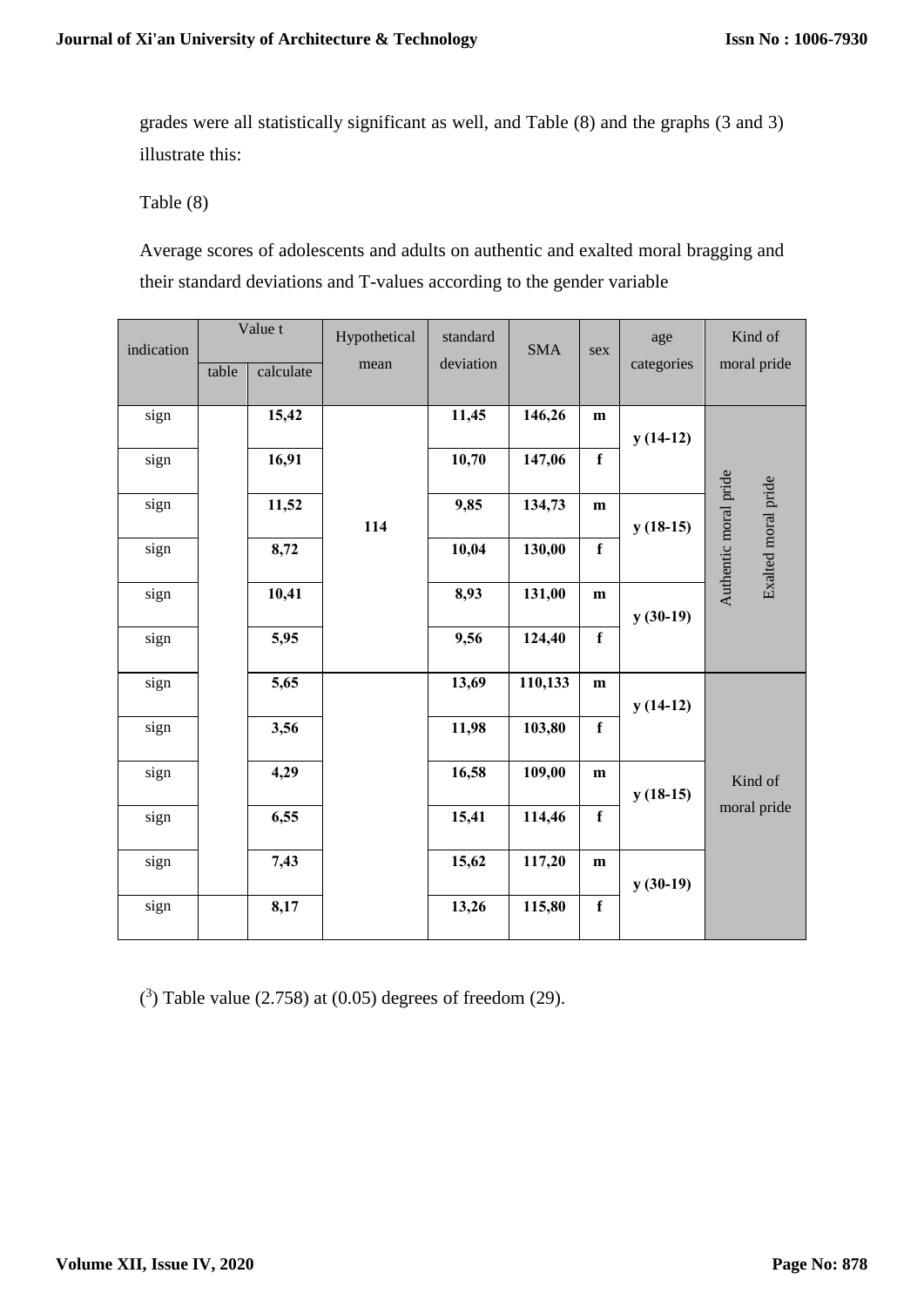



Authentic moral pride by gender





Exalted moral pride by gender

The second objective: the significance of the differences in the original moral pride among adolescents and adults, according to age, gender, and the interaction between them:

 Binary variance analysis was used in a reaction to find the differences between age and sex and the interaction between them in the original moral bragging, and the results showed that there are differences in the age variable, as the calculated percentage percentage is (6,293) greater than the attentive F ratio (5,83) at the level of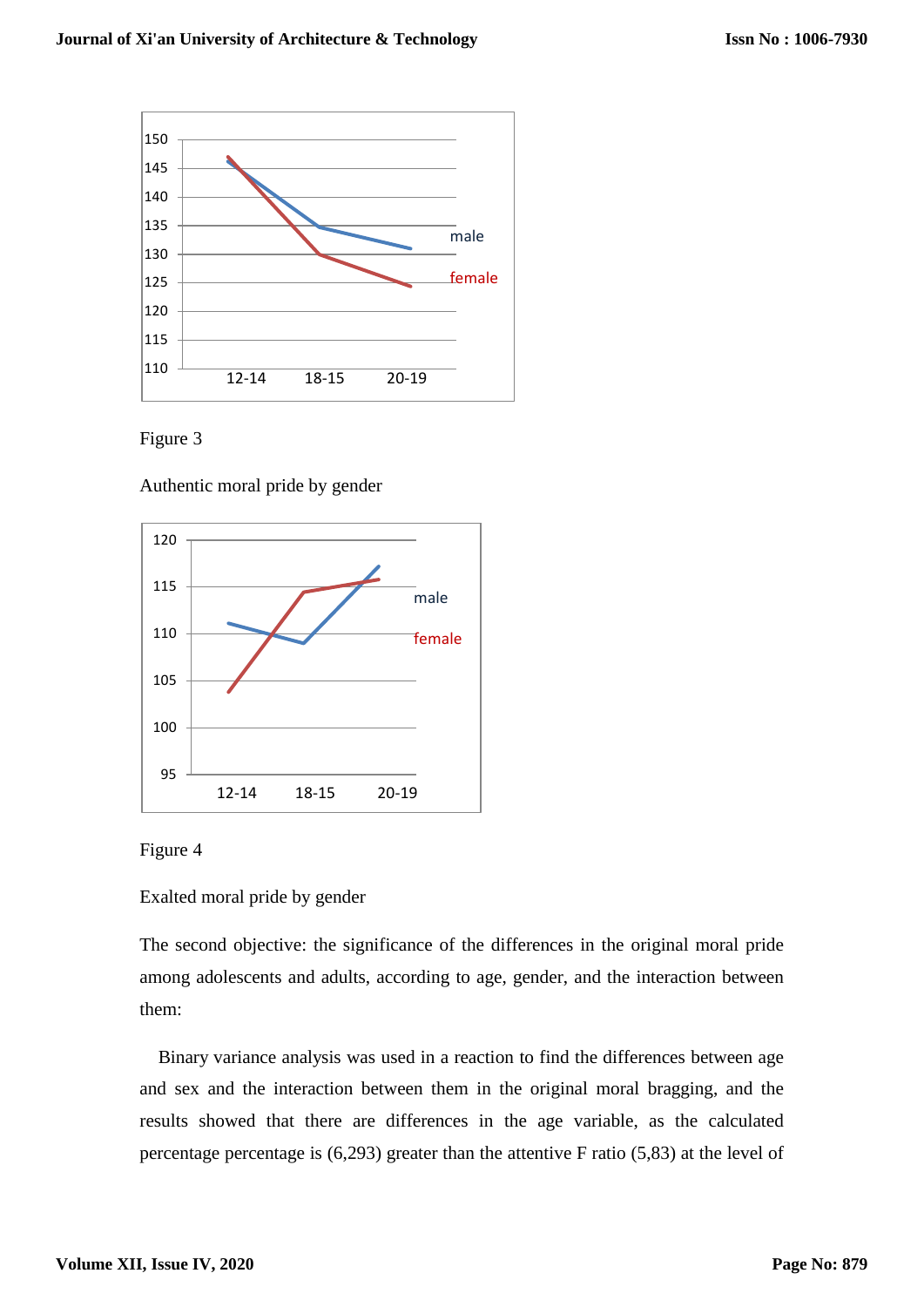significance (0, 05) Two degrees of freedom (2, 174). There is an interaction between these two variables, and there are no differences attributed to the gender variable, as the calculated Faya values were less than the tabular F value  $(4)$ , and Table  $(9)$ illustrates this.

Table 9

Results of a binary variance analysis of the original moral bragging of the age and gender variables and their interaction

| indication | <b>Ratio f</b> | Average  | Degree of        | Sum of     | Source of       |
|------------|----------------|----------|------------------|------------|-----------------|
|            |                | squares  | free             | squares    | the dirt        |
| sign       | 0,201          | 2945,572 | $\boldsymbol{2}$ | 5891,144   | Age             |
| Not sign   | 6,293          | 93,889   |                  | 93,889     | <b>Sex</b>      |
| sign       | 5,831          | 2729,572 | $\mathbf{2}$     | 5459,144   | Age x<br>gender |
|            |                | 468,100  | 174              | 81449,400  | The error       |
|            |                |          | 180              | 3248780,00 | The all         |

 $(4)$  The table value (5.83) at the level (0.05) with a degree of freedom (2, 1).

To find out the significance of the differences in favor of any age, a Chevy test was used for the dimensional comparisons. The following results appeared, and Table (10) shows that:

## Table (10)

Chevy values for dimensional comparisons of differences between ages

| $y(30-18)$ | $y(18-15)$ | $y(14-12)$ | ages       |
|------------|------------|------------|------------|
| ۰          | 4,61       | ۰          | $y(14-12)$ |
| -          | -          | 9,15       | $y18-15$   |
|            | 9,15       | 13,766     | $y(30-19)$ |

It is clear from the above table that there are statistically significant differences according to age and in favor of the oldest age.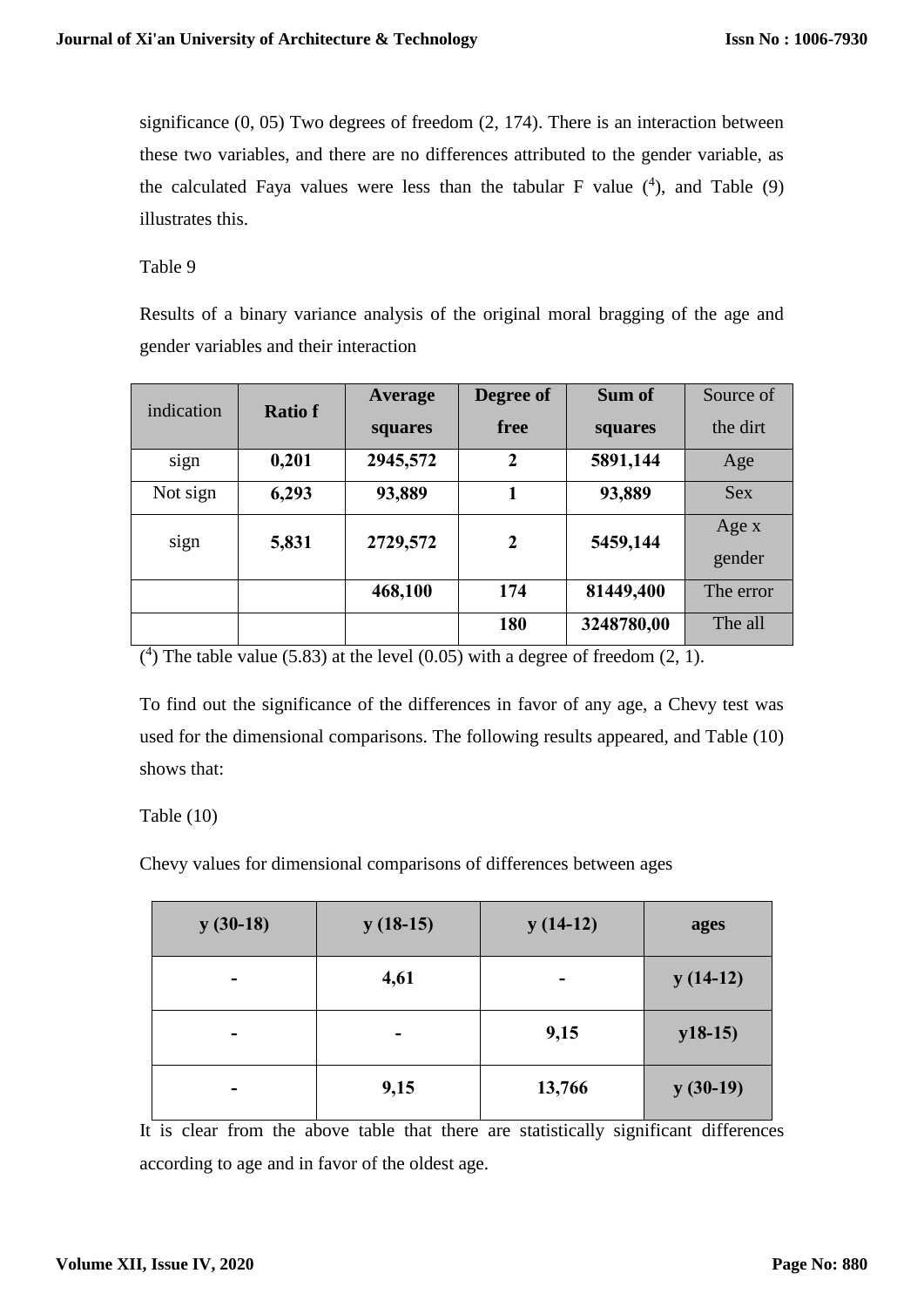Second. Significance of differences in adrenal and moral pride in adolescents and adults, according to age, gender and interaction between them:

 The use of a binary variance analysis with a reaction to extract the significance of differences in the superficial moral bragging showed that there are no significant differences in it according to the age and gender variables, in addition to that there is no interaction between these two variables in adolescents and adults, as the calculated Faya values were less than the F static value  $(5)$ , Table (11) illustrates this:

## Table (11)

Results of a binary variance analysis of the superficial moral pride of the age and gender variables and their interaction

| indication | <b>Ratiof</b> | Average | Degree of      | Sum of     | Source of       |
|------------|---------------|---------|----------------|------------|-----------------|
|            |               | squares | free           | squares    | the dirt        |
| Not sign   | 0.308         | 68.039  | $\overline{2}$ | 135.078    | Age             |
| Not sign   | 0.368         | 81.339  |                | 71.329     | <b>Sex</b>      |
| Not sign   | 1.916         | 635.106 | 2              | 1290.211   | Age x<br>gender |
|            |               | 211.230 | 174            | 38494.033  | The error       |
|            |               |         | 180            | 362497.000 | The all         |

 $(5)$  The table value (5.83) at the level (0.05) with a degree of freedom (2, 1).

Interpretation and discussion of results:

The results showed that adolescents and adults in the age groups:  $((12-14)$  years,  $(15-$ 18) years, and (19-30) years) possess higher levels of authentic and reasoning moral pride, and this result is consistent with the study of Liu and Li Yuan (2016), and the study of Sawmair et al. (2019), as well as consistent with the adopted theory (Tracy and Robins Theory, 2003) which indicated that the aftermaths of original and arrogant pride do not differ with the types of events that motivate them and both occur after successes in different fields (an example of this is academic success) And the athlete and the sense of physical forces for young people and changes in puberty for adolescents) which is the method that p Either successes are appreciated, whether they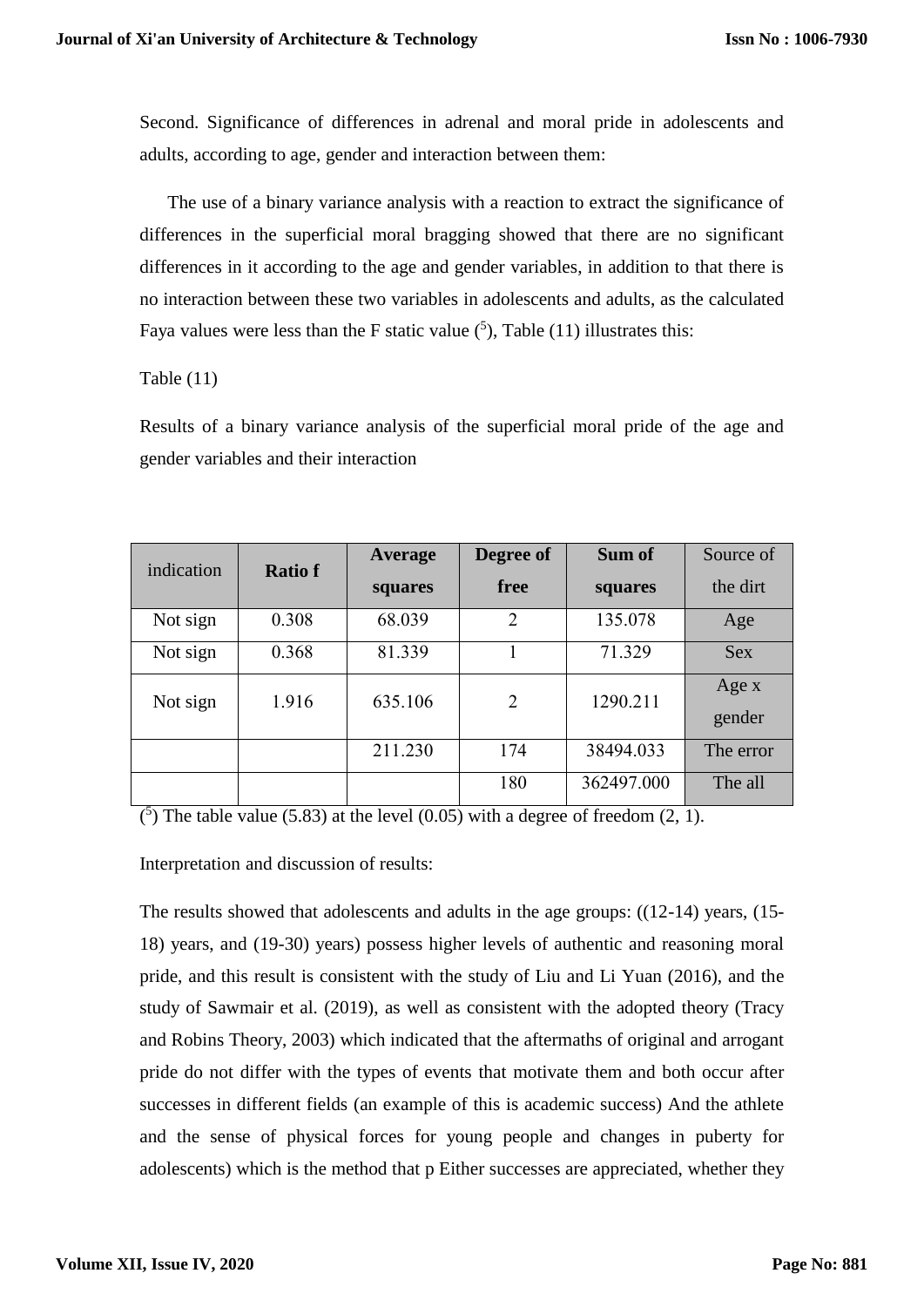are attributable to stable versus unstable reasons, which play a role in determining any manifestation of pride that is likely to occur.

Second: The effect of the variables of age and gender on the development of authentic and exemplary moral pride among adolescents and adults:

 The results showed that the original moral bragging takes an evolutionary path when advancing with age and in favor of the oldest age, and this result is consistent with the study of Tobias, Victorian (2015), and the study of Barron et al. (2018) and also this result is consistent with what was shown by the evolutionary theory that indicated that moral values and concepts It grows positively with the development of mental and cognitive processes. The Kuhan study (1977) revealed a positive relationship between cognitive development and the decision to make moral pride. The researchers believe that the feeling of the members of the sample of the original moral pride is due to the social status or status that adolescents and adults enjoy whenever they age as a result of their capabilities and their capabilities reached after successes in the field of knowledge, activity, and physical vitality, and they feel that they have a great place in society and are skilled in their field of work and feel Greatness and pride and their sense of superiority over others and that others are less than them in the cognitive side and physical forces. This is consistent with what Harry & Van Vugt (2006) indicated, which indicated that feelings of pride may form proud individuals with increasing levels of status and social acceptance, and he says (I feel proud that I must be adept at the thing that makes others respect me). Such knowledge in turn allows individuals to take advantage of the higher position of their success in addition to the job of feelings of pride is to promote and stimulate socially evaluated behaviors that are motivated by emotion so the individual strives to be accomplished to be (a good person) or treat others well to him because doing so makes him proud of himself so individuals feel that they perform this Acts e Entitlement to social status

 The results also showed that there are no differences between males and females in the development of exalted moral pride, and the researchers believe that this may be due to the availability of cultural opportunities and equal education for males and females for adolescents and adults. The results also indicated that there is no interaction in the degrees of individuals 'performance on the moral superiority between the variables of age and gender, and this result is confirmation of the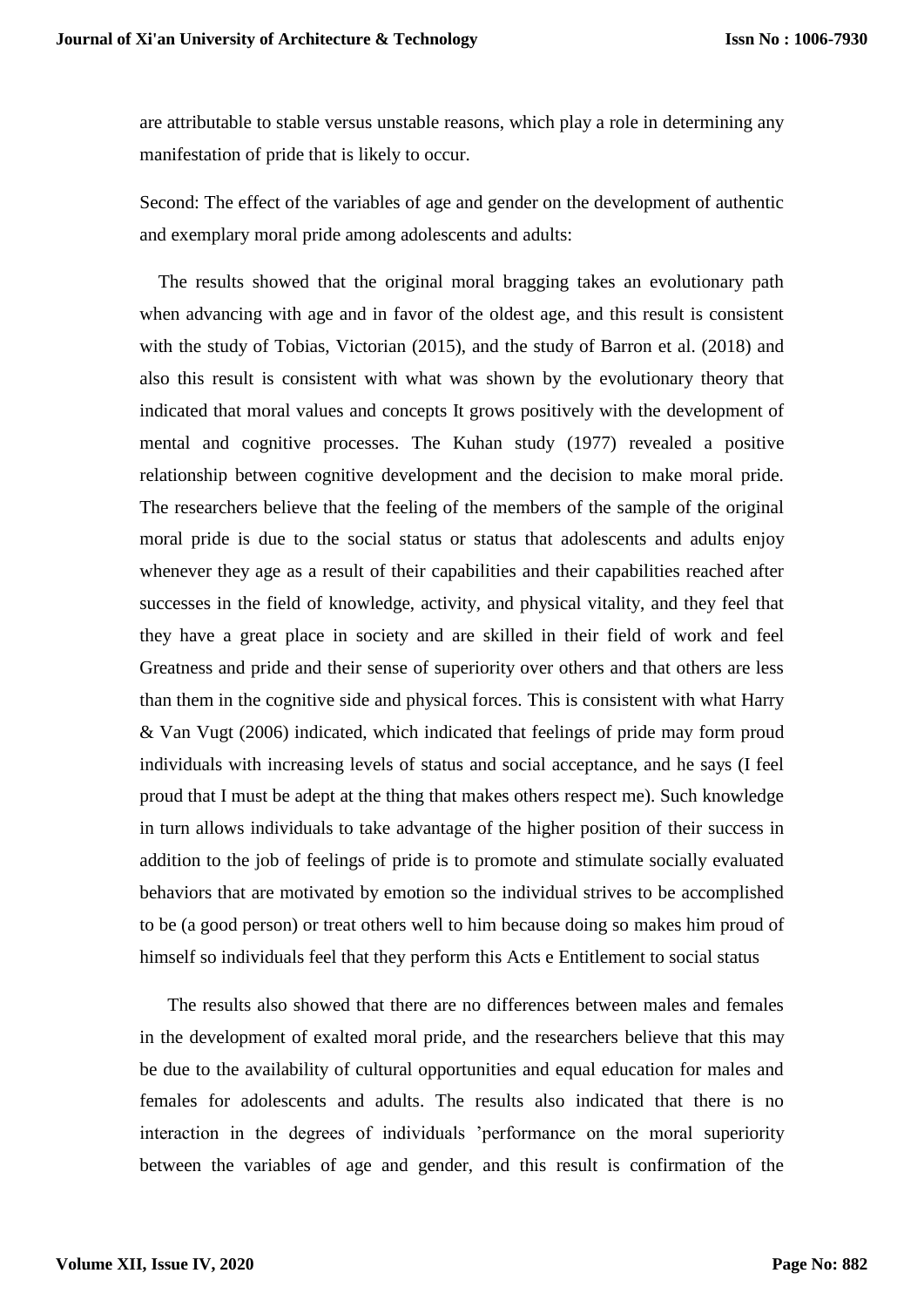previous results that the development of the moral superiority is not affected by the age of the individual and his gender in the early years, from the stages of adolescence and early adulthood.

## Conclusions

In light of the research results, the following can be concluded:

1. Adolescents and adults in the age groups (12-14) years, (15-18) years (19-30) years possess authentic and exalted moral bragging.

2. The development of authentic and arrogant moral bragging is not affected by the individual social type (male / female).

3. Adolescent and moral pride in adolescents and adults takes an evolutionary path of aging and for the benefit of older age.

4. Age and gender variables interact with authentic moral pride in adolescence and adulthood.

5. The supreme moral pride of adolescents and adults does not take an evolutionary path of aging.

6. The age and gender variables do not interact with the arrogant moral pride in adolescence and adulthood.

#### Recommendations:

1. Paying attention to activities that enhance the development of self-awareness among students and train them in self-awareness skills and control their emotions, as it promotes the possession of authentic moral pride.

2. The state's institutions with its educational, educational and cultural system and religious institutions must rise through socialization and education to reduce moral and exuberant pride.

3. The necessity of adopting an organizational culture that emphasizes moral values and standards and disseminating them within the school and college in a way that places moral values at the top of the organizational ladder.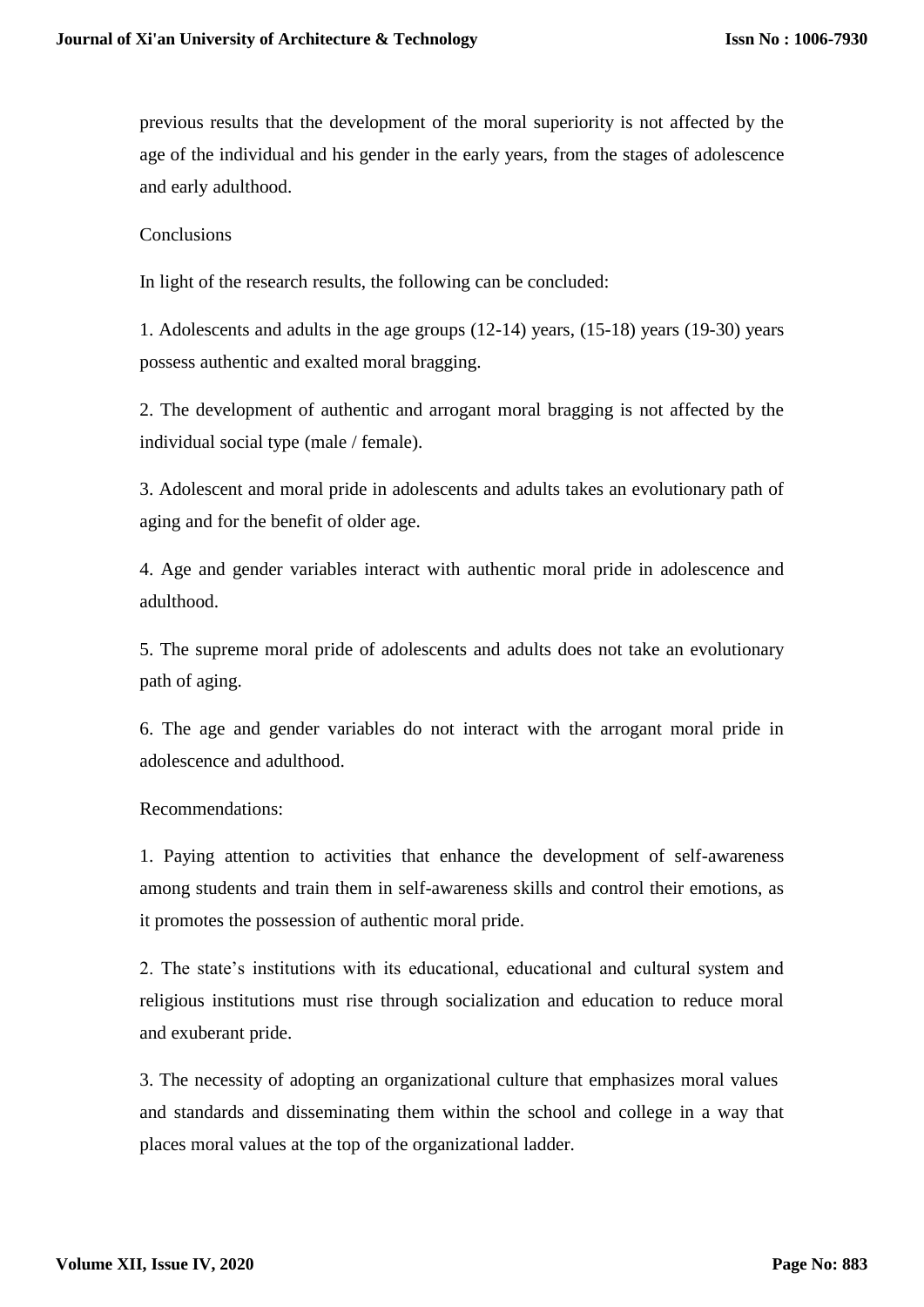4. The audio-visual and print media networks embrace the spread of ideas of authentic moral pride among the people of one community.

Suggestions:

1. Conducting a study on the development of authentic and exhilarating moral pride for childhood.

2. Conducting a study to search for the relationship between authentic and arrogant moral pride and self-awareness.

3. Conducting a similar study for the current research dealing with other groups of society (such as celebrities, athletes and artists, as well as community elders and elders, and teaching professors with practical titles (professor and assistant professor)).

Sources:

Arab sources:

Abu Ghazal, Muawiyah Mahmoud. (2008). Human development, Dar Al-Masirah: Jordan.

Al-Asadi, Saeed Jassim. (2008). Research ethics in the humanities, social and educational sciences, Basra: The Warth Cultural Foundation.

Piaget, Jan. (1986). The child's mental development, translation: Samir Ali, Child Culture House: Iraq.

Hassan, Shafiq. (1989). Fundamentals of Evolutionary Psychology, Al-Raed Library: Amman.

Al-Anzi, Saad and Nima, Nagham Hussein. (2009). Logic in the Philosophy of Moral Behavior in Business Organizations, Journal of Economic and Administrative Sciences, College of Management and Economics - University of Baghdad, Volume 15, No. 5

Katame, Naifeh and Barhoum, Muhammad (1989). Child study methods, Amman: Dar Al-Shorouk.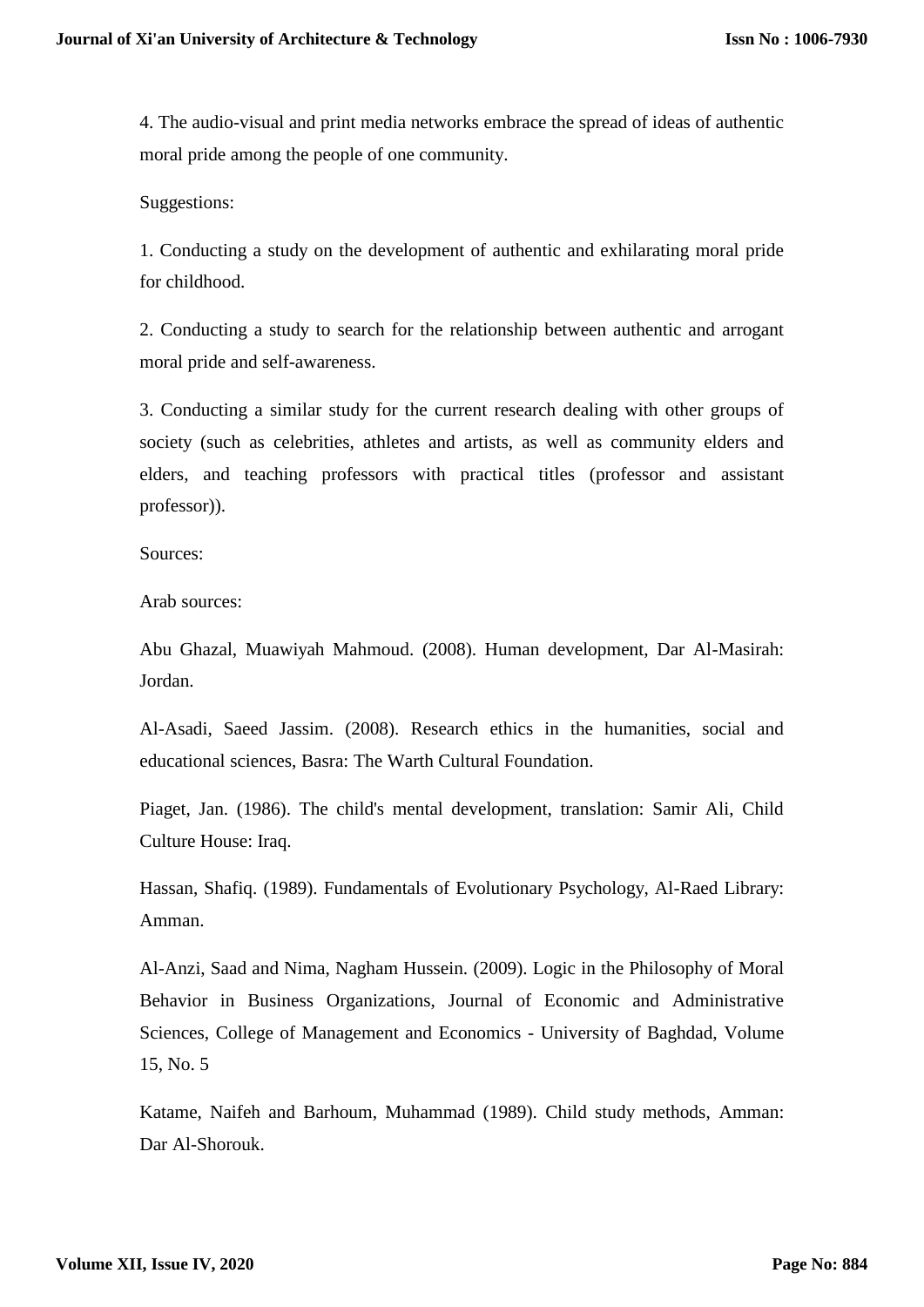Melhem, Sami Muhammad. (2002). Research Methods in Education and Psychology, Amman: Dar Al-Masirah.

English sources:

- Ashton C.E , & Tracy J. L,(2012), Pride and Prejudice: How Feelings About the Self Influence Judgments of Others, Personality and Social Psychology Bulletin © 2012 by the Society for Personality and Social Psychology, Inc Reprints and permission: sagepub . com/journals Permissions .nav.
- Barrett KC. (1995). A functionalist approach to shame and guilt. See Tangney & Fischer 1995, pp. 25–63.
- Campos, J. J. (1995). Foreword. In J. P. Tangney & K. W. Fischer (Eds.), Self- conscious emotions: The psychology of shame, guilt, embarrassment, and pride (pp. ix–xi). New York: Guilford.
- Eisenberg. N. (2000): Emotion, regulation, and moral development. Annual Review of Psychology.
- Ellsworth, P. C.,&Smith, C. A. (1988). Shades of joy: Patterns of appraisal differentiating pleasant emotions. Cognition and Emotion, 2, 301–331.
- Flanagan, O. (1991). Science of Mind (2nd ed.). Cambridge, MA: MIT Press.
- Gomez Mejia, Luis R., Balkin, David B. & cardy, Robert L. (2005). Management, McGraw – Hill, Inc., 2nd ed., New York, USA.
- Graham. S. (1988). Children are developing understanding of the motivational role of affect: An attribution analysis. Cognitive development. University of California, Los Angeles
- Graham, S., & Weiner, B. (1986). From an attributional theory of emotion to developmental psychology: A round-trip ticket? Social Cognition, 4, 152–179.
- Hardy, C.L., & Van Vugt, M. (2006). Nice guys finish first: The competitive Altruism hypothesis. Personality and Social Psychology Bulletin.
- Hart, D., & Karmel, M. P. (1996). Self-awareness and self knowledge in humans, apes, and monkeys. In A. E. Russon, K. A. Bard, & S. T. Parker (Eds.), Reaching into thought: The minds of the great apes (pp. 325–347). Cambridge, England: Cambridge University Press.
- Hart, D., & Matsuba, M. K. (2007): The development of pride and moral self. In The self conscious emotions: Theory and research. New York: Guilford University **Guilford University Press. Hurlock, E. B**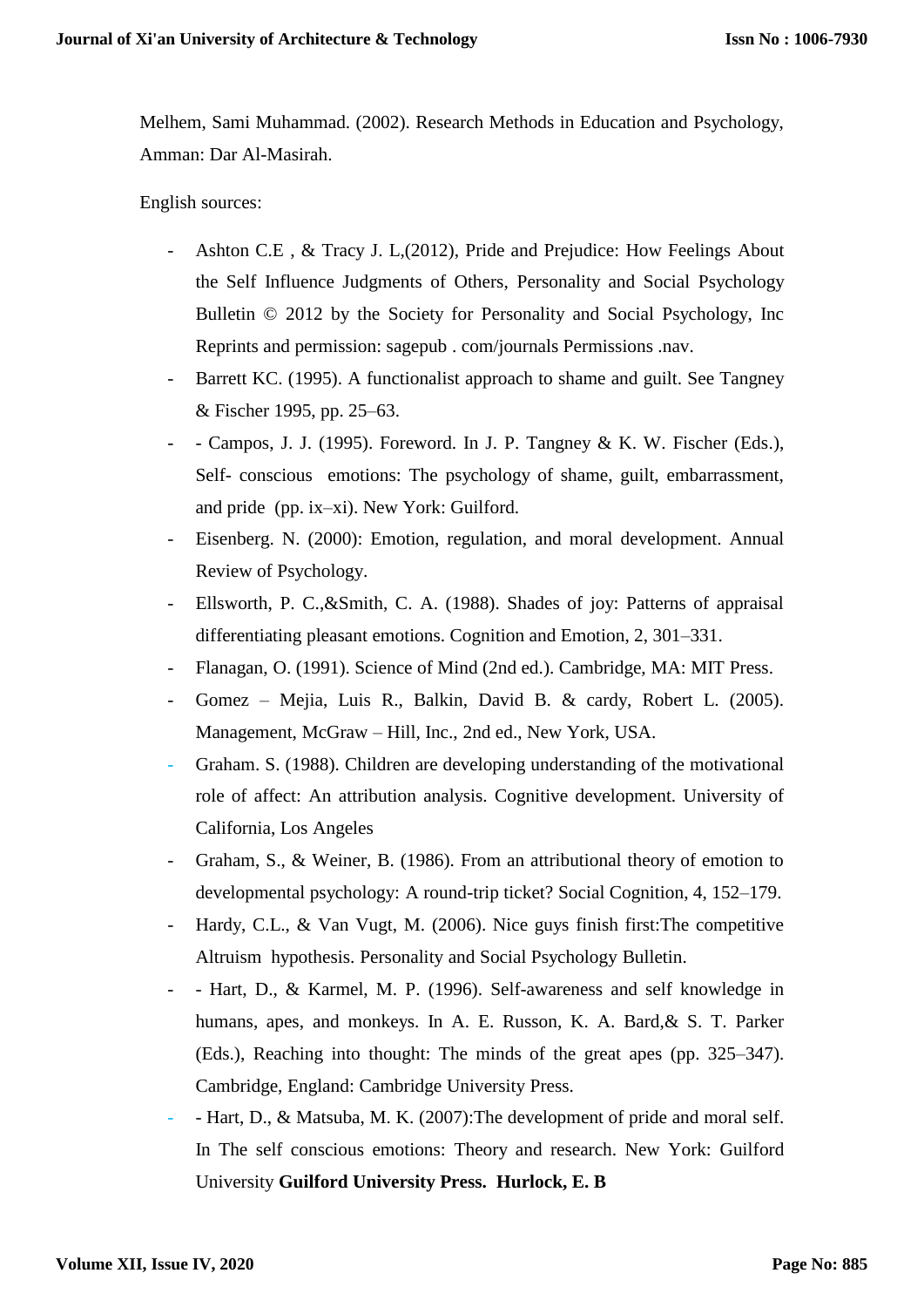- . Harter, S. (1983). Developmental perspective on the self-system. In P. H. Mussen (Series Ed.) & E. M. Hetherington (Vol. Ed.), Handbook of child psychology: Vol. 4. Socialization, personality, and social development (4th ed., pp. 275–385). New York: Wiley.
- - Leary, M. R., Tambor, E. S., Terdal, S. K., & Downs, D. L. (1995). Selfesteem as an interpersonal monitor: The sociometer hypothesis,Journal of Personality and Social Psychology.
- Lewis, M. (2000):Self-conscious emotions, Embarrassment, pride, shame, and guilt. In ). New York.
- Lewis, M., & Ramsay, D. (2002). Cortisol response to embarrassment and shame. Child Development, 73, 1034–1045.
- Mascolo MF, Fischer KW.1995. Developmental transformations in appraisals for pride,
- Matsumoto, D. (2008). The spontaneous display of pride and shame: Evidence for biologically innate nonverbal displays. Proceedings of the National Academy of Sciences.
- Morf, C. C., & Rhodewalt, F. (2001). Unraveling the paradoxes of narcissism: A dynamic self-regulatory processing model. Journal of Psychological Inquiry,U.S.A .
- Press. Tangney, J. P., Stuewig, J., & Mashek, D. J. (2007): Moral emotions and moral behavior. Annual Review of Psychology.
- Starr, D. &Goldstein, Harris S. (2003): Human development and behavior psychology in nursing. (red. ed.), Springer publishing company ,NewYork
- Stipek, D., Recchia, S., & McClintic, S. (1992). Self-evaluation in young children,Monographs of the Society for Research in Child Development
- - Tangney JP. 1990. Assessing individual differences in proneness to shame and guilt: development of the Self-Conscious Affect and Attribution Inventory. J. Personal. Soc. Psychol. 59:102–11.
- Tangney, J. P., & Dearing, R. L. (2002):Shame and guilt. New York: The Guilford
- Tracy, J, Robins, R. W., & Trzesniewski, K. H. (2009). Authentic and hubristic pride: The affective core of self-esteem and narcissism. Self and Identity, Publisher Psychology Press Informa Ltd Registered in England and